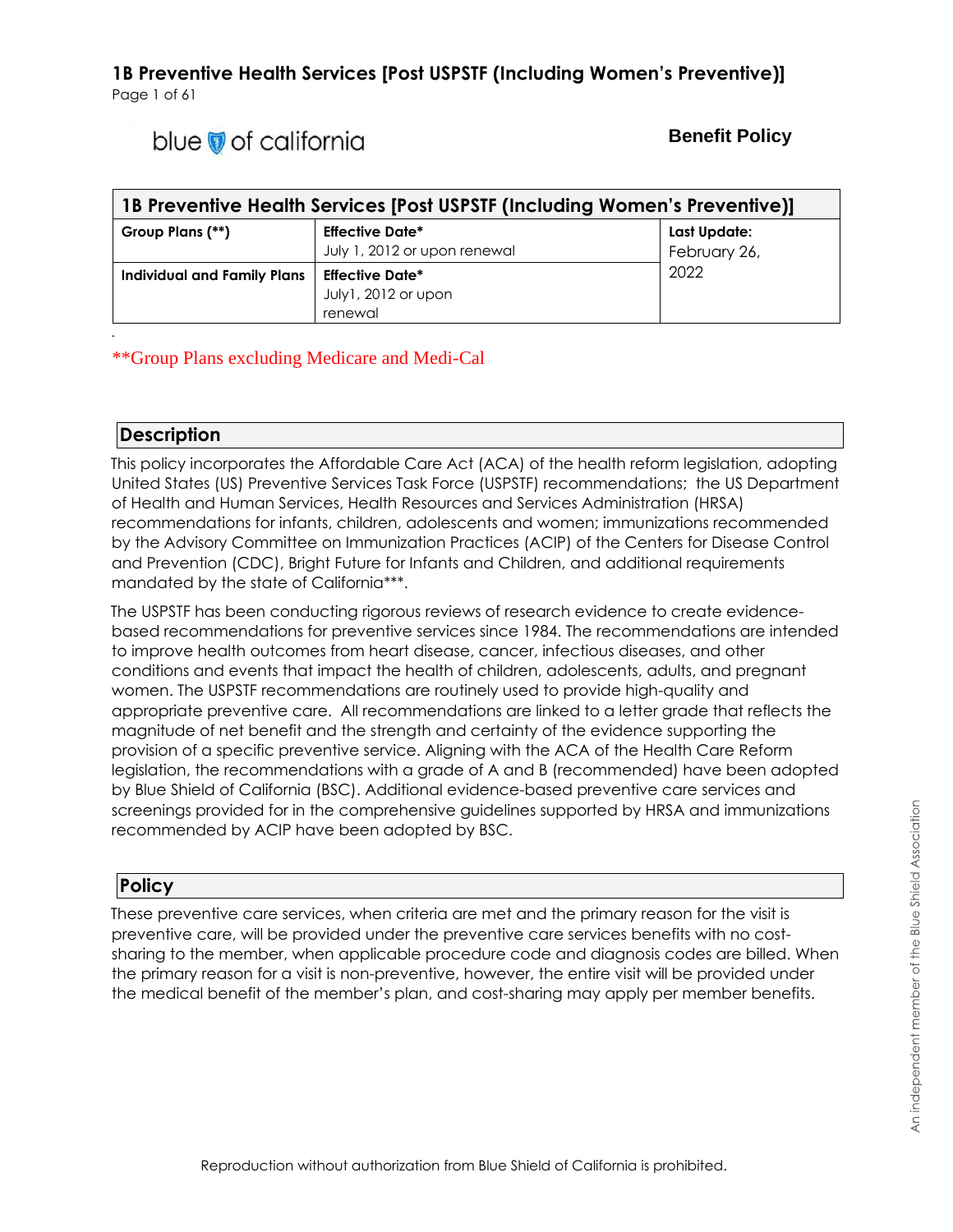#### **Annual Health Appraisal - [USPSTF (2012) & HRSA (2016)]**

Annual Health Appraisal is a covered service for all patients:

- Annual preventive care visits for adult, well woman and child visits
- Scheduled well baby visits

The primary purpose of these visits should be the delivery and coordination of recommended preventive services as determined by age and risk factors.

Applicable ICD-10 diagnoses codes – Z00.00, Z00.01, Z00.110, Z00.111, Z00.121, Z00.129, Z01.411, Z01.419, Z01.42, Z13.1, Z13.21, Z13.228, Z13.29, Z13.30, Z13.39, Z13.41, Z13.42, Z32.00, Z32.01, Z76.1, Z76.2, Z82.2, Z91.81

Applicable procedure codes – 81000, 81001, 81002, 81003, 99381, 99382, 99383, 99384, 99385, 99386, 99387, 99391, 99392, 99393, 99394, 99395, 99396, 99397, 99401, 99402, 99403, 99404, 99411, 99412, G0101, S0302, S0610, S0612, S0613

Applicable revenue codes – 0300, 0307, 0309, 0510, 0514, 0515, 0517, 0519, 0520, 0521, 0523, 0529, 0770

(Screening for Hearing Loss in Children is contained elsewhere in this policy)

99173-Vision screening- is only applicable for ages 3 years and older, including adults, and with the following ICD-10 diagnosis codes are applicable: Z00.00, Z00.01, Z00.110, Z00.111, Z00.121, Z00.129, Z01.00, Z01.01, Z76.1, Z76.2

Adverse Childhood Experience Screening (ACE) is covered and included as part of the annual health appraisal for members. (SB 428 2022)

(Additional Vision Screening benefits for children are contained elsewhere in this policy under "Vision Screening")

#### **Abdominal Aortic Aneurysm: Screening - [USPSTF (2014)]**

Screening for abdominal aortic aneurysm (AAA) is a covered service for patients who meet all of the following criteria:

- 65 to 75 years of age
- History of smoking
- One-time screening
- Performed by ultrasonography

Applicable ICD-10 diagnosis codes – F17.200, F17.201, F17.203, F17.208, F17.209, F17.210, F17.211, F17.213, F17.218, F17.219, F17.290, F17.291, F17.293, F17.298, F17.299, Z87.891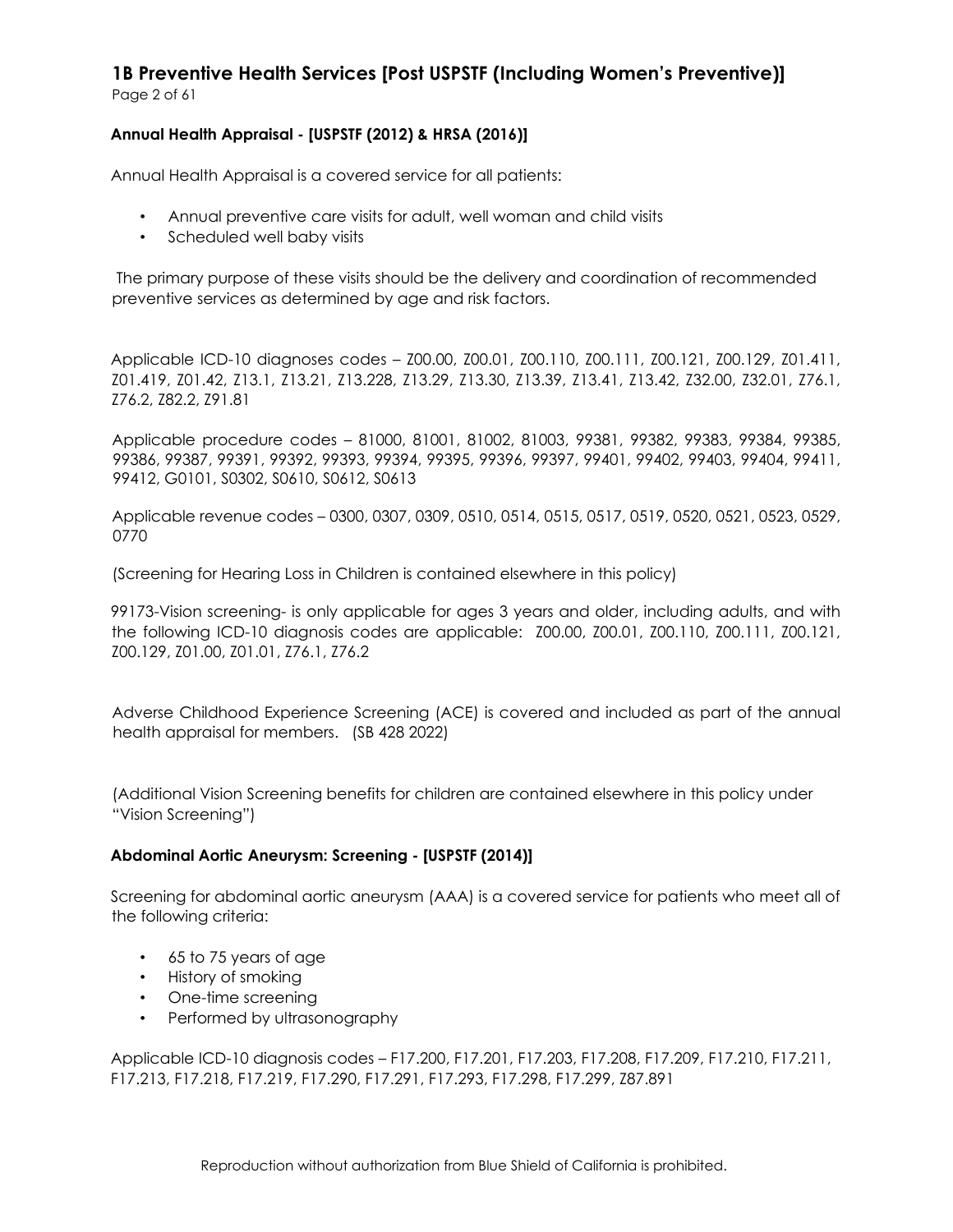Page 3 of 61

Applicable procedure codes - 76706

Applicable revenue codes – 0402, 0770

#### **Screening for Prediabetes and Type 2 Diabetes Mellitus: - [USPSTF (2008) (2015) (2020) (2021)]**

Screening for abnormal blood glucose and screening for Diabetes Mellitus (Type 2) in a primary care setting is a covered service for:

- Adults aged 35 to 70 years who are overweight (BMI equal or greater than 25) or obese (BMI equal or greater than 30) and have no obvious symptoms of diabetes.
- Adults who have a family history of diabetes, history of gestational diabetes, or history of polycystic ovarian syndrome.
- Adults who are members of certain racial/ethnic groups that may be at increased risk.

\*Clinicians should offer or refer patients with prediabetes to effective preventive interventions to promote a healthful diet and physical activity.

Applicable ICD-10 diagnosis codes – Z13.1, Z83.3, Z86.32, E28.2, E66.01, E66.09, E66.1, E66.2, E66.3, E66.8, E66.9, R73.01, R73.02, R73.03, R73.09, R73.9, Z68.25, Z68.26, Z68.27, Z68.28, Z68.29, Z68.30, Z68.31, Z68.32, Z68.33, Z68.34, Z68.35, Z68.36, Z68.37, Z68.38, Z68.39, Z68.41, Z68.42, Z68.43, Z68.44, Z68.45

Applicable procedure codes – 82947, 82951, 82952, 83036, 0403T, 0488T, 36415 (preventive benefits apply to 36415 when 36415 is billed with the applicable diagnosis and procedure codes)

Applicable revenue codes – 0300, 0301, 0306, 0309, 0510, 0514, 0517, 0519, 0520, 0521, 0523, 0529, 0770

(Prediabetes and Diabetes Mellitus (Type 2) screening can also be performed during the Annual Health Appraisal)

#### **Unhealthy Alcohol Use in Adults: Screening and Behavioral Counseling Interventions - [USPSTF (2013) (2018)]**

Screening for unhealthy alcohol use in primary care settings in adults, including pregnant women; and providing persons engaging in risky or hazardous drinking with brief behavioral counseling interventions to reduce unhealth alcohol use.

Screening and behavioral counseling interventions in primary care to reduce alcohol misuse are a covered service for:

• All adults and pregnant individuals – 12 years of age and older

Applicable ICD-10 diagnosis codes – F10.10, F10.120, F10.129, F10.929, Z71.41, Pregnancy diagnosis code (see list below)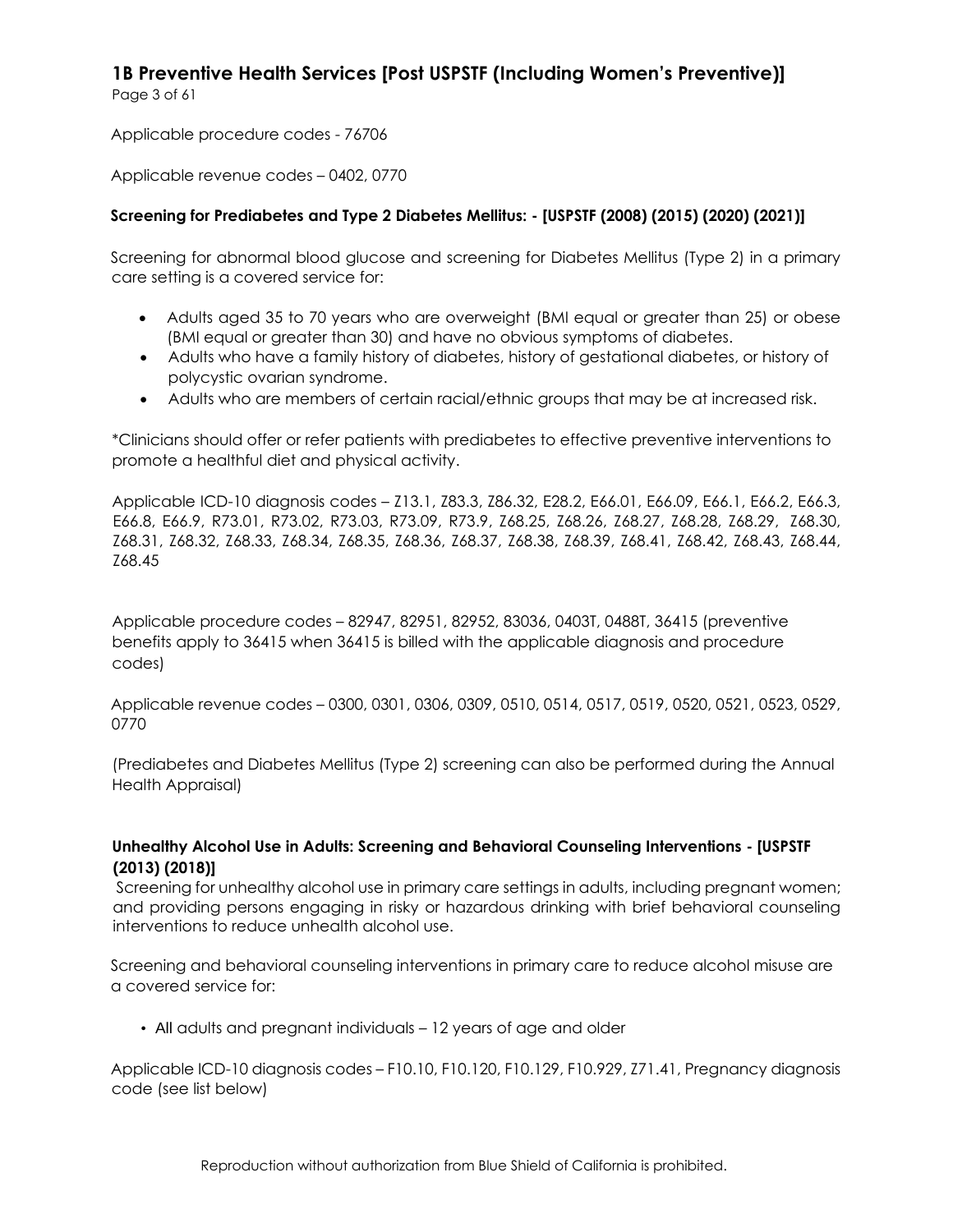Applicable procedure codes – 99401, 99402, 99403, 99404, 99408, 99409, 99411, 99412, G0396, G0397, G0442, G0443, G2011

Applicable revenue codes – 0510, 0514, 0515, 0517, 0519, 0520, 0521, 0522, 0523, 0529, 0770

(Screening and behavioral counseling interventions can also be included during the Annual Health Appraisal)

#### **Adolescent Alcohol and Substance Use: Screening - (Bright Future)**

Screening for alcohol use and substance use in primary care for all adolescents -12 to 17 years of age.

Screening should be performed as part of an age-appropriate comprehensive history and/or when the following risk factors have been identified-

Risk factors are as follows-

• A family history of substance use or mood disorders.

• Poor parental supervision and household disruption are associated with involvement in substance use and other risk behaviors.

- Low academic achievement and/or academic aspirations.
- Untreated attention-deficit disorder (ADD) and attention-deficit/hyperactivity disorder (ADHD)
- Perceived peer acceptance of substance use and substance use in peers.

Applicable ICD-10 diagnosis codes – Z00.121, Z00.129, Z81.1, Z81.4 , F10.10 F11.10, F11.150, F11.20, F11.250, F11.950, F12.10, F12.150, F12.20, F12.250, F12.90, F12.950, F13.10, F13.150, F13.250, F13.90, F13.950, F14.10, F14.150, F14.20, F14.250, F15.250, F15.90, F15.950, F16.150, F16.90, F16.950, F18.10, F18.150, F18.250, F18.90, F18.950, F19.10, F19.150, F19.20, F19.250, F19.950, F55.8, Z81.3

Applicable procedure codes – 99408, 99409, G0396, G0397, G0442, G0443, G2011

Applicable revenue codes – 0510, 0514, 0515, 0517, 0519, 0520, 0521, 0522, 0523, 0529, 0770

(Screening Adolescent Alcohol and Substance Use can also be included during the Annual Health Appraisal)

#### **Alpha-Fetoprotein – [SB75]**

Alpha-fetoprotein testing is a screening test which helps to identify pregnant women who are at increased risk of having a baby with a birth defect.

Alpha-fetoprotein testing is a covered service for patients who meet the following criteria:

• All pregnant individuals between 15- and 20-weeks' gestation—once per pregnancy

Applicable ICD-10 diagnosis code – Pregnancy diagnosis list (see below).

Applicable procedure codes – 36415, 81508, 81511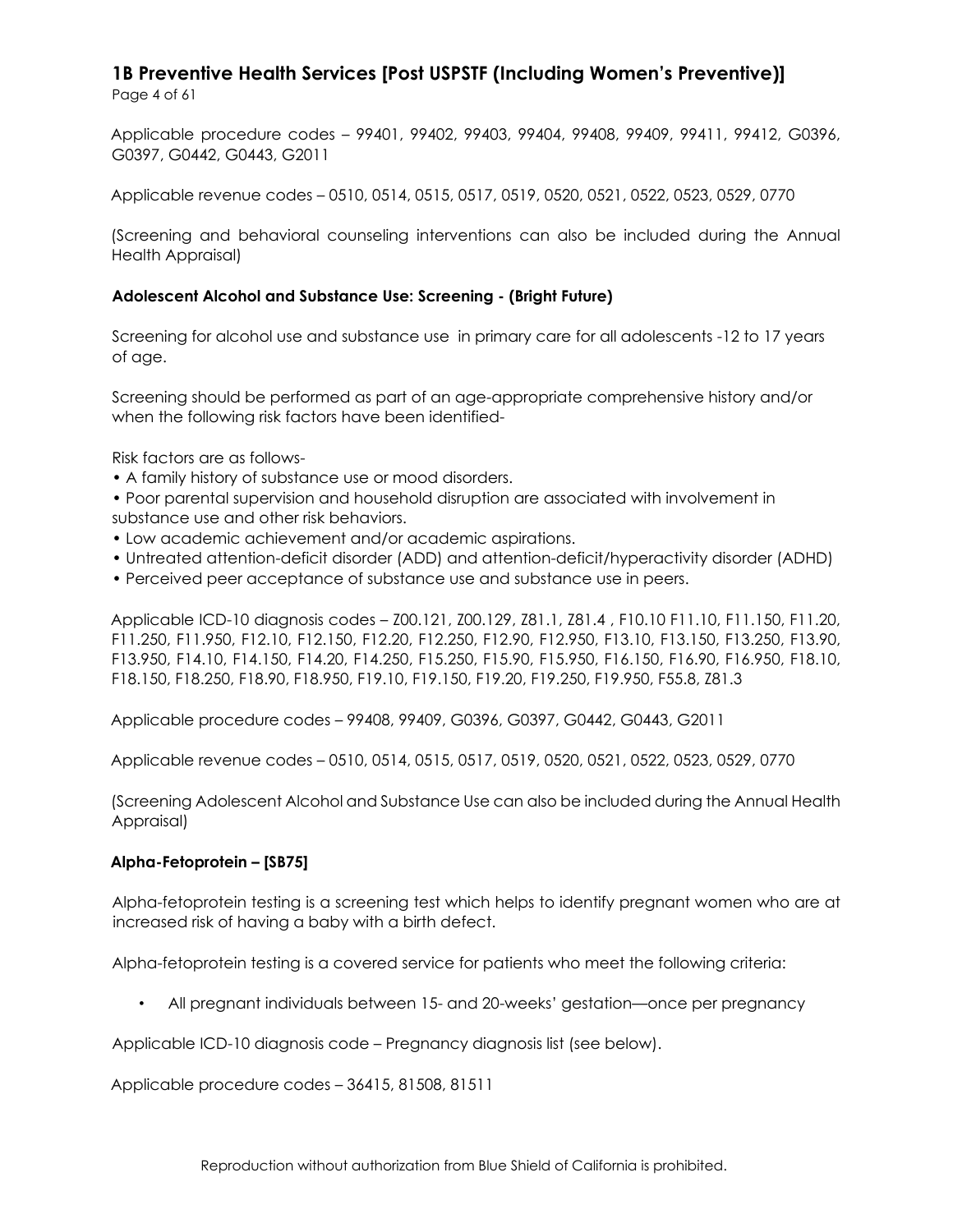Page 5 of 61

#### **Anemia - [Bright Futures]**

Screening, annually, for iron deficiency anemia is a covered service for patients who meet the following criteria:

• Ages newborn to 19 years of age

Applicable ICD-10 diagnosis codes – Z00.110, Z00.111, Z00.121, Z00.129, Z13.0, Z76.2

Applicable procedure codes –- 85013, 85014, 85018, 36415, 36416 (preventive benefits apply to 36415 or 36416 when 36415 or 36416 is billed with the applicable diagnosis and procedure codes)

Applicable revenue codes – 0300, 0301, 0305, 0306, 0309, 0770

#### **Aspirin Use to Prevent Cardiovascular Disease and Colorectal Cancer: Preventive Medication - [USPSTF (2016) (2018)]**

Preventive care visits to discuss the use and coverage of low-dose aspirin (81 mg/d) use for the primary prevention of cardiovascular disease (CVD) and colorectal cancer (CRC) in:

- Adults aged 50 to 59 years with a ≥10% 10-year CVD risk
- Not at increased risk for bleeding
- A life expectancy of at least 10 years
- Willing to take low-dose aspirin daily for at least 10 years

These services are considered inclusive in the preventive care visit, and therefore not separately reimbursable.

Applicable ICD-10 diagnosis codes – None

Applicable procedure codes – None

(This is a pharmacy benefit.)

#### **Asymptomatic Bacteriuria in Adults- [USPSTF (2008) (2019)]**

Screening for asymptomatic bacteriuria, through urine culture, is a covered service for patients who meet either of the following criteria:

- Pregnant individuals at 12 to16 weeks' gestation
- Pregnant individuals at their first prenatal visit, if after 16 weeks' gestation
- Pregnant adolescents ages 12 years and older

Applicable ICD-10 diagnosis codes – Pregnancy diagnosis code (see list below)

Applicable procedure codes – 81007, 87081, 87084, 87086, 87088

Applicable revenue codes – 0300, 0306, 0307, 0309, 0770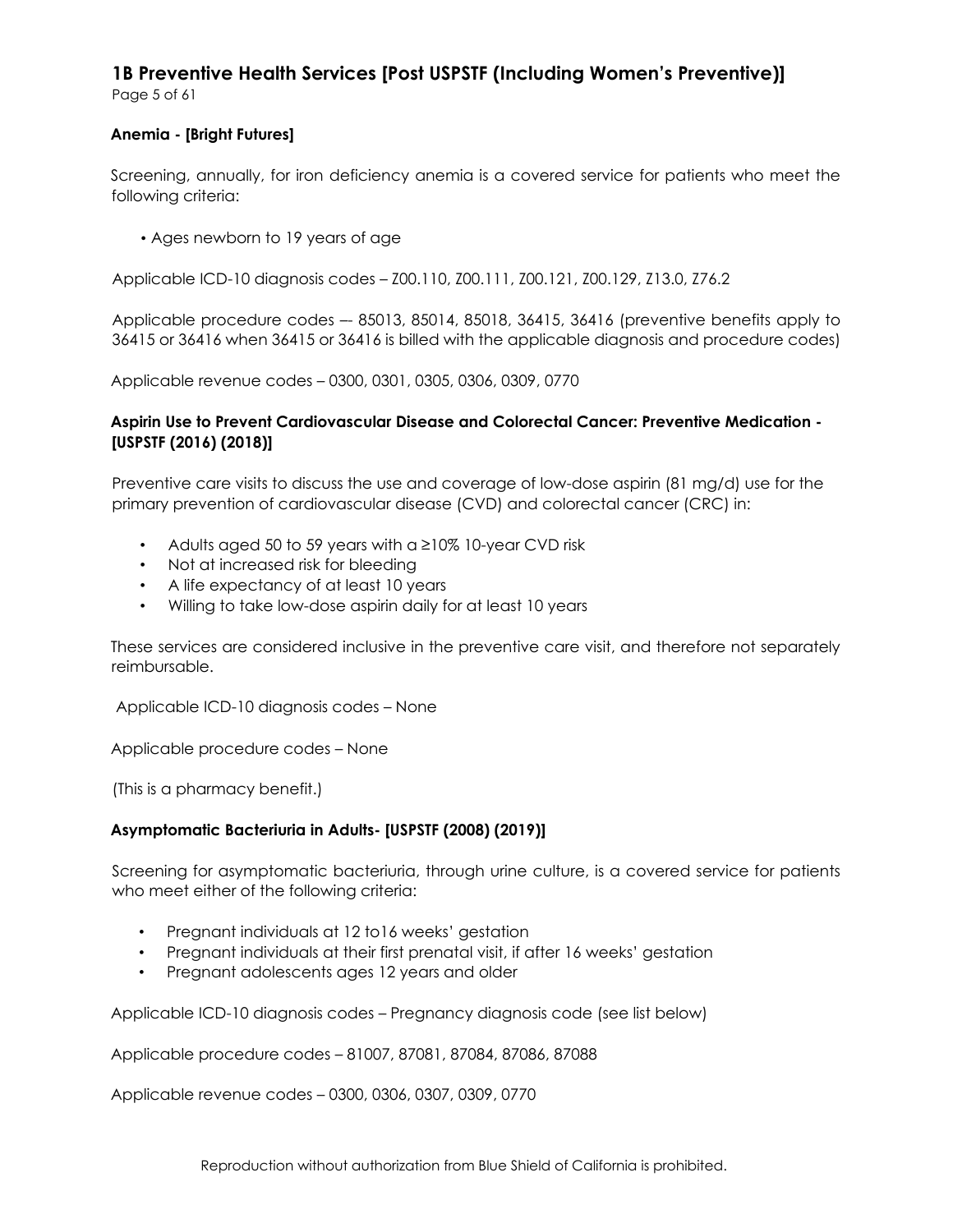#### **Breast Cancer Screening: Mammogram - [USPSTF (2009) & HRSA (2016)]**

Screening for breast cancer is a covered service for patients who meet all of the following criteria:

- 40 years and older
- Performed every 1 to 2 years

Applicable ICD-10 diagnosis codes – Z00.00, Z00.01, Z01.411, Z01.419, Z12.31, Z12.39, Z85.3, Z80.3

Applicable procedure codes - 77067, 77063. Please note that 77063 is an add-on code.

Applicable revenue codes – 0403, 0770

#### **Breastfeeding - [USPSTF (2016) & HRSA (2016)]**

USPSTF recommends providing interventions during pregnancy and after birth to support breastfeeding. Interventions includes breastfeeding support during pregnancy and through the early life of the child. Clinicians can support women directly or through referral, to help women make an informed choice about breastfeeding and breastfeeding benefits.

HRSA recommends comprehensive lactation support services (including counseling, education, and breastfeeding equipment and supplies) during the antenatal, perinatal, and the postpartum period to ensure the successful initiation and maintenance of breastfeeding.

Primary care interventions to promote breastfeeding are a covered service for patients who meet either of the following criteria:

- During pregnancy
- After birth

Please Note--Lactation support services are considered inclusive in the maternal care visits and annual health appraisals, and therefore not separately reimbursable.

Applicable procedure codes –A4281, A4282, A4283, A4284, A4285, A4286, E0602\*, E0603\*, K1005

Applicable revenue codes for Breast Pump Rental/Purchase – 0270, 0271, 0272, 0290, 0294

\* E0602 & E0603 allowed as purchase only.

HCPCS Code E0604 is a hospital grade breast pump and is not covered.

#### **BRCA- Related Cancer: Risk Assessment, Genetic Counseling, and Genetic Testing - [USPSTF (2013)]**

USPSTF recommends screening women with a personal or family history of breast, ovarian, tubal, or peritoneal cancer or who have an ancestry associated with breast cancer susceptibility 1 and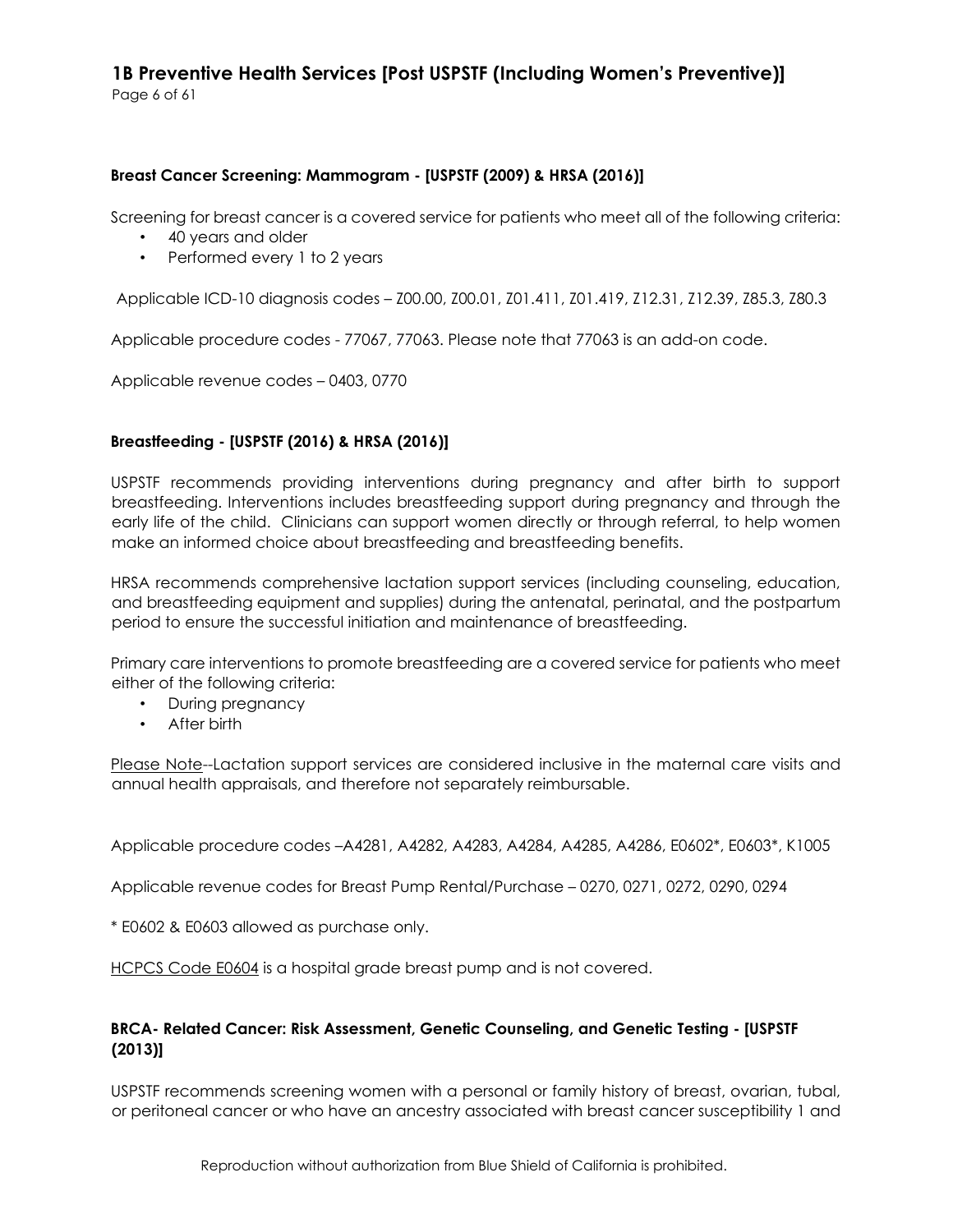Page 7 of 61

2 (BRCA ½) gene mutations with an appropriate brief familial risk assessment tool. Women with positive screening results should receive genetic counseling and, if indicated after counseling, BRCA.

This service is included as part of the Preventive Benefit, per ACA, with no cost-sharing by members, if medically necessary – please see BSC medical policy Genetic Testing for Hereditary Breast and/or Ovarian Cancer):

• Personal or family history associated with an increased risk for deleterious mutations in BRCA1 or BRCA2 genes

Applicable ICD-10 diagnosis codes – Z80.0, Z80.3, Z80.41, Z80.42, Z80.49, Z80.51, Z80.8, Z85.07, Z85.3, Z85.43, Z85.44, Z85.46, Z85.520, Z15.01, Z15.02, Z15.03, Z15.04, Z86.000, Z86.001, Z85.048, Z85.09

Applicable procedure codes – 36415, 81162, 81163, 81164, 81165, 81166, 81167, 81212, 81215, 81216, 81217, 81432, 81433, 81479, 96040, S0265, 0102U, 0103U, 0138U, 99401, 99402, 99403, 99404 (preventive benefits apply to 36415 when 36415 is billed with the applicable diagnosis and procedure codes)

Applicable revenue codes – 0300, 0301, 0305, 0306, 0309, 0310, 0510, 0514, 0517, 0519, 0520, 0521, 0523, 0529, 0770

(BRCA assessment, genetic counseling and testing can also be included during the Annual Health Appraisal)

#### **Breast Cancer: Medications for Risk Reduction - [USPSTF (2013) (2019)]**

The USPSTF recommends that clinicians offer to prescribe risk-reducing medications, such as tamoxifen, raloxifene, or aromatase inhibitors, to women who are at increased risk for breast cancer and at low risk for adverse medication effects, also includes asymptomatic women 35 years and older, including women with previous benign breast lesions on biopsy (such as atypical ductal or lobular hyperplasia and lobular carcinoma in situ) to all individuals who meet all of the following criteria:

- At high risk for breast cancer
- At low risk for adverse medication effects

Applicable ICD-10 diagnosis codes – Z00.00, Z00.01, Z01.411, Z01.419, Z15.01, Z80.3

Applicable procedure codes – 99202, 99203, 99204, 99205, 99211, 99212, 99213, 99214, 99215, 99241, 99242, 99243, 99244, 99245, 99401, 99402, 99403, 99404

Applicable revenue codes – 0510, 0514, 0517, 0519, 0520, 0521, 0523, 0529, 0770

(Screening and discussion can also be included during the Annual Health Appraisal)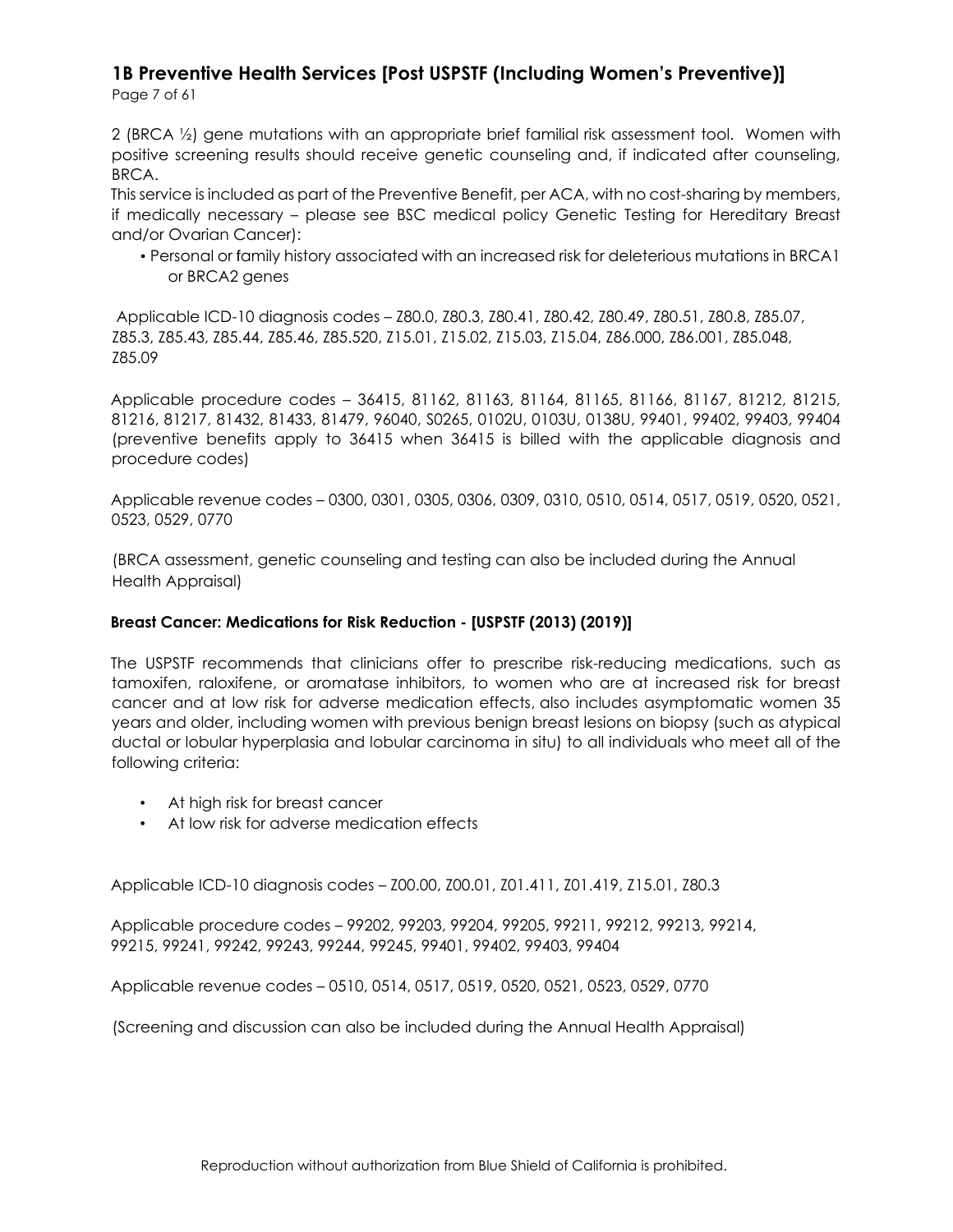#### **Cervical Cancer (Pap smear) Screen, including Human Papillomavirus (HPV) Screening - [USPSTF (2012) (2018), HRSA (2016) and Bright Future]**

Screening for cervical cancer is a covered service for patients who meet **all** the following criteria:

Women aged 12 to 29 years

- Individuals who have a cervix
- Within three years of onset of sexual activity
- Age 21 if not sexually active by age 18

Service covered-once every 3 years with cytology alone

Screening for cervical cancer is a covered service for patients who meet at least one of the following criteria:

Women aged 30 to 65 years

- Every 3 years with cytology alone
- Every 3 years with high-risk HPV testing alone
- Every 3 years with co-testing (high-risk HPV testing with cytology)

\*Please note-- Human papillomavirus (HPV) is a covered service for patients who are age 30 years and older, in conjunction with cervical cancer screening (Pap smear), covered once every 3 years.

Applicable ICD-10 diagnosis codes – Z00.00, Z00.01, Z00.121, Z00.129, Z01.411, Z01.419, Z01.42, Z11.3, Z11.4, Z11.51, Z11.59, Z11.8, Z11.9, Z12.4, Z12.72,, Z20.2, Z20.5, Z20.6, Z20.9, Z57.8, Z70.8, Z72.51, Z72.52, Z72.53, Z71.7, Z72.89, Z77.21, Z77.9, Z91.89, Z86.001

Cervical Cancer Screening applicable procedure codes – 88141, 88142, 88143, 88147, 88148, 88150, 88152, 88153, 88164, 88165, 88166, 88167, 88174, 88175, G0123, G0124, G0141, G0143, G0144, G0145, G0147, G0148, G0476, Q0091, P3000, P3001

\*Screening for human papillomavirus (HPV) is a covered service for patients who meet all of the following criteria:

- Sexually active
- Age 30 and older
- And in conjunction with cervical cancer screening (Pap smear)

\* HPV screening with cervical cancer screening is allowed once every 3 years.

HPV applicable ICD-10 diagnosis codes – Z00.00, Z00.01, Z00.121, Z00.129, Z01.411, Z01.419, Z01.42, Z11.3, Z11.4, Z11.51, Z11.59, Z11.8, Z11.9, Z12.4, Z12.72, Z20.2, Z20.5, Z20.6, Z20.9, Z57.8, Z70.8, Z71.7, Z72.51, Z72.52, Z72.53, Z72.89, Z77.21, Z77.9, Z91.89, Z86.001

HPV screening applicable procedure codes – 87623, 87624, 87625, G0476, 0500T

Applicable revenue codes – 0300, 0301, 0306, 0309, 0310, 0311, 0319, 0500, 0509, 0510, 0514, 0517, 0519, 0520, 0521, 0522, 0523, 0529, 0770, 0923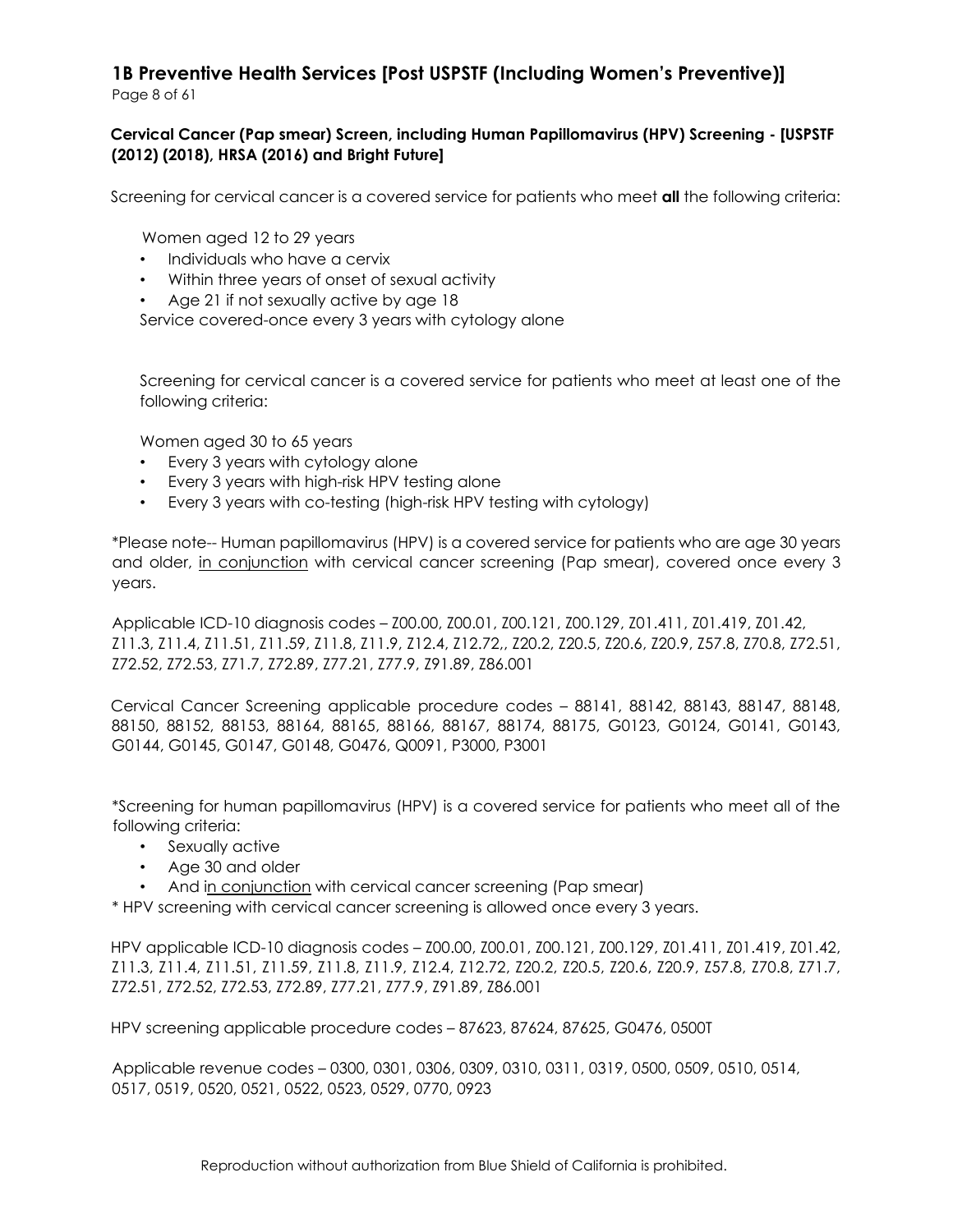**Chlamydia (STD) Infection and Gonorrhea Screening- [USPSTF (2014) Bright Futures]** 

Screening for Chlamydia infection and/or gonorrhea is a covered service for patients who meet **any** of the following criteria:

- Sexually active individuals aged 12 years and older
- Sexually active asymptomatic individuals aged 24 years and older with any of the following risk factors:
	- o History of Chlamydia, Gonorrhea, or other sexually transmitted infection
	- o New or multiple sexual partners
	- o Inconsistent condom use
	- o Commercial sex worker
	- o Drug use
- Pregnant individuals in a high-risk group:
	- o At first prenatal visit
	- o Second screening during the third trimester for those who are at continued risk or who acquire a new risk factor

Applicable ICD-10 diagnosis codes – Z00.00, Z00.01, Z00.121, Z00.129, Z01.411, Z01.419, Z11.3, Z11.4, Z11.59, Z11.8, Z11.9, Z20.2, Z20.5, Z20.6, Z20.9, Z57.8, Z70.8, Z71.7, Z72.51, Z72.52, Z72.53, Z72.89, Z77.21, Z77.9, and pregnancy diagnosis code (see list below)

Applicable procedure codes – 87110, 87205, 87210, 87270, 87320, 87490, 87491, 87492, 87590, 87591, 87563, 87592, 87660, 87661, 87808, 87810, 87850

Applicable revenue codes – 0300, 0301, 0302, 0305, 0306, 0309, 0310, 0770

#### **Colorectal Cancer - [USPSTF (2016) (2021)(2022)]**

Screening for colorectal cancer is a covered service for patients who meet either of the following criteria:

- Adults 45 to 75 years of age
- Beginning age and screening intervals can be reduced for patients at high risk for colorectal cancer any of the following procedures and intervals:
	- o Fecal occult blood performed annually
	- o Screening barium enemas every 5 years
	- o Sigmoidoscopy performed every 5 years
	- o Colonoscopy performed every 10 years
	- o Multi-targeted stool DNA testing every 3 years

"High Risk for developing colorectal cancer" is defined in the Code of Federal Regulations (CFR) at 42 CFR 410.37(a)(3).

"AB 342 mandate" requires health care service plan contracts/health insurance policies to provide without any cost-sharing to the member-(Jan. 1, 2022)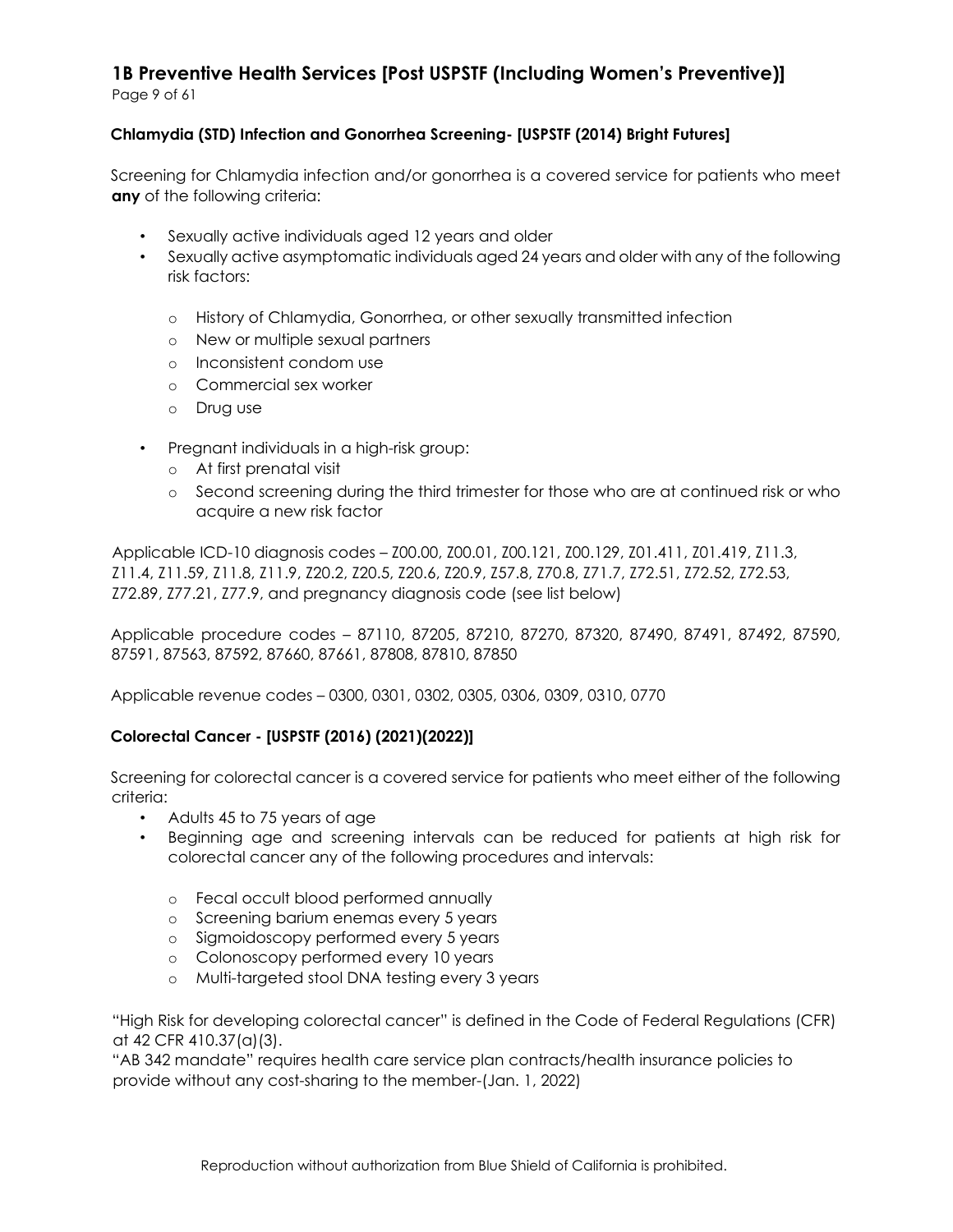Page 10 of 61

Applicable ICD-10 diagnosis codes – Z12.11, Z12.12

\*\*High Risk ICD-10 diagnosis codes – Z80.0, Z83.71, Z83.79, Z85.030, Z85.038, Z86.010, Z85.048, K50.00, K50.10, K50.80, K50.90, K51.00, K51.20, K51.30, K51.40. K51.50, K51.80, K51.90

Applicable procedure codes – 00811\*\*, 00812\*\*, 00813\*\*, 45330, 45331, 45332, 45333, 45335##, 45338, 45378, 45380, 45381, 45384, 45385, 74280, 81528, 82270, 82274, 88305++, 99152, 99153, G0104, G0105, G0106, G0120, G0121, G0328, G0500, J0300, J2175, J2180, J2250, J2704, J3010++, J3360, S0285

00811\*\*, 00812\*\*, 00813\* (Optional Modifier 33) is only applicable when Medical Criteria has been met. Please see Medical Policy for Monitored Anesthesia Care.

45335## is only applicable when Medical Criteria has been met. Please see Medical Policy for Injectable Bulking Agents for the Treatment of Urinary and Fecal Incontinence.

J3010++ is only applicable when Medical Criteria has been met. Please see Medical Policy for Pain Medication Administration Through Pain Pumps.

81528-- Please note that 81528 is applicable to all LOBs.

88305++ must be appended with modifier 33 for following diagnosis codes- D12.2, D12.3, D12.4, D12.5, D12.6, D37.4, D49.0, K50.00, K50.10, K50.80, K50.90, K51.00, K51.20, K51.30, K51.40. K51.50, K51.80, K51.90, K62.0, K62.1, K63.5, Z80.0, Z83.71, Z83.79, Z85.030, Z85.038, Z86.010, Z85.048, and without modifier 33 with the applicable diagnosis codes Z12.11, Z12.12

Applicable revenue codes – 0250, 0300, 0301, 0305, 0309, 0310, 0312, 0319, 0320, 0329, 0360, 0361, 0369, 0370, 0371, 0372, 0490, 0499, 0500, 0509, 0510, 0517, 0519, 0520, 0521, 0523, 0529, 0636, 0750, 0760, 0761, 0769, 0770, 0963, 0964

Modifier 33 or PT have been created to append to services furnished in connection with or in relation to a colorectal cancer screening test that starts as preventive and becomes diagnostic. BSC recognizes this modifier for claims billed for preventive services as outlined in this policy and will process accordingly if performed on the same date of service and in the same encounter.

The 33 modifier will be recognized and accepted with the use of the following codes: 45330, 45331, 45332, 45333, 45335, 45338, 45378, 45380, 45381, 45384, 45385, 82274, G0500.

The PT modifier will be recognized and accepted with the use of the following codes: 00811, 45330, 45331, 45332, 45333, 45335, 45338, 45378, 45380, 45381, 45384, 45385, 88305

#### **Contraception - [HRSA (2016)]**

The full range of Food and Drug Administration-approved female contraceptive methods, female sterilization procedures, and patient education and counseling is a covered benefit for:

• All individuals of reproductive capacity (Adolescents and adult)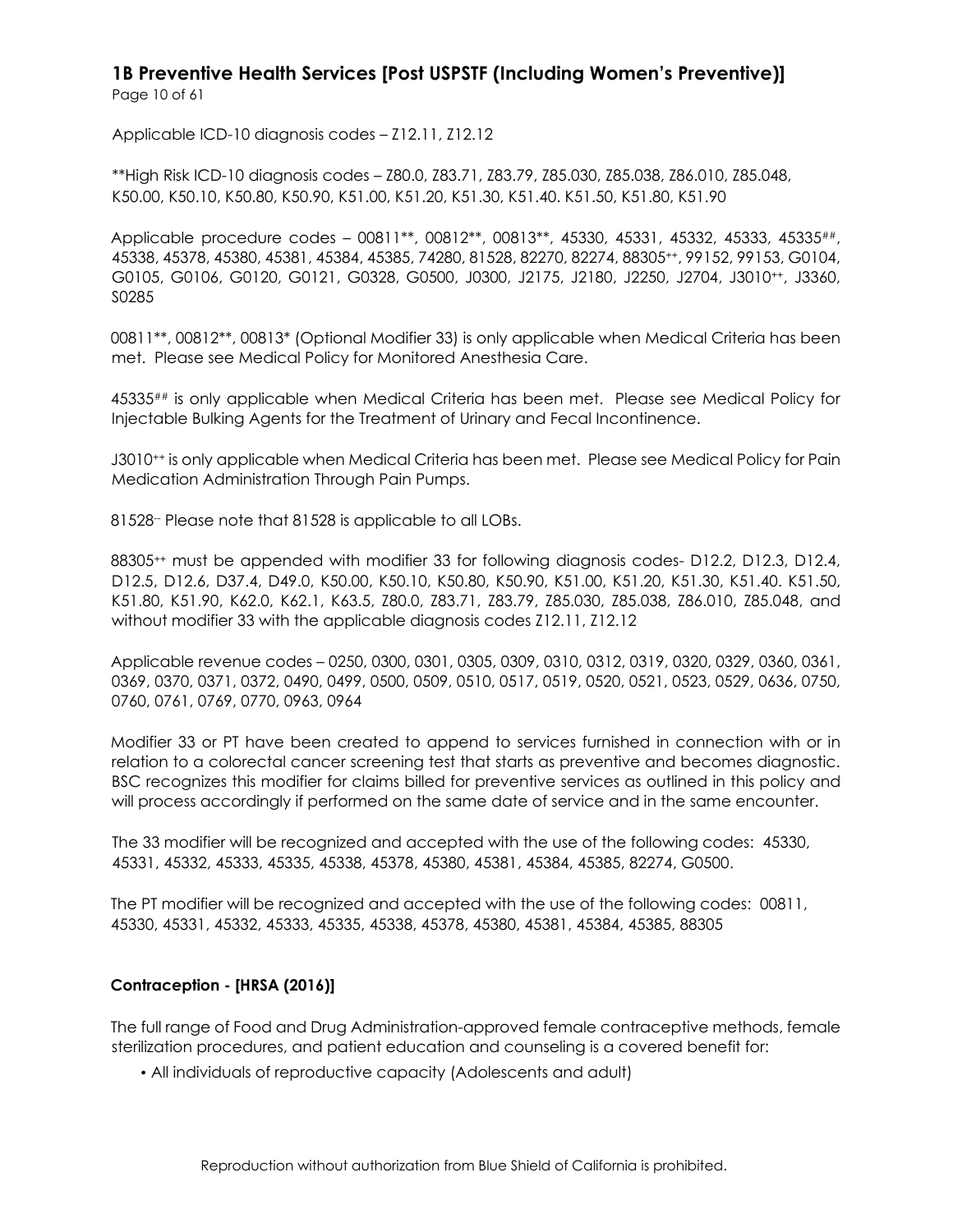Contraceptive care should include contraceptive counseling, initiation of contraceptive use, and follow-up care (e.g., management, and evaluation as well as changes to and removal or discontinuation of the contraceptive method).

Applicable ICD-10 diagnosis codes – Z30.011, Z30.012, Z30.013, Z30.014, Z30.015, Z30.016, Z30.017, Z30.018, Z30.019, Z30.02, Z30.09, Z30.2, Z30.40, Z30.41, Z30.42, Z30.430, Z30.431, Z30.432, Z30.433, Z30.44, Z30.45, Z30.46, Z30.49, Z30.8, Z30.9, Z92.0, Z98.51, Z97.5

Applicable CPT/HCPCS codes: A4261, A4264, A4266, A4268, A4269, J1050, J7296, J7297, J7298, J7300, J7301, J7303, J7304, J7306, J7307, J7294, J7295,S4981, S4989, S4993, 00851, 00940, 00952, 11976, 11981, 11982, 11983, 57170, 58300, 58301, 58340, 58565, 58600, 58605, 58611, 58615, 58661, 58670, 58671, 58700, 74740, 99211, 99212, 99213, 99214, 99215, 99202, 99203, 99204, 99205, 99384, 99385, 99386, 99387, 99394, 99395, 99396, 99397, 99401, 99402, 99403, 99404, 99411, 99412

\*Please note--Emergency contraception is allowed when the emergency drug- CPT code J3490 (or until a more appropriate procedure code is developed) is used with the ICD 10 code of Z30.012 and is administered in an office or outpatient setting

96372 is allowable with all the diagnosis listed when billed with J1050

Applicable ICD-10 procedure codes – 0U570ZZ, 0U573ZZ, 0U574ZZ, 0U577ZZ, 0U578ZZ, 0UL70CZ, 0UL70DZ, 0UL70ZZ, 0UL73CZ, 0UL73DZ, 0UL73ZZ, 0UL74CZ, 0UL74DZ, 0UL74ZZ, 0UL77DZ, 0UL77ZZ, 0UL78DZ, 0UL78ZZ

Applicable revenue codes – 0250, 0270, 0272, 0278, 0279, 0320, 0329, 0360, 0361, 0369, 0370, 0371, 0372, 0379, 0450, 0451, 0452, 0456, 0459. 0490, 0499, 0510, 0511, 0512, 0513, 0514, 0515, 0516, 0517, 0519, 0520, 0521, 0522, 0523, 0526, 0529, 0636, 0760, 0761, 0762, 0769, 0770

\*Revenue codes 0450, 0451, 0452, 0456, 0459, 0516, and 0526 are only allowed for removal of contraception devices or implants.

(Contraception counseling can also be included during the Annual Health Appraisal)

### **COVID-19 [AMA, CDC, ACIP, SB 510 [(2020) (2021) (2022)]**

In response to the COVID-19 pandemic and Public Health Emergency and SB 510, the FDA has approved and recommends vaccines be given as a covered service for all patients who meet the criteria as established by the Center for Disease Control (CDC), the Advisory Committee on Immunization Practices (ACIP), utilizing standard industry coding.

Before vaccination, providers should counsel COVID-19 vaccine recipients, parents, or guardians about possible post-vaccination reactions. Vaccines and immunization counselling will be covered at no cost under the Preventive Benefit.

- All adults
- Pregnant women, age 12 years and older
- Adolescents and children ages 5 and older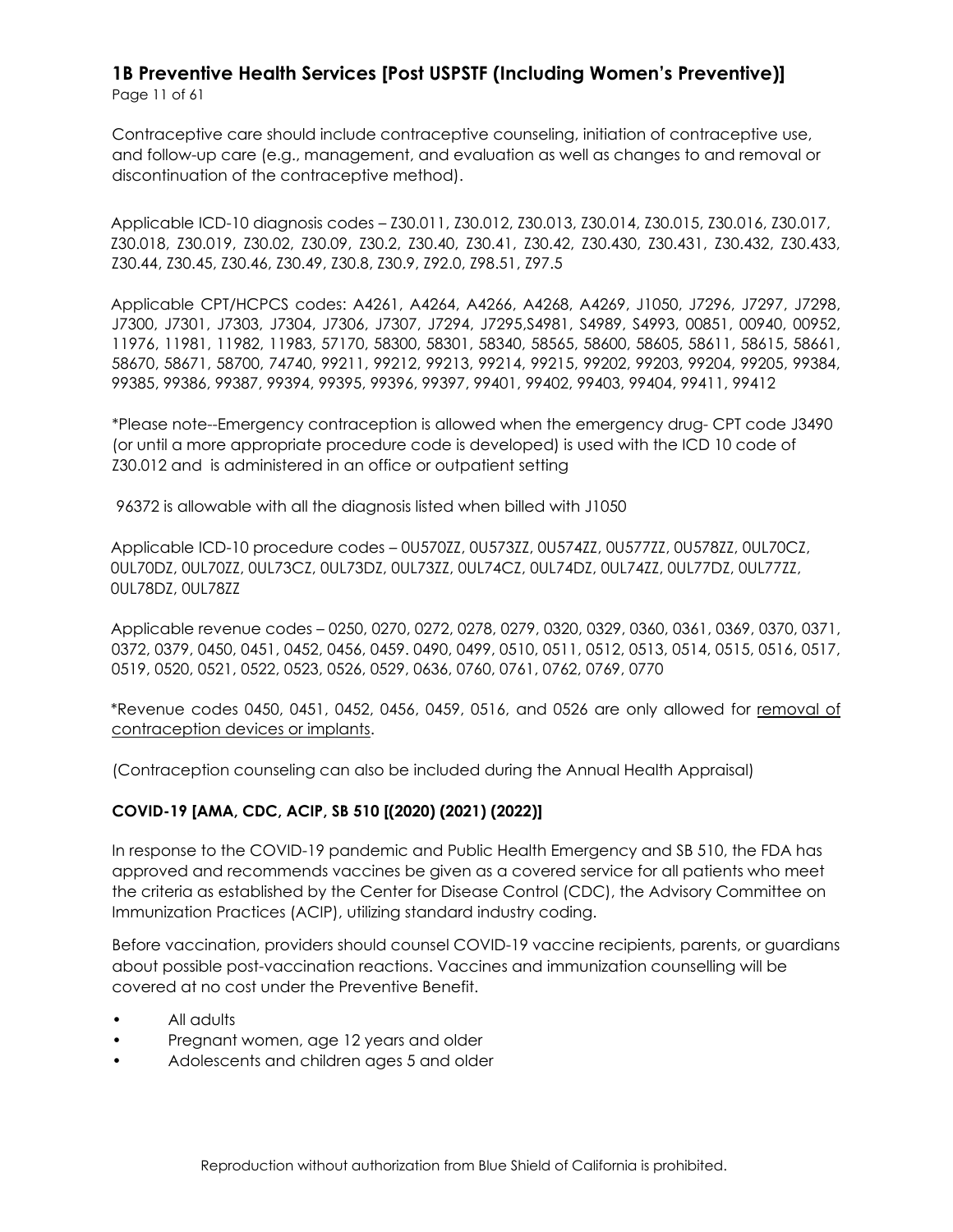Page 12 of 61

Applicable procedure codes for Immunizations - 91300, 91301, 91302, 91303, 91304, 91305, 91306, 91307, 91308, 91309, 0001A, 0002A, 0003A, 0004A, 0011A, 0012A, 0013A, 0021A, 0022A, 0031A, 0034A, 0041A, 0042A, 0051A, 0052A, 0053A, 0054A, 0064A, 0071A, 0072A, 0073A, 0081A, 0082A, 0094A, D1701, D1702, D1703, D1704, D1705, D1706, D1707, M0201

Applicable procedure codes for Immunization counseling - 99401, 99402, 99403, 99404

Applicable diagnosis code for Immunization counseling - Z71.85

Applicable revenue codes for both immunizations and immunization counseling – 0250, 0256, 0259, 0500, 0509, 0510, 0512, 0513, 0514, 0515, 0516, 0517, 0519, 0520, 0521, 0522, 0523, 0526, 0527, 0529, 0636, 0770, 0771, 0780

#### **Dental Caries and Oral Fluoride in Children from Birth Through Age 5 Years: Screening - [USPSTF (2014) (2021) (Bright Futures (2021)]**

Primary care clinicians should prescribe oral fluoride supplementation, and apply fluoride varnish to the primary teeth of infants and children, starting at the age of primary tooth eruption in primary care practices, is a covered benefit for:

- Children 6 months to 5 years of age
- Primary water source is deficient in fluoride
- Limit of 2 times a year

Preventive benefits do not include OTC supplements—these are not a covered benefit.

The prescription of fluoride supplement is covered under the pharmacy benefits.

Applicable ICD-10 diagnosis codes – Z29.3, Z91.841, Z91.842, Z91.843, Z91.849

Applicable procedure codes – 99188

Applicable revenue codes – 0510, 0512, 0515, 0517, 0519, 0520, 0521, 0523, 0529, 0770

(Assessing the need of Oral Fluoride supplement can be performed during the annual health appraisal)

#### **Depression in Adults: Screening - [USPSTF (2016)]**

Screening for depression is a covered service for:

- All adults including pregnant and postpartum women
- Screening should be implemented with adequate systems in place to ensure accurate diagnosis, effective treatment, and appropriate follow-up.

Applicable ICD-10 diagnosis codes – Z00.00, Z00.01, Z01.411, Z01.419, Z13.31, Z13.32, Z13.39, Pregnancy diagnosis code (see list below)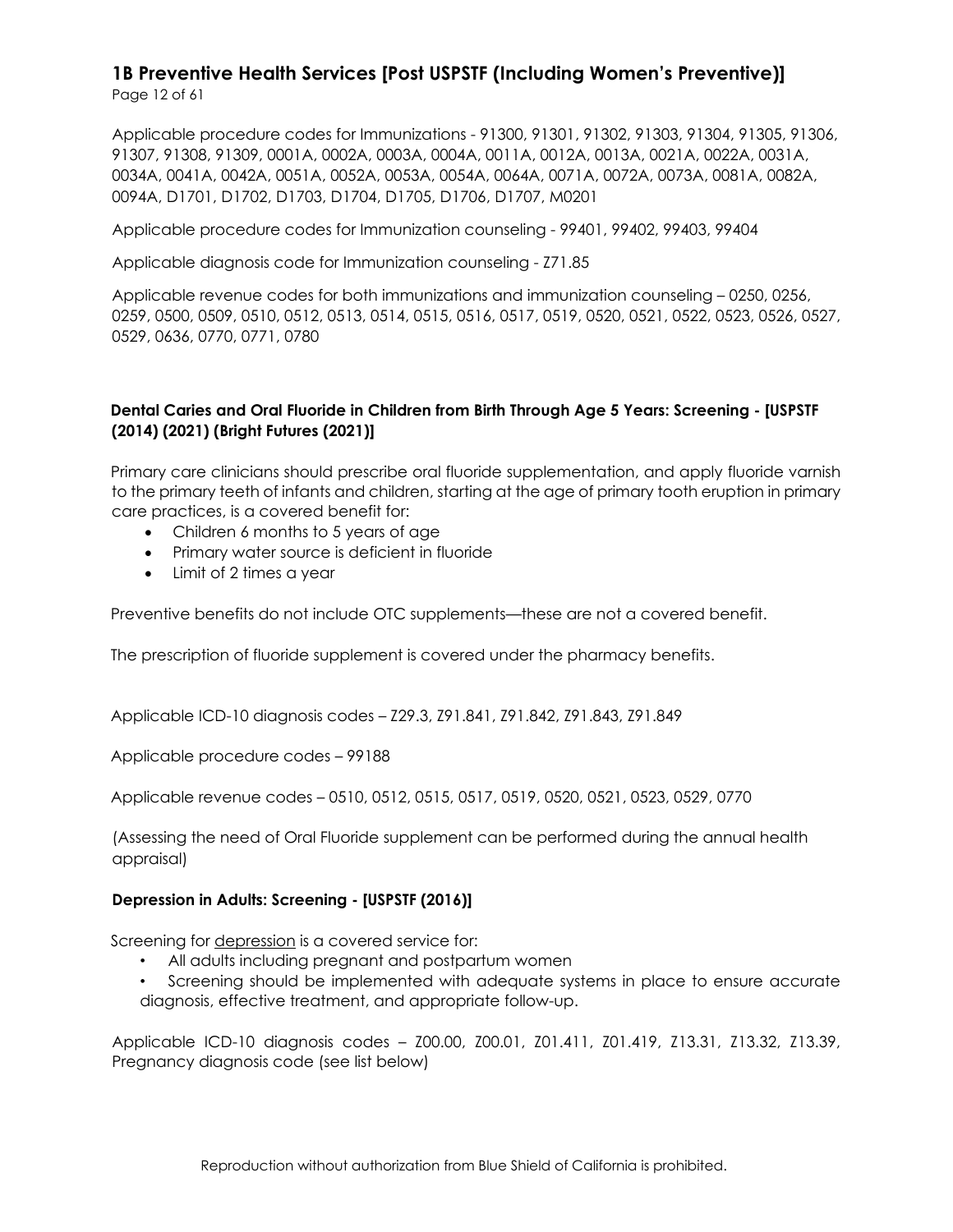Applicable procedure codes – 99202, 99203, 99204, 99205, 99211, 99212, 99213, 99214, 99215, 99385, 99386, 99387, 99395, 99396, 99397, 96127\*, 96160, 96161, G0444, S3005

\*CPT code 96127 is only allowable with the following diagnosis codes- Z13.31, Z13.32, Z13.39

**\*\*** Pregnancy Diagnosis code (see list below) applies to these procedure codes only - 99385, 99386, 99395, 99396, 96160, 96161, G0444, S3005.

Applicable revenue codes – 0510, 0514, 0515, 0517, 0519, 0520, 0521, 0523, 0529, 0770

(Depression screening can also be included during the Annual Health Appraisal or in conjunction with anxiety screening)

#### **Depression in Children and Adolescents: Screening – [USPSTF (2016)]**

Screening for major depressive disorder is a covered service for:

- All adolescents (12 to18 years of age)
- Screening should be implemented with adequate systems in place to ensure accurate diagnosis, effective treatment, and appropriate follow-up.

Applicable ICD-10 diagnosis codes – Z00.00, Z00.01, Z00.121, Z00.129, Z01.411, Z01.419, Z13.31, Z13.32

Applicable procedure codes – 99202, 99203, 99204, 99205, 99211, 99212, 99213, 99214, 99215, 99384, 99394, 96160, 96161, G0444, S3005

Applicable revenue codes – 0510, 0514, 0515, 0517, 0519, 0520, 0521, 0523, 0529, 0770

(Depression screening can also be included during the Annual Health Appraisal or in conjunction with anxiety screening)

#### **Perinatal Depression: Preventive Interventions – [USPSTF (2019)]**

Clinicians should provide or refer pregnancy and postpartum persons who are at increased risk of perinatal depression to counseling interventions is a covered service for-

- Pregnant women
- Persons who are less than 1 year postpartum
- Does not have a current diagnosis of depression
- Increased risk of developing depression

Applicable ICD-10 diagnosis codes – Perinatal depression diagnosis code (See list below)

Applicable procedure codes – 90791, 99401, 99402, 99403, 99404, S3005

Applicable revenue codes – 0510, 0514, 0515, 0517, 0519, 0520, 0521, 0523, 0529, 0770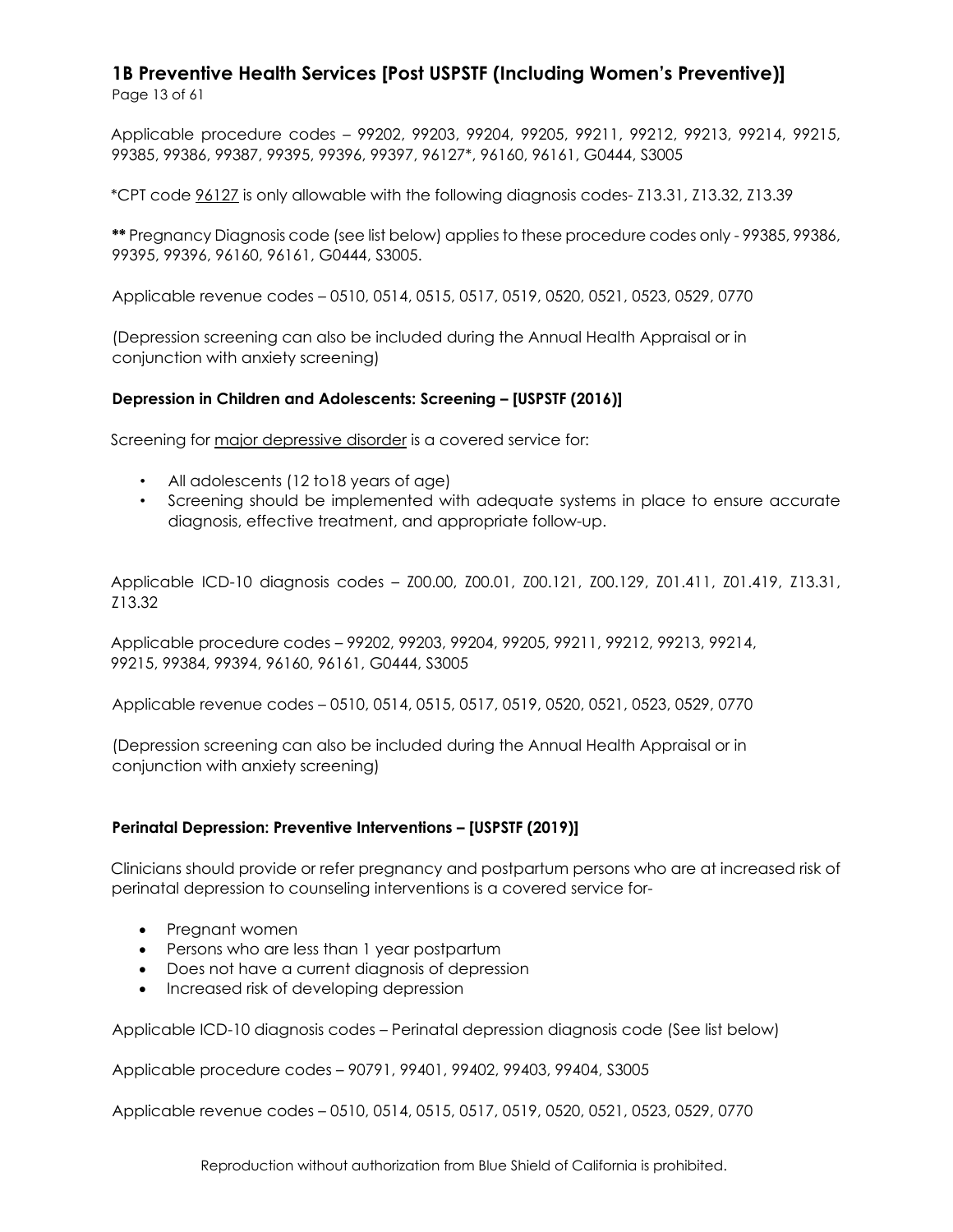Page 14 of 61

#### **Developmental and Behavioral Disabilities Screening- [Bright Future (2019)]**

Screening for development and behavioral disabilities, including Autism, is a covered service for asymptomatic patients-age o to 3 years of age.

- Assessment for children age 0 and 3 years of age
- Screening should be performed at the 9-month visit
- Screening should be performed at 18-month visit (includes Autism spectrum disorder screening)
- Screening should be performed at 2 1/2 year visit (includes Autism spectrum disorder screening)

Following the 2½-year visit, administer a validated, standardized, and accurate screening test at all annual health supervision visits based on developmental surveillance and clinical judgment. The tests should be broad in scope, meaning that they sample all developmental domains.

Applicable ICD-10 diagnosis codes – Z00.121, Z00.129, Z13.40, Z13.41, Z13.42, Z13.49, F88, F81.9, F89, G93.40, G93.9, R27.0, R27.8, R27.9, R62.0, R29.6, R29.818, R29.898, R29.90, R29.91

Applicable procedure codes -96110

Applicable revenue codes – 0510, 0515, 0517, 0519, 0520, 0521, 0523, 0529, 0770

(Development and behavioral disabilities screening can also be performed during the Annual Health Appraisal)

#### **Fall Prevention in Community-Dwelling Older Adults: Interventions - [USPSTF (2012, 2018)]**

Preventive care visits to discuss exercise interventions to prevent falls is a covered service for patients who meet all of the following criteria (OTC medications are not a covered benefit):

- Community-dwelling adults (excluding institutionalized, facility-based adults, such as those in Skilled Nursing Facilities)
- Aged 65 years or older
- At increased risk for fall

Applicable ICD-10 diagnosis codes – Z91.81

Applicable procedure codes – 97110, 97112, 97113, 97116, 97150, 97161, 97162, 97163, 97164, 97530, G0151, G0157, G0159, S8990, S9131

Applicable revenue codes – 0424, 0510, 0517, 0519, 0520, 0521, 0523,0529, 0770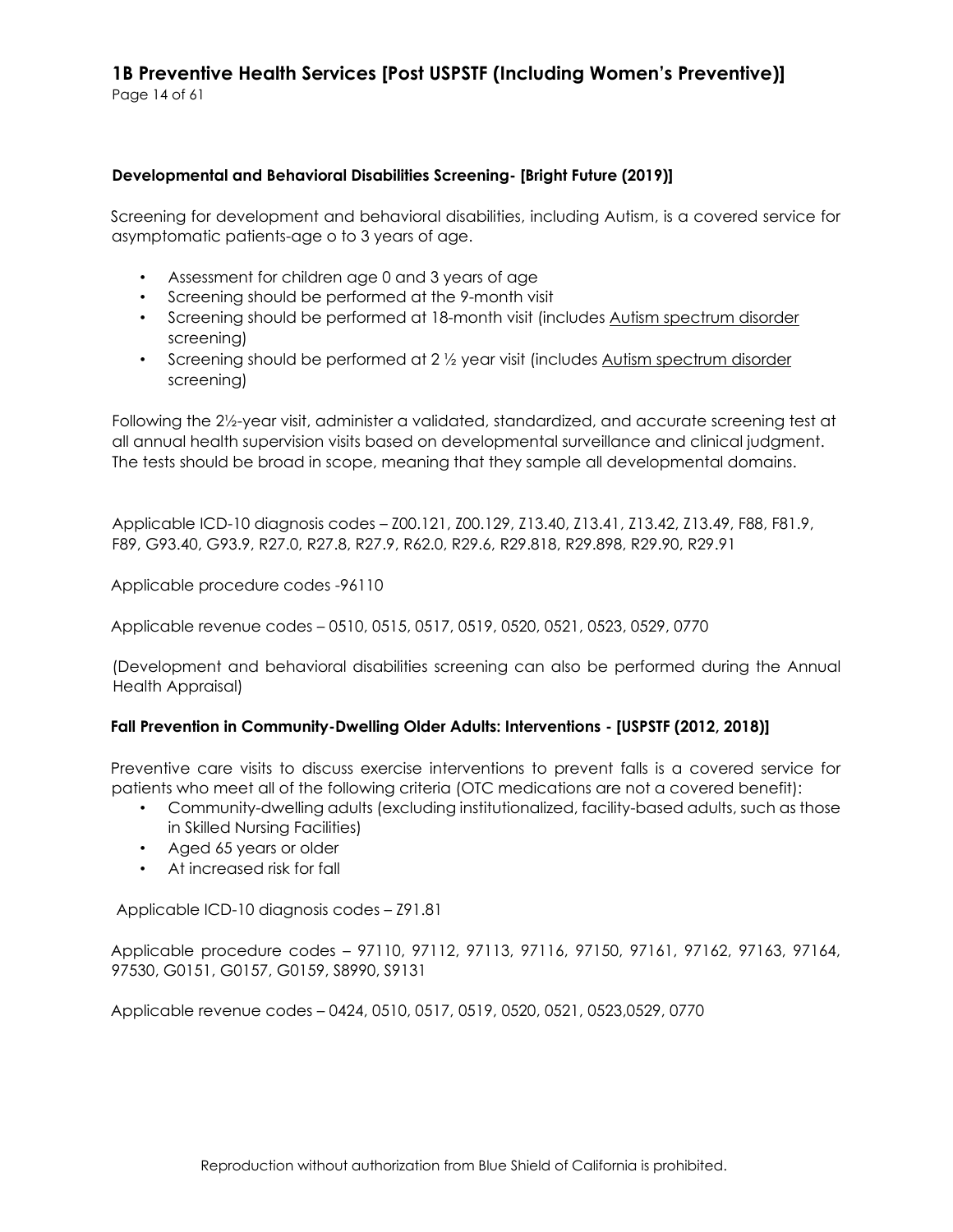#### **Folic Acid for the Prevention of Neural Tube Defects: Preventive Medication- [USPSTF (2009) (2017)]**

Discussion of the use of 0.4 to 0.8 mg daily of folic acid is a covered benefit for all patients who meet the following criteria (OTC medications are not a covered benefit):

• Planning or capable of pregnancy

These services are considered inclusive in the preventive care visit, and therefore not separately Reimbursable.

Applicable ICD-10 diagnosis codes – None

Applicable procedure codes – None

#### **Gestational Diabetes Mellitus, Screening - [USPSTF (2014) & HRSA (2016) (2019) (2021)]**

Screening for gestational diabetes is a covered service for asymptomatic pregnant individuals who meet any of the following criteria:

- 2 screenings per pregnancy Between 24-28 weeks of gestation (or later in persons who enter prenatal care after 28 weeks of gestation)
- At the first prenatal visit for women identified to be at high risk for diabetes

Applicable ICD-10 diagnosis codes – Z86.32, Pregnancy diagnosis code (see list below)

Applicable procedure codes – 82947, 82948, 82950, 82951, 82952, 83036, 36415 (preventive benefits apply to 36415 when 36415 is billed with the applicable diagnosis and procedure codes)

Applicable revenue codes – 0300, 0301, 0309, 0770

#### **Gonorrhea (STD) - [USPSTF (2014)]**

Gonorrhea (STD) has been combined with the Chlamydia (STD) Infection category, as of September 2019.

Please refer to the Chlamydia category for criteria.

#### **Healthful Diet and Physical Activity for Cardiovascular Disease Prevention in Adults with Cardiovascular Risk Factors/Abnormal Blood Glucose Screening/Obesity: Behavioral Counseling - [USPSTF (2014) (2020)]**

Offering or referring adults aged 18 years and older, with cardiovascular disease risk factors (known hypertension or elevated blood pressure, elevated lipid levels or dyslipidemia, and mixed or multiple risk factors (eg, metabolic syndrome or estimated 10-year CVD risk of ≥7.5%) to behavioral counseling interventions to promote a healthful diet and physical activity for CVD prevention.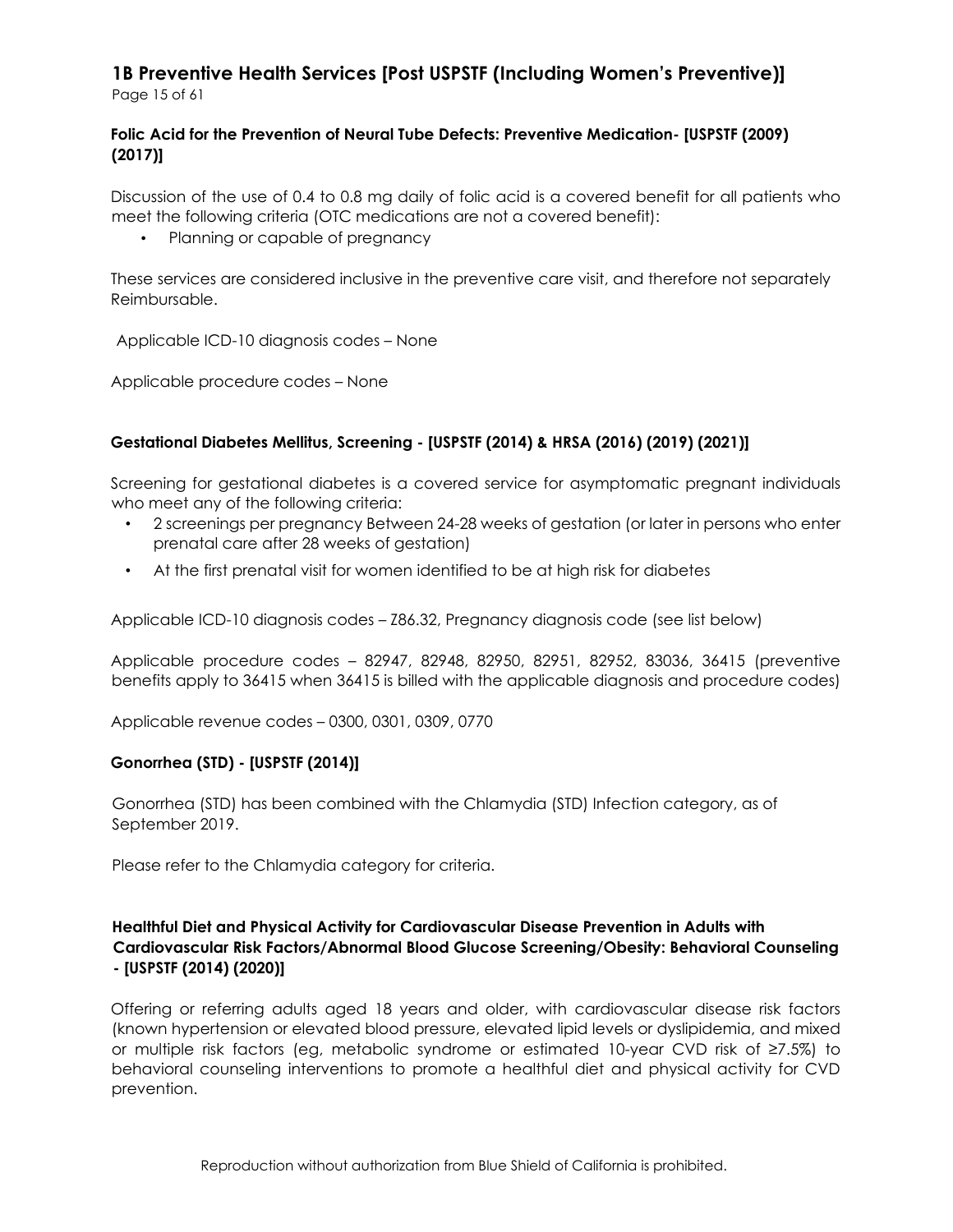Applicable ICD-10 diagnosis codes- E78.00, E78.01, E78.1, E78.2, E78.3, E78.41, E78.49, E78.5, E78.6, E88.81,E88.89, E88.9, I10, I15.0, I15.1, I15.2, I15.8, I15.9, O10.011, O10.012, O10.013, O10.019, O10.111, O10.112, O10.113, O10.119, O10.211, O10.212, O10.213, O10.219, O10.311, O10.312, O10.313, O10.319, O10.411, O10.412, O10.413, O10.419, O10.911, O10.912, O10.913, O10.919, O11.1, O11.2, O11.3, O11.9, O13.1, O13.2, O13.3, O13.9, O16.1, O16.2, O16.3, O16.9, R03.0

Applicable procedure codes – 99401, 99402, 99403, 99404, 99411, 99412, G0446, 97802\*\*, 97803\*\*, 97804\*\*

\*\*97802, 97803, 97804-only allowable with the following DX codes-E78.2, E78.3, E78.41, E78.49, E78.5, E78.6, E88.81.

Applicable revenue codes – 0510, 0514, 0517, 0519, 0520, 0521, 0523, 0529, 0770

(Healthful Diet and Physical Activity for CVD Prevention in Adults with Cardiovascular Risk Factors: Behavioral Counseling can also be included during Annual Health Appraisal)

#### **Healthy Weight and Weight Gain in Pregnancy: Behavioral Counseling Interventions – [USPSTF (2021)]**

The USPSTF recommends that clinicians offer pregnant persons effective behavioral counseling interventions aimed at promoting healthy weight gain and preventing excess gestational weight gain in pregnancy.

Primary care clinicians can deliver effective in-person behavioral counseling interventions or refer patients to behavioral counseling interventions in other settings.

This applies to all individuals, age 12 years and older.

Applicable ICD-10 diagnosis codes - Pregnancy diagnosis table (see list below)

Applicable procedure codes - 99401, 99402, 99403, 99404, 99411, 99412, G0473, G0447

Applicable revenue codes – 0510, 0514, 0515, 0517, 0519, 0520, 0521, 0523, 0529, 0770

(The screening and counseling can also occur and be inclusive of the prenatal or antepartum care).

#### **Hepatitis B Virus Infection in Adolescents and Adults: Screening- [USPSTF (2014) (2020)]**

Screening for hepatitis B virus infection is a covered service for patients who meet the following criteria:

• Pregnant individuals at their first prenatal visit

Applicable ICD-10 diagnosis codes – Pregnancy diagnosis table (see list below)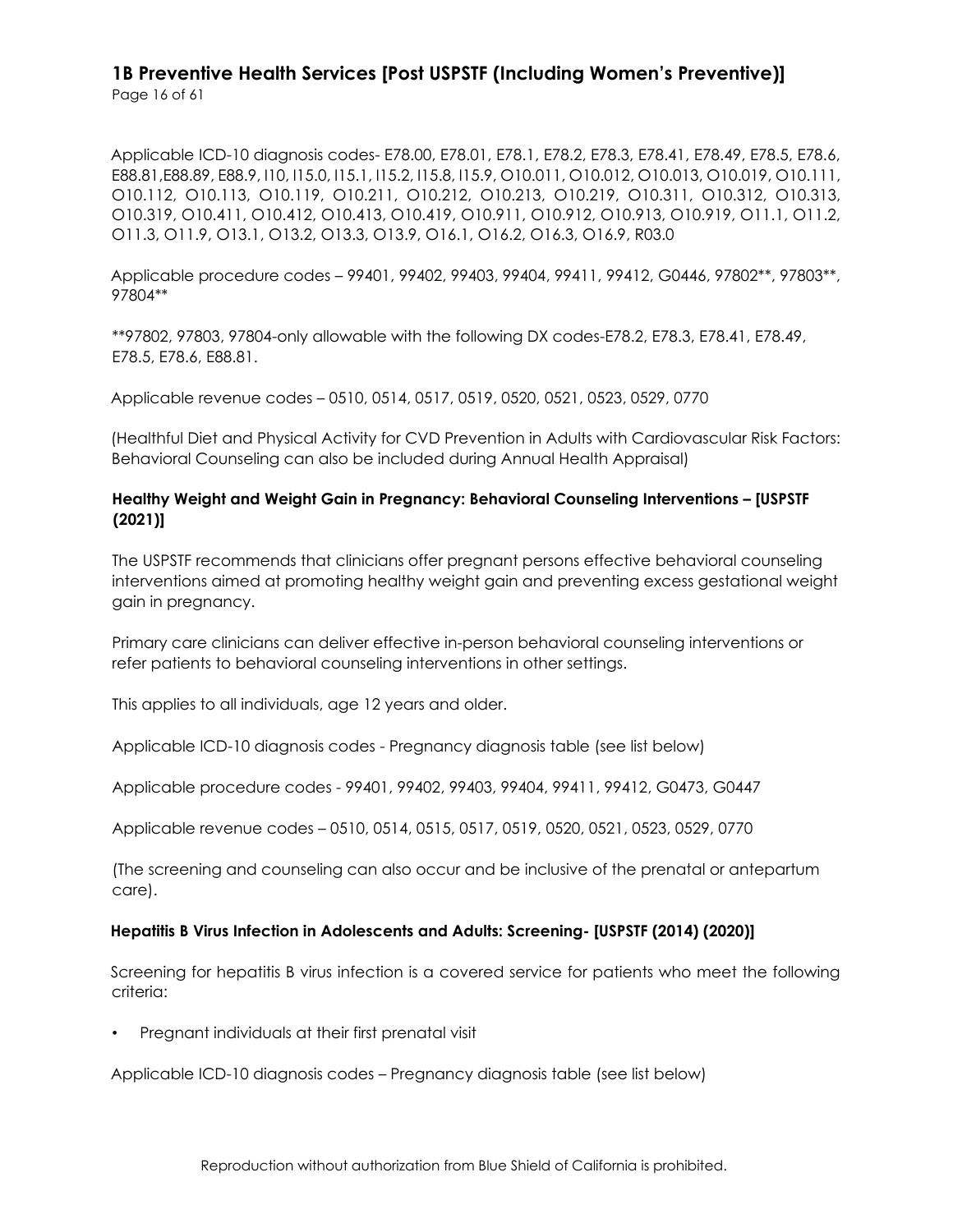Applicable procedure code – 80055, 80081, 86704, 86705, 86706, 87340, 87341, 36415 (preventive benefits apply to 36415 when 36415 is billed with the applicable diagnosis and procedure codes)

Applicable Revenue Codes – 0300, 0301, 0302, 0306, 0309, 0390, 0770

• Non-pregnant, asymptomatic, adolescents and adults at increased risk for HBV infectionincluding those who were vaccinated before being screened for HBV infection.

Applicable ICD-10 diagnosis codes – Z72.51, Z72.52, Z72.53, Z77.21, Z57.8, Z00.00, Z00.01, Z11.59, Z11.3, Z20.2, Z20.5

Applicable procedure code – 86704, 86705, 86706, 87340, 87341, G0499, 36415 (preventive benefits apply to 36415 when 36415 is billed with the applicable diagnosis and procedure codes)

Applicable Revenue Codes – 0300, 0302, 0306, 0309, 0390, 0770

#### **Hepatitis C Virus Infection in Adolescents and Adults: Screening - [USPSTF (2013) (2020)]**

Screening for hepatitis C virus infection is a covered service for all asymptomatic adults, including pregnant women, age 12 to 99 years of age, without known liver disease. This is a one-time screening.

Applicable ICD-10 diagnosis codes – Z00.00, Z00.01, Z11.3, Z20.2, Z20.5, Z20.6, Z11.59, Z72.51, Z72.52, Z72.53, Z77.21, Z72.89, Pregnancy diagnosis table (see list below)

Applicable procedure code – 86803, 86804, G0472, 36415 (preventive benefits apply to 36415 when 36415 is billed with the applicable diagnosis)

Applicable Revenue Codes – 0300, 0301, 0302, 0306, 0309, 0770

#### **Hypertension in Adults: Screening – [USPSTF (2015) (2021)]**

Screening for high blood pressure is a covered service for:

- All adults aged 18 years or older
- Annually

The USPSTF recommends screening for hypertension in adults with office blood pressure measurement (OBPM). The USPSTF also recommends obtaining measurements outside of the clinical setting for diagnostic confirmation before starting treatment (Ambulatory Blood Pressure Measurement is payable as preventive as listed below)

Applicable ICD-10 diagnosis codes – R03.0

Applicable procedure codes – 93784, 93786, 93788, 93790, 99473, 99474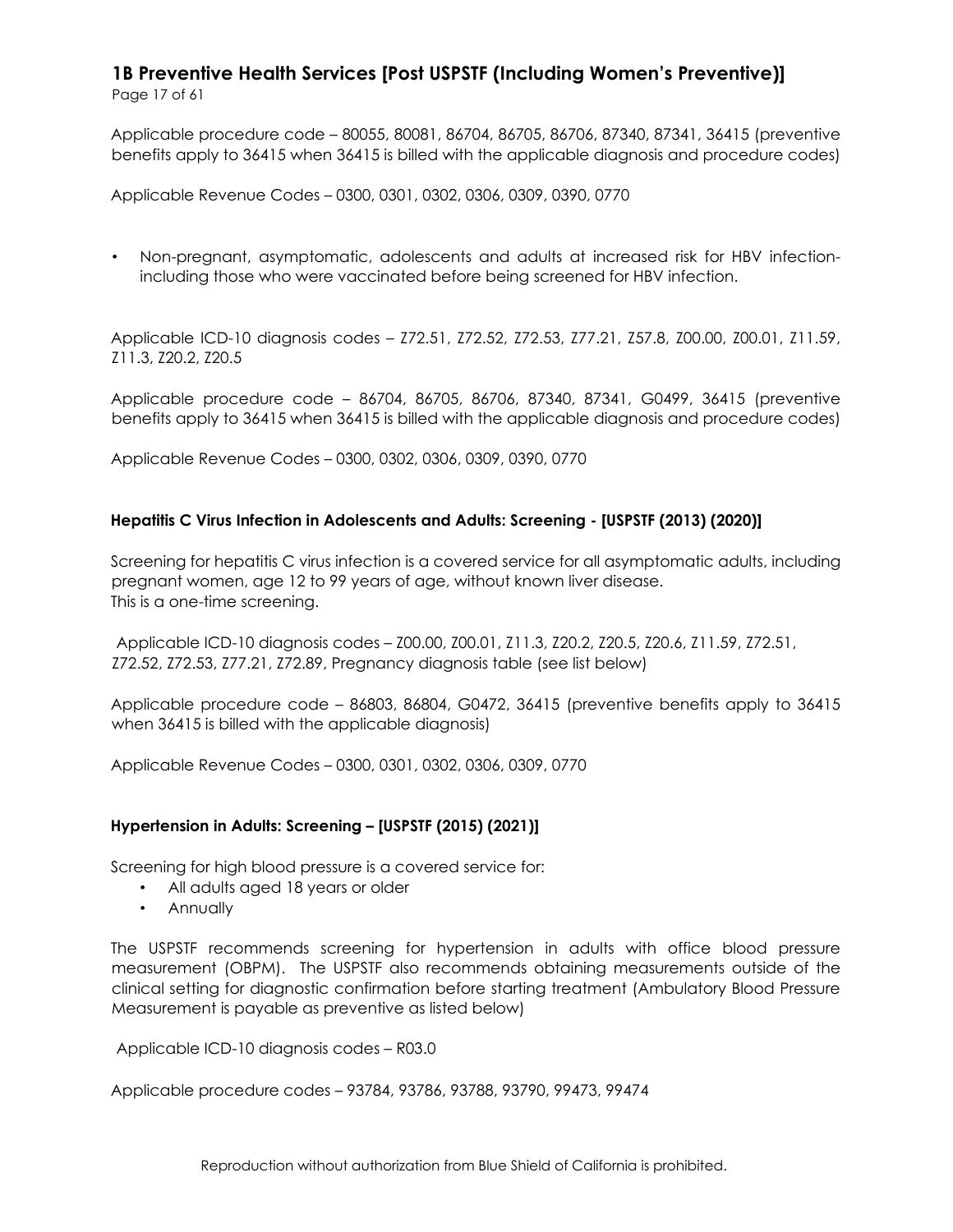Page 18 of 61

(High blood pressure screening can also be included during the Annual Health Appraisal)

#### **Human Immunodeficiency Virus (HIV) Infection: Screening- [USPSTF (2013) (2019) (2022) & HRSA (2016) Bright Future]**

Screening for human immunodeficiency virus (HIV) is a covered service for patients who meet any of the following criteria:

- Pregnant individuals, including women who present in labor and are untested
- All adolescents and adults aged 12-65
- All adolescents' younger than 12 and adults older than 65 with any of the following risk factors:
	- o Receives health care in a high-prevalence or high-risk clinical setting
	- o Men who have had sex with men
	- o Individuals having unprotected sex with multiple partners
	- o Past or present injection drug user
	- o Commercial sex worker
	- o Individuals whose past or present sex partners were any of the following:
		- $+$  HIV-infected
		- + Bisexual
		- + Injection drug users
		- Individuals being treated for sexually transmitted diseases

Applicable ICD-10 diagnosis codes – Z00.00, Z00.01, Z00.121, Z00.129, Z20.2, Z20.5, Z22.6, Z11.3, Z11.4, Z11.59, Z20.6, Z72.51, Z72.52, Z72.53, Z77.21, and pregnancy diagnosis code

Applicable procedure codes – 80081, 81025, 82540, 82565, 82570, 82575, 84702, 86689, 86701, 86702, 86703, 87389, 87390, 87391, 87534, 87535, 87536, 87537, 87538, 87539, 99401, 99402, 99403, 99404, G0432, G0433, G0435, G0475, S3645, 36415 (preventive benefits apply to 36415 when 36415 is billed with the applicable diagnosis and procedure codes)

Applicable revenue codes – 0300, 0301, 0302, 0306, 0309, 0390, 0510, 0514, 0515, 0516, 0517, 0519, 0520, 0521, 0523, 0529, 0770

#### **Preventive of Human Immunodeficiency Virus (HIV) Infection: Preexposure Prophylaxis – [USPSTF (2019) (2021) (2022)]**

Clinicians should offer pre-exposure prophylaxis (PrEP) with effective antiretroviral therapy to persons who are not infected with HIV and who are at high risk of HIV acquisition.

The USPSTF recommended should be received by a participant, enrollee, or beneficiary prior to being prescribed anti-retroviral medication as part of the determination of whether PrEP is appropriate, as well as ongoing follow-up and monitoring.

These services include:

- HIV testing, both at baseline and every 3 months while taking PrEP
- Hepatitis B and C testing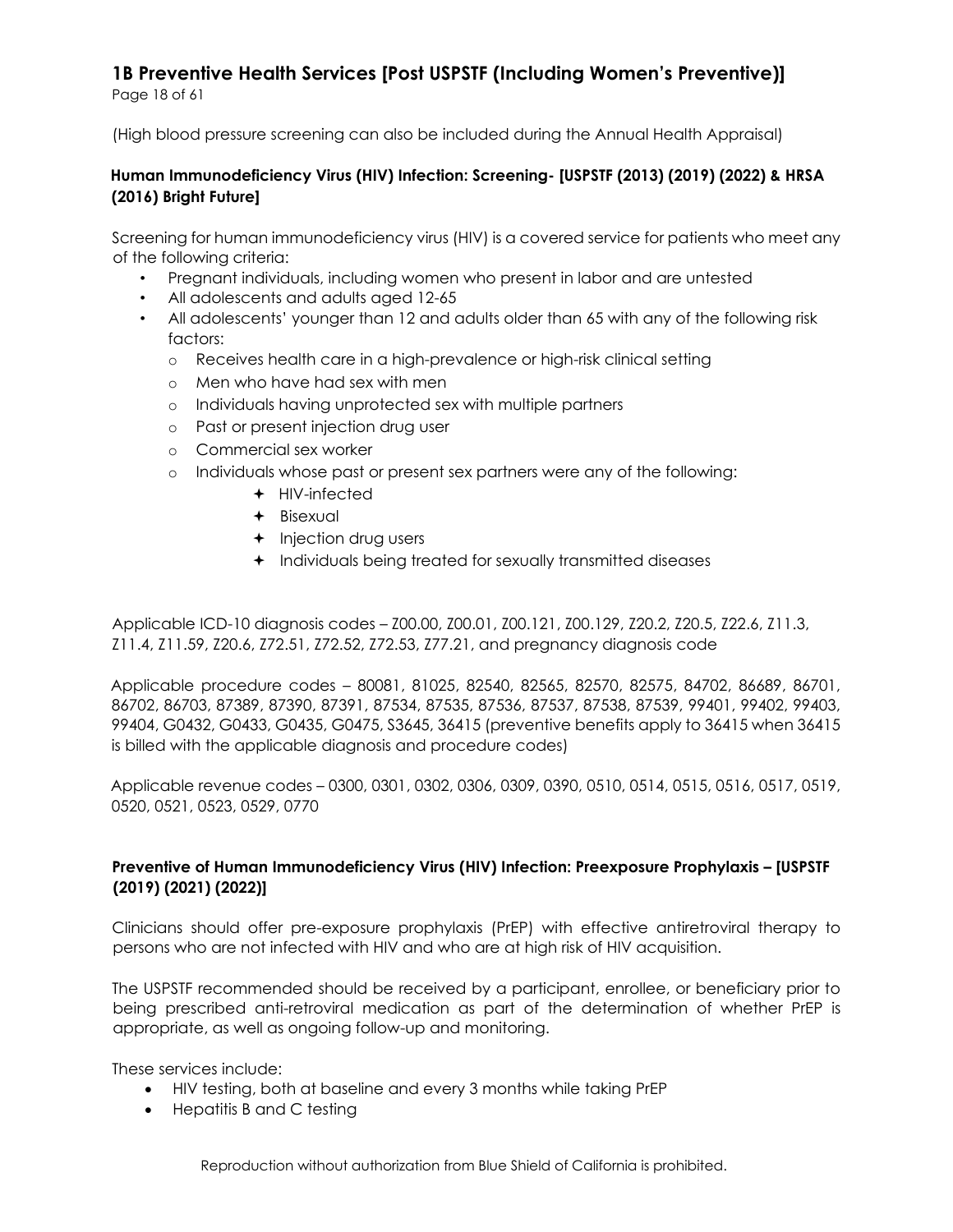Page 19 of 61

- Creatinine testing and calculated estimated creatine clearance (eCrCl) or glomerular filtration rate (eGFR) to assess kidney function, conducted both at baseline and periodically thereafter, consistent with CDC guidelines
- Pregnancy testing, both at baseline and periodically thereafter
- Sexually transmitted infection (STI) screening and counseling
- Adherence counseling

Applicable ICD-10 diagnosis codes – Z11.3, Z11.4, Z20.2, Z20.6, Z72.51, Z72.52, Z72.53, Z77.21

Applicable CPT codes – 81025, 82565, 82570, 82575, 82540, 84702, 96372, J3490

\* Counseling for human immunodeficiency virus (HIV) is a covered benefit with the following qualifiers:

Applicable ICD-10 diagnosis codes – Z71.7

Applicable procedure codes – 99202, 99203, 99204, 99205, 99211, 99212, 99213, 99214, 99215, 99384, 99385, 99386, 99387, 99394, 99395, 99396, 99397, 99401, 99402, 99403, 99404, 99411, 99412

Applicable revenue codes – 0250, 0300, 0301, 0302, 0306, 0309, 0390, 0510, 0514, 0515, 0516, 0517, 0519, 0520, 0521, 0523, 0529, 0770

Prevention of Human Immunodeficiency Virus Infection (HIV Preexposure Prophylaxis Medication or PrEP) allows for coverage of Apretude (cabotegravir extended-release injectable suspension) when administered in an office or outpatient setting using procedure code J3490 (or until a more appropriate procedure code is developed) and the administration code 96372 with one of the applicable ICD 10 codes: Z11.3, Z11.4, Z20.2, Z20.6, Z72.51, Z72.52, Z72.53, Z77.21

\*All other benefits can be found under Hepatitis B and C, Human Immunodeficiency Virus (HIV), and Sexually transmitted infection (STI) screening and counseling categories.

(The pre-exposure prophylaxis (PrEP) with effective antiretroviral therapy is a pharmacy benefit)

#### **Human Papillomavirus (HPV) - [USPSTF (2012) & HRSA (2016) Bright Future]**

Screening for human papillomavirus (HPV) is a covered service for patients who meet all of the following criteria:

- Sexually active
- Age 30 and older
- In conjunction with cervical cancer screening (Pap smear)

(Please see Cervical Cancer Screening for Human Papillomavirus (HPV) criteria)

#### **Immunizations / Vaccines – [CDC]**

Immunizations / vaccines are covered services for all patients who meet the criteria as established by the Advisory Committee on Immunization Practices (ACIP) utilizing standard industry coding (see Appendix for codes):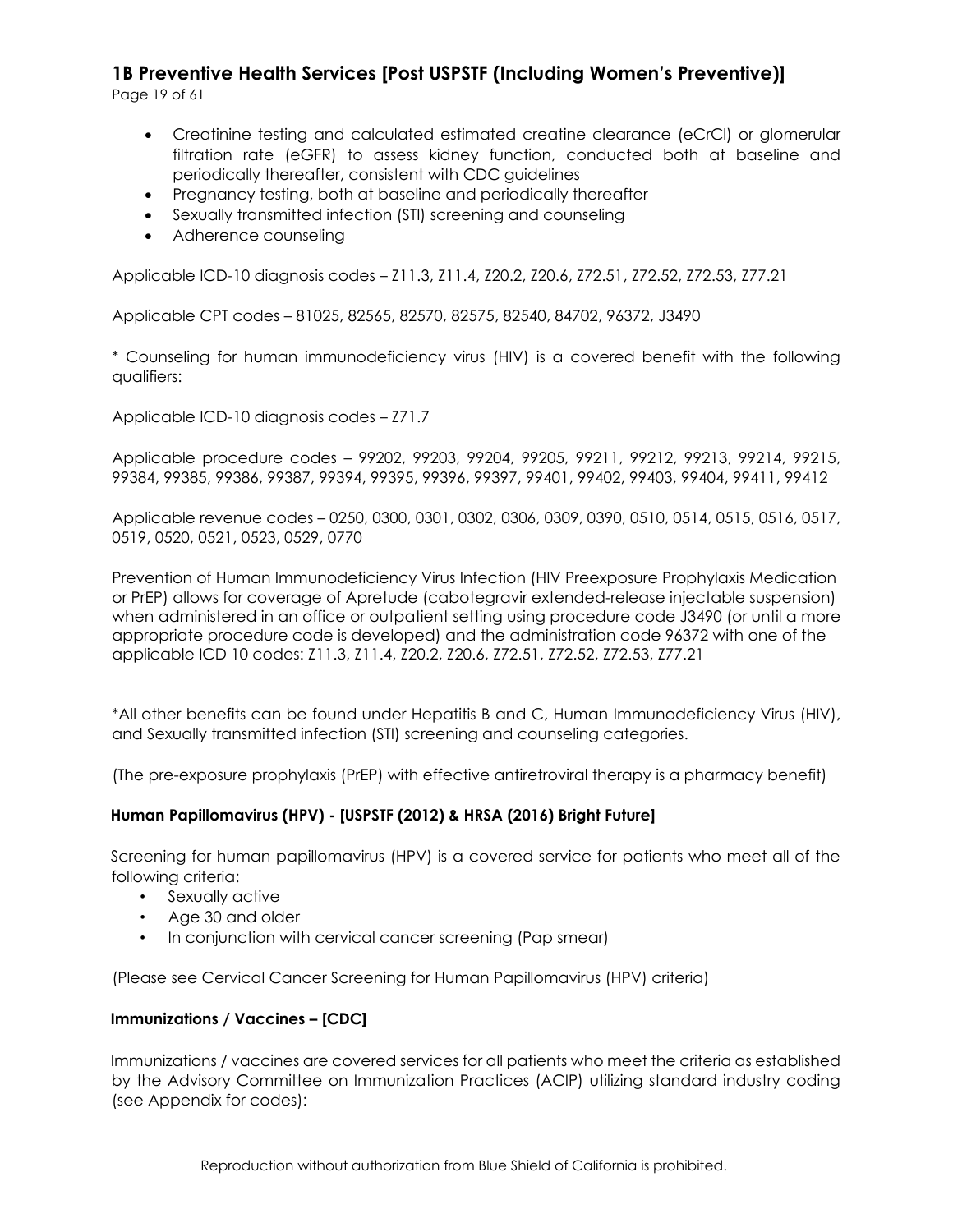<https://www.cdc.gov/vaccines/schedules/hcp/index.html>

#### **Intimate Partner Violence, Elder Abuse, and Abuse of Vulnerable Adults Screening - [USPSTF (2013, 2018) & HRSA (2016)]**

The USPSTF recommends that clinicians screen for intimate partner violence (IPV) in women of reproductive age and provide or refer women, who screen positive, to ongoing support services. These services will pertain to individuals 12 years of age and older.

Applicable ICD-10 diagnosis codes – Z00.00, Z00.01, Z01.411, Z01.419, Z69.81, Z69.11

Applicable procedure codes – 99202, 99203, 99204, 99205, 99211, 99212, 99213, 99214, 99215, 99384, 99385, 99386, 99387, 99394, 99395, 99396, 99397, 99401, 99402, 99403, 99404, 99411, 99412, 90791

Applicable revenue codes – 0510, 0514, 0515, 0517, 0519, 0520, 0521, 0523, 0528, 0529, 0770

(Intimate Partner Violence, Elder Abuse, and Abuse of Vulnerable Adults Screening can also be included during the Annual Health Appraisal)

#### **Lead Screening- [State Mandate]**

Screening for elevated blood lead levels is a covered service for patients who meet any of the following criteria:

- Risk assessments for children up to 19 years identified as at risk when prescribed by a physician or health care provider
- Lead poisoning based on the concentration of lead in whole "venous, arterial, or cord" blood

Applicable ICD-10 diagnosis codes – R78.71, Z00.121, Z00.129, Z13.88, Z77.011

Applicable procedure code – 83655, 36415, 36416 (preventive benefits apply to 36415 and 36416 when 36415 or 36416 is billed with the applicable diagnosis and procedure codes)

Applicable revenue codes – 0300, 0301, 0309, 0770

#### **Lipid Disorders - [USPSTF (2008) Retired July 2015]**

Screening for lipid disorders in adults is a covered service for patients annually who meet **any** of the following criteria:

- Men 40 years of age and to 70 years of age
- Adults 40 to 70 years of age or with any of the following risks factors:
	- o Diabetes
	- o Previous personal history of coronary heart disease (CHD) or non-coronary atherosclerosis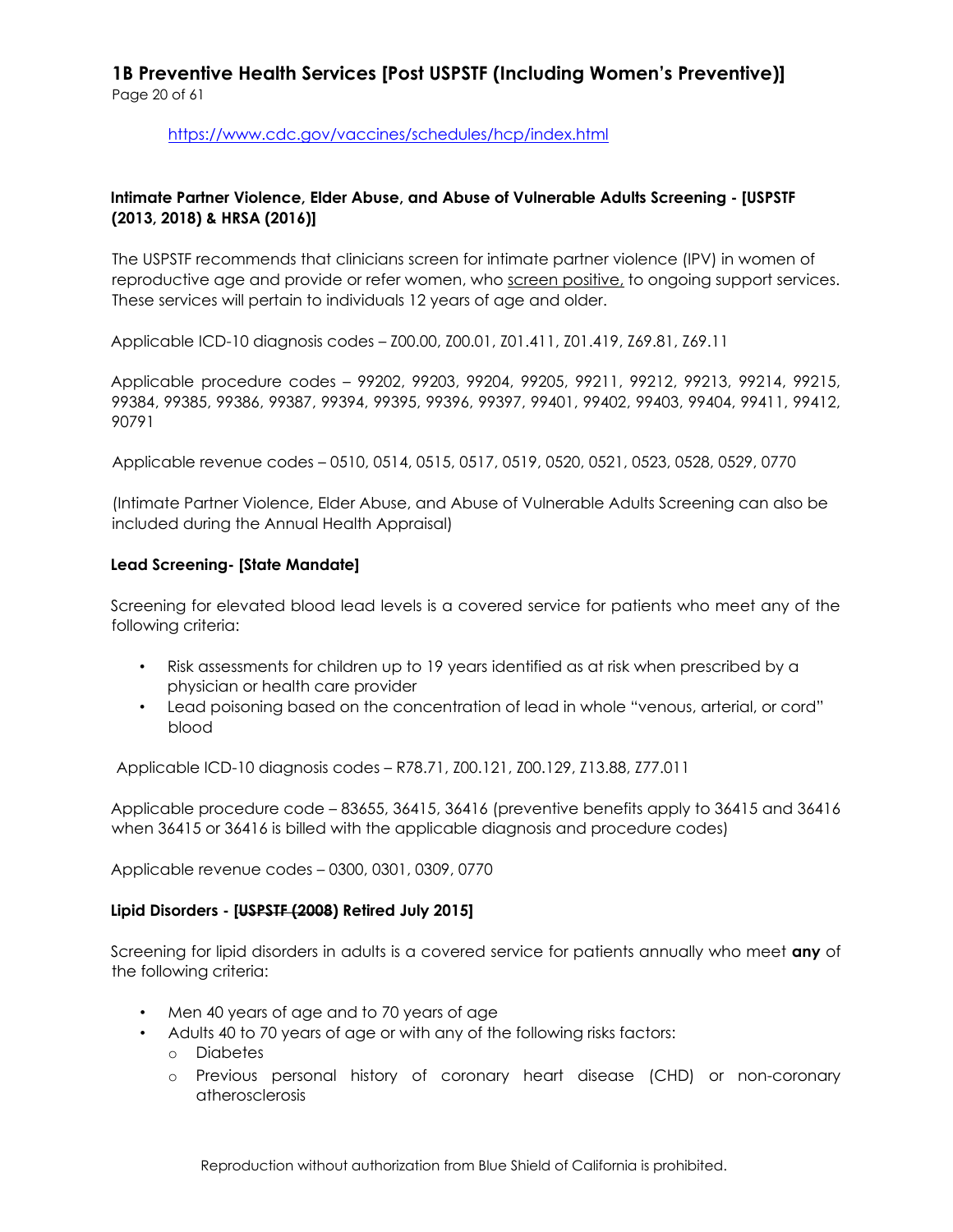Page 21 of 61

- o Family history of cardiovascular disease before 50 years of age in male relatives and 60 years of age in female relative's
- o Tobacco use
- o Hypertension
- $\circ$  Obesity (BMI > 30)

Lipid Disorder has been retired. Please refer to Statin Use for the Primary Prevention of Cardiovascular Disease in Adults: Prevention Medication.

### **Lung Cancer: Screening - [USPSTF (2013) (2021)]**

Annual screening for lung cancer with low-dose computed tomography in adults' ages 50 to 80 years who have a 20 pack-year smoking history and currently smoke or have quit within the past 15 years.

Screening should be discontinued once a person has not smoked for 15 years or develops a health problem that substantially limits life expectancy or the ability or willingness to have curative lung surgery.

Applicable ICD-10 diagnosis codes – F17.210, F17.211, F17.213, F17.218, F17.219, Z87.891, Z12.2, Z72.0

Applicable procedure codes –G0296, 71271

#### **Newborn Screening Panel – (HRSA 2018 & Bright Futures)**

Conditions listed on the Recommended Uniform Screening Panel (RUSP) are part of the comprehensive preventive health guidelines supported by HRSA for infants and children. Nongrandfathered health plans are required to cover screenings included in the HRSA-supported comprehensive guidelines without charging a co-payment, co-insurance, or deductible for plan years beginning on or after the date that is one year from the Secretary's adoption of the condition for screening.

Screening for congenital hypothyroidism is a one-time screening and can be administered during the initial newborn care.

Screening for phenylketonuria (PKU) is a covered service for **all** newborn infants and include the following criteria:

- Newborns tested within the first 24 hours after birth should receive a repeat screening by two weeks of age
- Premature infants and those with illnesses should be testing at or near seven days of age, but in all cases before discharge from the newborn nursery

Screening for sickle cell disease is a covered service for:

• All newborn infants

Applicable procedure codes – S3620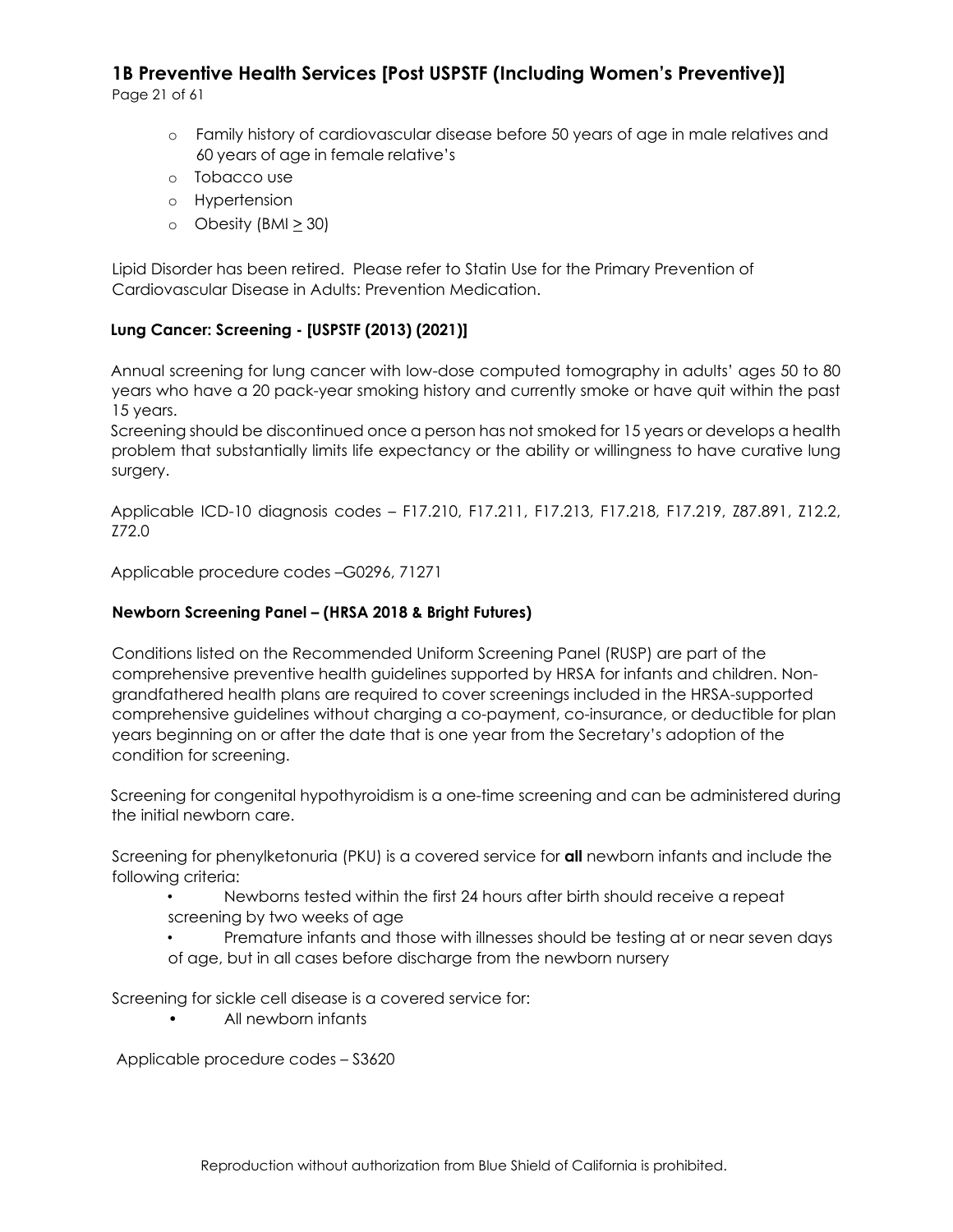\*Please refer to Health Resources & Service Administration (HRSA) for an outline of **all the**  recommended uniform screening tests.

<https://www.hrsa.gov/advisory-committees/heritable-disorders/rusp/index.html>

#### **Ocular Prophylaxis for Gonococcal Ophthalmia Neonatorum: Preventive Medication - [USPSTF (2011 & 2019)]**

Prophylactic ocular topical medication to prevent gonococcal ophthalmia neonatorum is a covered service for:

• Newborns (typically administered during the initial hospital newborn care)

These services are considered inclusive in the newborn care visit, and therefore not separately reimbursable.

Applicable ICD-10 diagnosis codes – None

Applicable procedure codes – None

#### **Obesity in Children and Adolescents: Screening - [USPSTF (2012, 2013 & 2017)]**

Screening for obesity in children and adolescents, and offering of comprehensive, intensive behavioral interventions to promote improvement in weight status are covered services for:

• All **children** six years of age to 18 years of age

Applicable ICD-10 diagnosis codes – Z00.121, Z00.129, Z68.53, Z68.54

Applicable procedure codes – 99383, 99384, 99393, 99394, 99401, 99402, 99403, 99404, 99411, 99412, G0447, G0473

Applicable revenue codes – 0510, 0514, 0515, 0517, 0519, 0520, 0521, 0523, 0529, 0770

(Obesity screening can also be included during the Annual Health Appraisal)

#### **Oral Fluoride - [USPSTF (2014)]**

Oral Fluoride has been combined with Dental Caries category, as of August 2019.

Please see Dental Caries and Oral Fluoride for additional information.

#### **Osteoporosis to Prevent Fractures: Screening- [USPSTF (2012) (2018)]**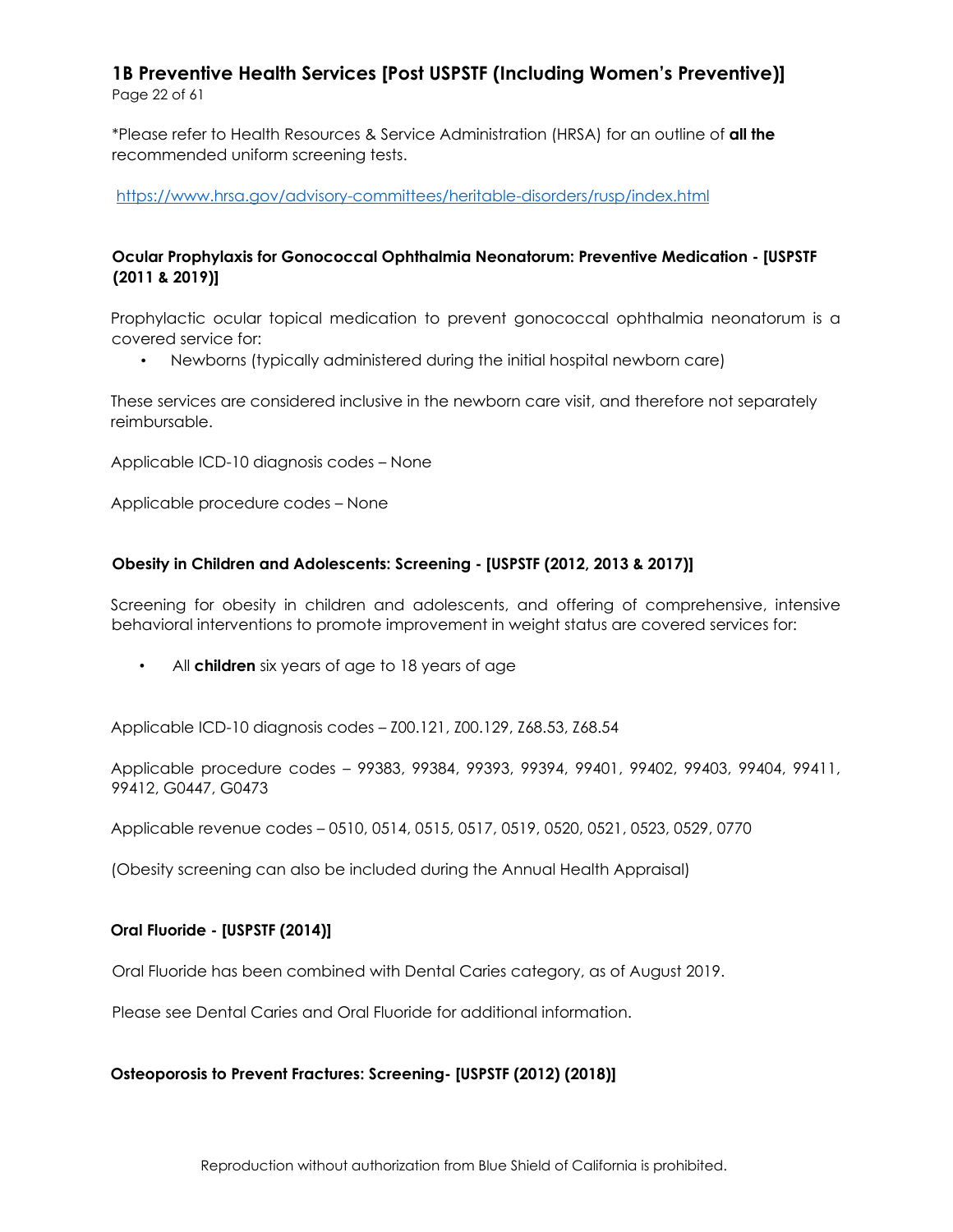Page 23 of 61

Screening for osteoporosis is a covered service for patients who meet **any** of the following criteria (medical policy applies for testing intervals for osteoporosis):

- Females 65 years of age and older
- Postmenopausal females younger than 65 years of age with one or more risk factors for osteoporosis- related fractures
- Minimum interval of two years for repeat screening

Applicable ICD-10 diagnosis codes – Z00.00, Z00.01, Z01.411, Z01.419, Z13.820, Z78.0

Applicable procedure codes – 77080, 77081, 76977, 77078, 77085, 78350, 78351 , 0554T, 0555T, 0556T, 0557T

Applicable revenue codes – 0320, 0329, 0350, 0352, 0359, 0402, 0770

#### **Aspirin Use to Prevent Preeclampsia and Related Morbidity and Mortality: Preventive Medication - [USPSTF (2017) (2021)]**

These services below are considered inclusive in the preventive care visit or included as part of their prenatal visits, and therefore not separately reimbursable.

- Pregnant Women Who are at High Risk for Preeclampsia---Potential benefit with the use of low-dose aspirin (81 mg/d) as preventive medication after 12 weeks of gestation in women who are at high risk for preeclampsia
- Screening Pregnant Women for Pre-eclampsia---The USPSTF recommends using blood pressure measurements throughout the pregnancy to screen for pre-eclampsia in pregnant women without a known diagnosis of pre-eclampsia or hypertension.

Applicable ICD-10 diagnosis codes – None

Applicable procedure codes – None

#### **Prostate Cancer Screening - [State Mandate]**

**(**Cal. Ins. Code § 10123.835 (2017) (Cal. Health & Safety Code § 1367.64 (2017)

Screening for prostate cancer\*\*\* (which includes both a prostate-specific antigen (PSA) test and a digital rectal exam) is a covered service for all patients annually who meet the following criteria:

- Individuals 50 years of age and older
- Individuals 40 to 50 years of age with **one of the following** risk factors who have been advised to have screening or who have requested screening:
- African American
- Family history of prostate cancer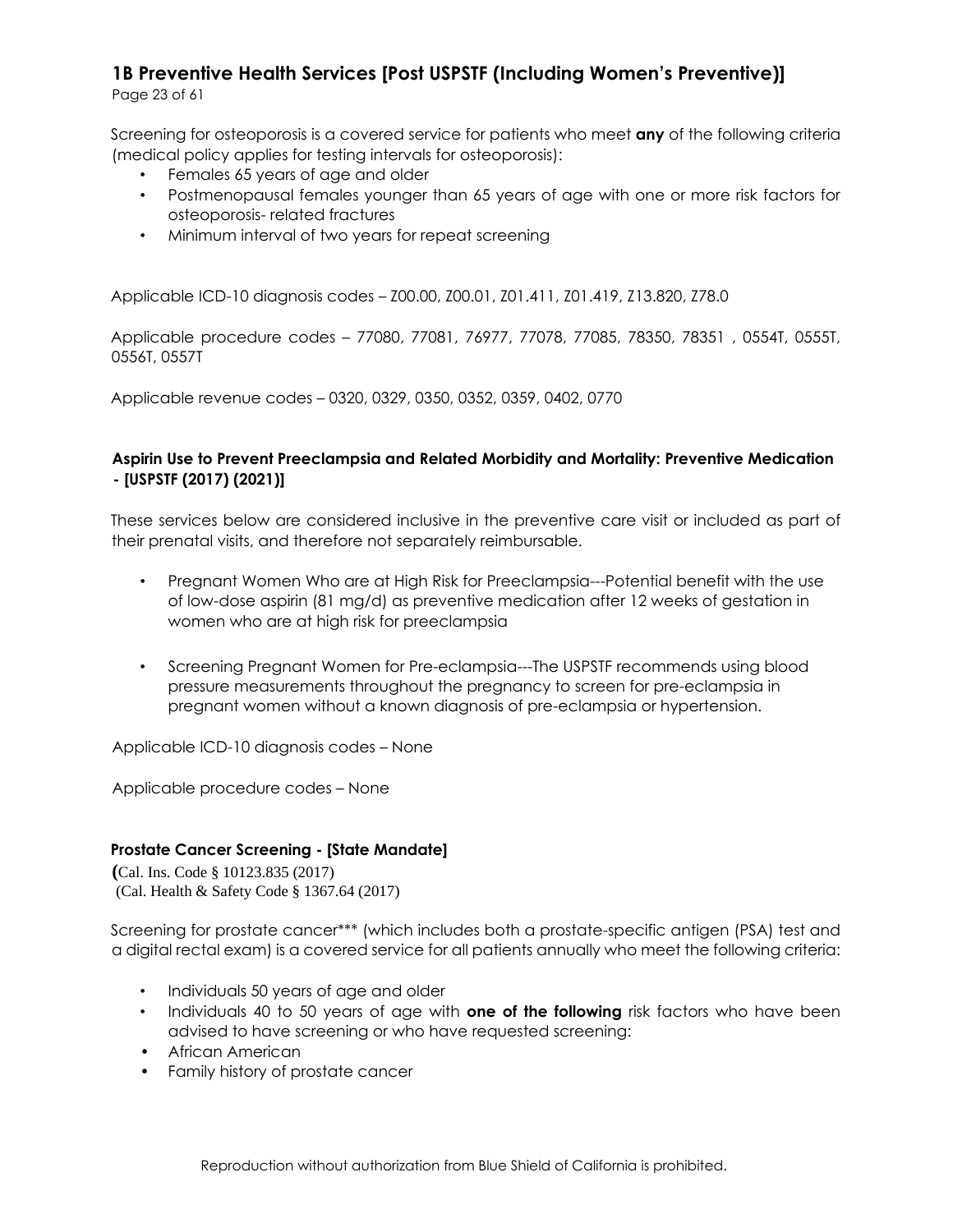Applicable ICD-10 diagnosis codes – Z00.00, Z00.01, Z12.5, Z80.42, Z86.002

Applicable procedure codes – 84152, 84153, 84154, G0102, G0103, 36415 (preventive benefits apply to 36415 when 36415 is billed with the applicable diagnosis and procedure codes)

Applicable revenue codes – 0300, 0301, 0309, 0510, 0521, 0770

(Prostate cancer screening can also be included during the Annual Health Appraisal)

#### **Rh (D) Incompatibility: Screening - [USPSTF (2004)]**

Screening for Rh (D) incompatibility is a covered service for patients who meet **any** of the following criteria:

- All Pregnant individuals
- During first visit for pregnancy-related care
- Unsensitized Rh (D) negative pregnant individuals
- Repeat testing at 24 to 28 weeks' gestation unless the biological father to be, is known
- Rh (D) negative

Applicable ICD-10 diagnosis codes – Pregnancy diagnosis code (see list below)

Applicable procedure codes – 80055, 80081, 86850, 86900, 86901, 36415 (preventive benefits apply to 36415 when 36415 is billed with the applicable diagnosis and procedure codes)

Applicable revenue codes – 0300, 0301, 0309, 0390, 0770

#### **Screening for Anxiety – [HRSA (2020)]**

The Women's Preventive Services Initiative recommends screening for anxiety in adolescent and adult women, including those who are pregnant or postpartum. Optimal screening intervals are unknown and clinical judgement should be used to determine screening frequency. Given the high prevalence of anxiety disorders, lack of recognition in clinical practice, and multiple problems associated with untreated anxiety, clinicians should consider screening women who have not been recently screened.

Clinicians may consider screening for anxiety in conjunction with screening for depression, which is recommended by the USPSTE, because of the frequent co-occurrence of anxiety and depressive disorders.

This is a covered service for:

- Adolescents, adults, pregnant and nonpregnant women
- Age 12 years and older

Applicable ICD-10 diagnosis codes – Z00.00, Z00.01, Z01.411, Z01.419, Z13.31, Z13.32, Z13.39, Pregnancy diagnosis code (see list below)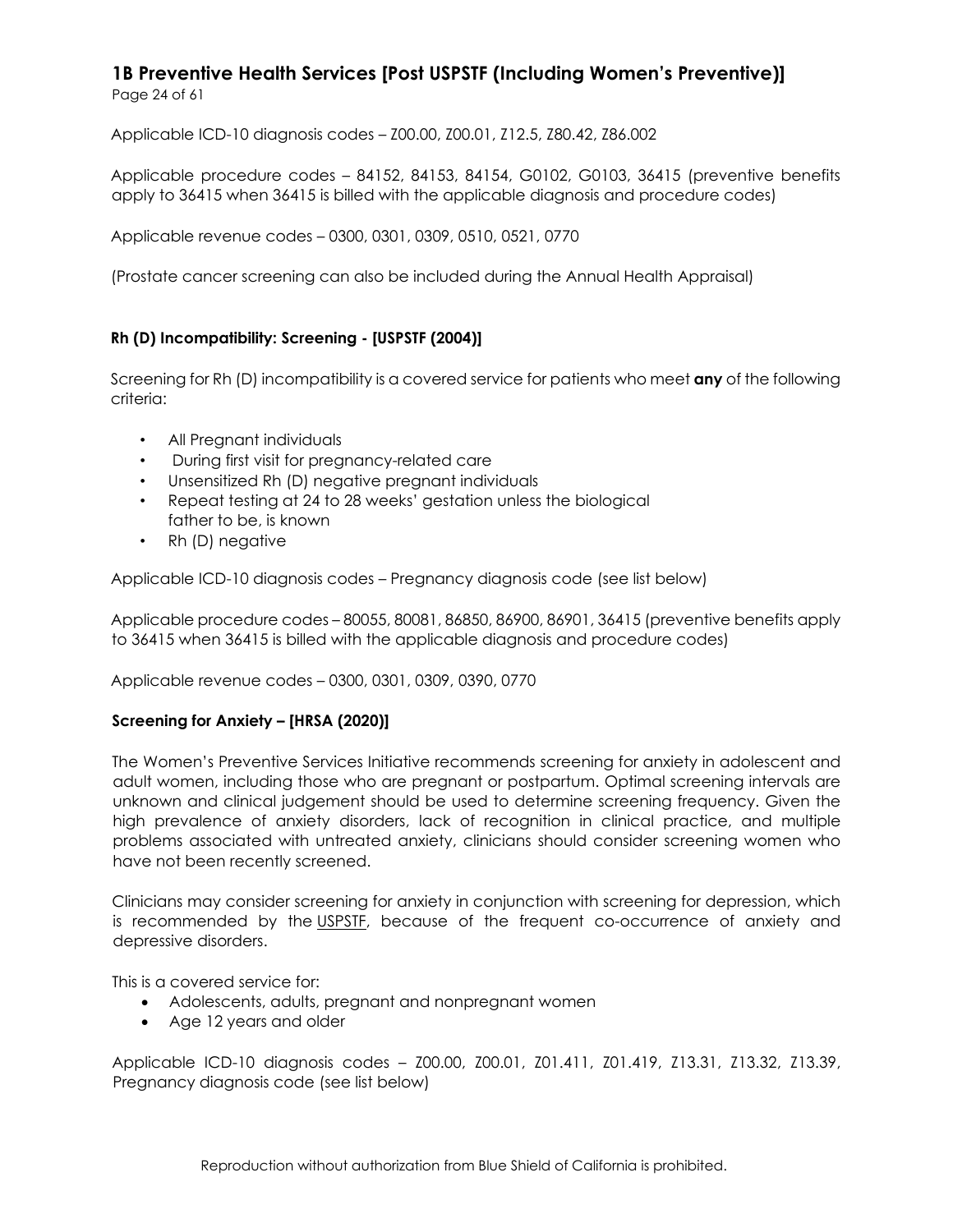Applicable procedure codes – 99202, 99203, 99204, 99205, 99211, 99212, 99213, 99214, 99215, 99384, 99385, 99386, 99387, 99394, 99395, 99396, 99397, 96127\*, 96160, 96161, G0444, S3005

\*CPT code 96127 is only allowable with the following diagnosis codes- Z13.31, Z13.32, Z13.39

**\*\*** Pregnancy Diagnosis code (see list below) applies to these procedure codes only - 99385, 99386, 99395, 99396, 96160, 96161, G0444, S3005.

Applicable revenue codes – 0510, 0514, 0515, 0517, 0519, 0520, 0521, 0523, 0529, 0770

(Screening for anxiety can also be included during the Annual Health Appraisal or in conjunction with depression screening)

#### **Screening for Diabetes Mellitus After Pregnancy – [HRSA (2020)]**

The Women's Preventive Services Initiative recommends women with a history of gestational diabetes mellitus (GDM) who are not currently pregnant and who have not previously been diagnosed with type 2 diabetes mellitus should be screened for diabetes mellitus. Initial testing should ideally occur within the first year postpartum and can be conducted as early as 4–6 weeks postpartum.

Women with a negative initial postpartum screening test result should be rescreened at least every 3 years for a minimum of 10 years after pregnancy. For women with a positive postpartum screening test result, testing to confirm the diagnosis of diabetes is indicated regardless of the initial test (eg, oral glucose tolerance test, fasting plasma glucose, or hemoglobin A1c).

Repeat testing is indicated in women who were screened with hemoglobin A1c in the first 6 months postpartum regardless of the result.

Applicable diagnosis codes – Z13.1, Z86.32, O99.815, R73.01, R73.02, R73.03, R73.09

Applicable procedure codes – 82946, 82947, 82948, 82950, 82951, 82952, 83036, 36415

Applicable revenue codes – 0300, 0301, 0309, 0770

#### **Screening for Hearing Loss in Children- [Bright Future]**

Screening for hearing loss is a covered service for:

- Newborn infants (typically administered during the initial hospital newborn care)
- Children and adolescents 0 to 18 years-Pure Tone audiometry and tympanometry
- Screening will be conducted using a one- or two-step validated screening process

Newborn infants age 28 days and under: 92558, 92587, 92588, , 92650, 92651, 92652, 92653

Children and adolescents 0 to 18 years of age: 92551, 92552, 92567 and V5008

Applicable ICD-10 diagnosis codes – Z00.110, Z00.111, Z01.10, Z01.118, Z13.5, Z82.2, Z00.121, Z00.129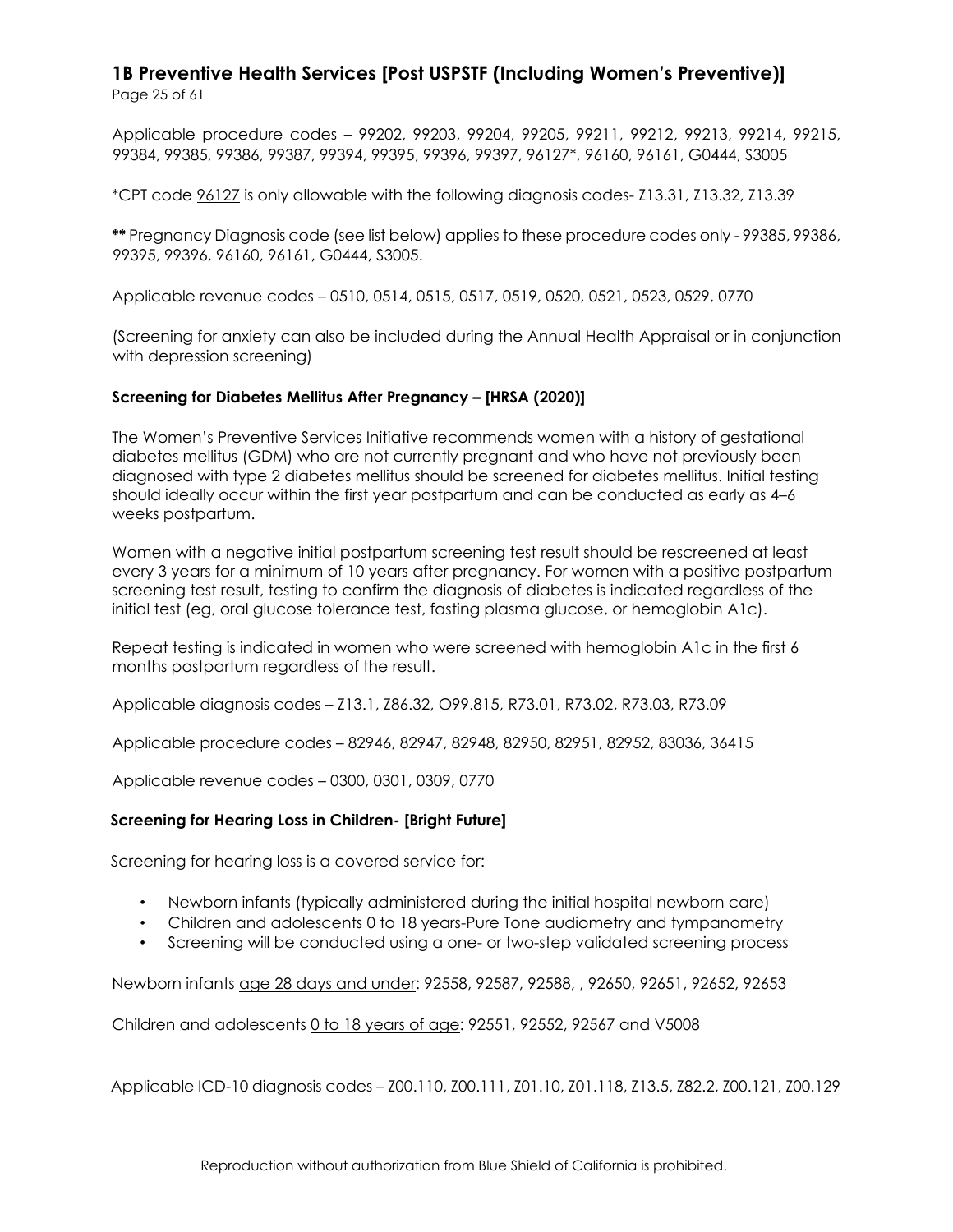Page 26 of 61

Applicable procedure codes – V5008, 92551, 92552, 92567, 92558, 92650, 92651, 92652, 92653, 92587, 92588

Applicable revenue codes – 0471, 0470, 0479, 0770

#### **Screening for Urinary Incontinence – [HRSA (2018)]**

The Women's Preventive Services Initiative recommends screening women for urinary incontinence annually. Screening should ideally assess whether women experience urinary incontinence and whether it impacts their activities and quality of life. The Women's Preventive Services Initiative recommends referring women for further evaluation and treatment if indicated. The Women's Preventive Services Initiative recommends screening women for urinary incontinence as a preventive service. Factors associated with an increased risk for urinary incontinence include increasing parity, advancing age, and obesity; however, these factors should not be used to limit screening.

Several screening tools demonstrate fair to high accuracy in identifying urinary incontinence in women. Although minimum screening intervals are unknown, given the prevalence of urinary incontinence, the fact that many women do not volunteer symptoms, and the multiple, frequently changing risk factors associated with incontinence, it is reasonable to conduct annually

These services are considered included in the Annual Health Appraisal or Well Women Visit, and therefore not separately reimbursable.

Applicable ICD-10 diagnosis codes – None

Applicable procedure codes – None

(This service would be included as part of the Annual Health Appraisal, or the Well Women visit)

#### **Sexually transmitted infections / diseases (STI / STD) Behavioral Counseling- [USPSTF (2014) (2020) & HRSA (2016) Bright Futures]**

Behavioral counseling to prevent sexually transmitted infections is a covered service for patients who meet **any** of the following criteria:

- Sexually active individuals with risk factors, but not limited to, **any** of the following:
	- o Current STIs
	- o STIs within the past year
	- o Multiple current sexual partners
	- o In non-monogamous relationships if they reside in a community with a high rate of STIs

Individuals being treated for sexually transmitted diseases may be more likely than others to engage in high-risk behavior.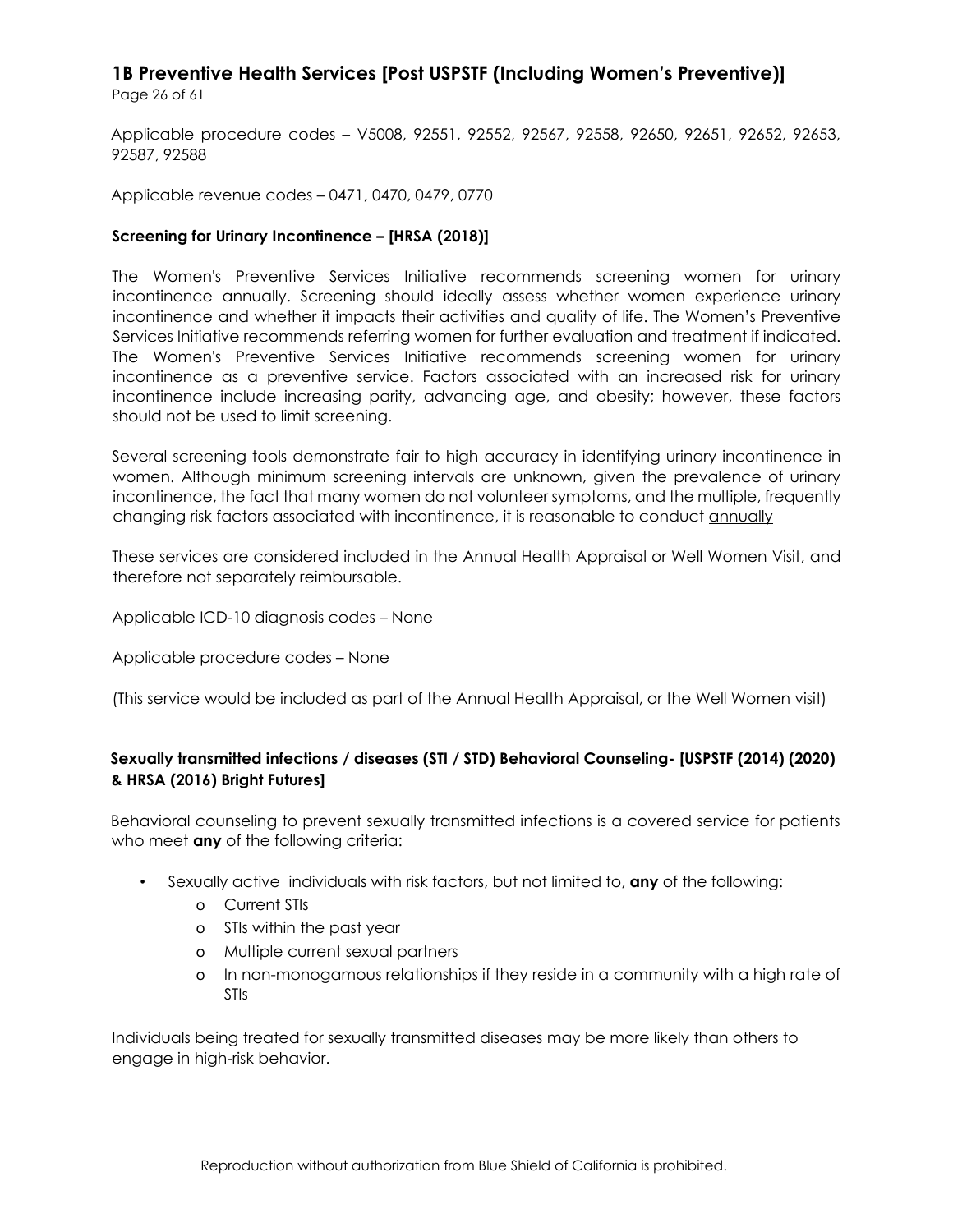Applicable ICD-10 diagnosis codes – Z00.00, Z00.01, Z00.121, Z00.129, Z01.411, Z01.419, Z11.3, Z11.4, Z11.59, Z11.8, Z11.9, Z20.5, Z20.2, Z20.6, Z70.8, Z20.9, Z72.51, Z72.52, Z72.53, Z71.7, Z72.89, Z77.21, Z77.9, Z86.19

Applicable procedure codes – 99384, 99385, 99386, 99387, 99394, 99395, 99396, 99397, 99401, 99402, 99403, 99404, G0445

Applicable revenue codes – 0510, 0514, 0515, 0517, 0519, 0520, 0521, 0523, 0529, 0770

(Sexually transmitted infections/ diseases (STI/STD) behavioral counseling can also be included during the Annual Health Appraisal)

#### **Skin Cancer Prevention: Behavioral Counseling- [USPSTF (2012) (2018)]**

Behavioral counseling for young adults, adolescents, children, and parents of young children, about minimizing exposure to ultraviolet radiation to reduce risk for skin cancer is a covered service for patients with fair skin who meet any of the following criteria:

• Ages 6 months to age 24 years.

These services are considered inclusive in the preventive care visit, and therefore not separately reimbursable.

Applicable ICD-10 diagnosis codes – None

Applicable procedure codes – None

#### **Statin Use for the Primary Prevention of Cardiovascular Disease in Adults: Prevention Medication (USPSTF (2016)]**

Statin Use for the Primary Prevention of Cardiovascular Disease in Adults – The USPSTF recommends that adults without a history of cardiovascular disease (CVD) (ie, symptomatic coronary artery disease or ischemic stroke) use a low- to moderate-dose statin for the prevention of CVD events have 1 or more CVD risk factors (ie, dyslipidemia, diabetes, hypertension, or smoking); and 3) they have a calculated 10-year risk of a cardiovascular event of 10% or greater. Identification of dyslipidemia and calculation of 10-year CVD event risk requires universal lipids screening in adults aged 40 to 75 years.

(Statin medications are a pharmacy benefit)

Applicable ICD-10 diagnosis codes – Z00.00, Z00.01, Z01.411, Z01.419, Z13.220, Z13.6

Applicable procedure codes – 80061, 82465, 83718, 83719, 83721, 83722, 84478, 36415 (preventive benefits apply to 36415 when 36415 is billed with the applicable diagnosis and procedure codes)

Applicable revenue codes –0300, 0301, 0309, 0770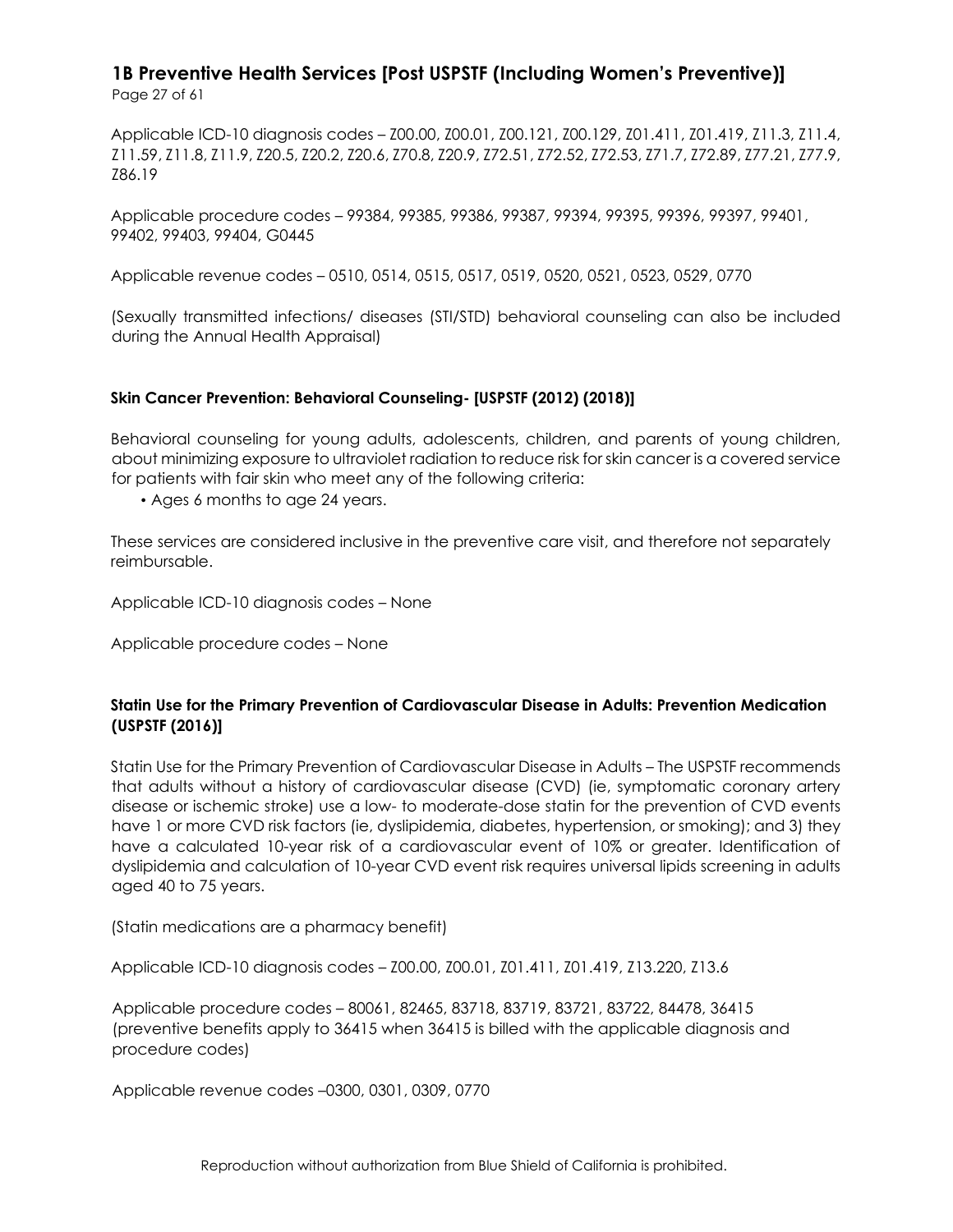#### **Syphilis Infection in Nonpregnant Adults and Adolescents, Pregnant Adults: Screening - [USPSTF (2016) Bright Future]**

Screening for syphilis infection is a covered service for patients who meet **any** of the following criteria:

- Asymptomatic, nonpregnant adults and adolescents who are at increased risk for syphilis infection with **any** of the following risk factors:
	- o Receives health care in a high-prevalence or high-risk clinical setting
	- o Men who have had sex with men
	- o Men and women with HIV
	- o Commercial sex worker
	- o Those in adult correctional facilities
	- o Male younger than 29 years of age
- Pregnant individuals
	- o At first prenatal visit
	- o Second screening during the third trimester for those who are in high-risk groups
	- o At delivery for those who are in high-risk groups

Applicable ICD-10 diagnosis codes – B20, Z00.00, Z00.01, Z00.121, Z00.129, Z01.411, Z01.419, Z01.42, Z11.2, Z11.3, Z11.4, Z11.59, Z11.8, Z11.9, Z20.2, Z20.5, Z20.6, Z20.9, Z21, Z57.8, Z71.7, Z72.51, Z72.52, Z72.53, Z77.21, Z77.9, and pregnancy diagnosis code (see list below)

Applicable procedure codes – 80055, 80081, 86592, 86593, 86780, 0064U, 0065U, 0210U, 36415 (preventive benefits apply to 36415 when 36415 is billed with the applicable diagnosis and procedure codes)

Applicable revenue codes – 0300, 0302, 0306, 0309, 0310, 0390, 0770

#### **Tobacco Smoking Cessation in Adults, Including Pregnant Women: Interventions - [USPSTF (2015) (2021)]**

Clinicians should ask all adults, including pregnant persons, about tobacco use, including ecigarettes, advise them to stop using tobacco, and provide behavioral interventions and US Food and Drug Administration approved pharmacotherapy for tobacco cessation for patients who meet **any** of the following:

- 12 Years of age or older
- Adults
- Pregnant women

As defined by the US Food and Drug Administration, tobacco products include any product made or derived from tobacco intended for human consumption (except products that meet the definition of drugs), including, but not limited to, cigarettes, cigars (including cigarillos and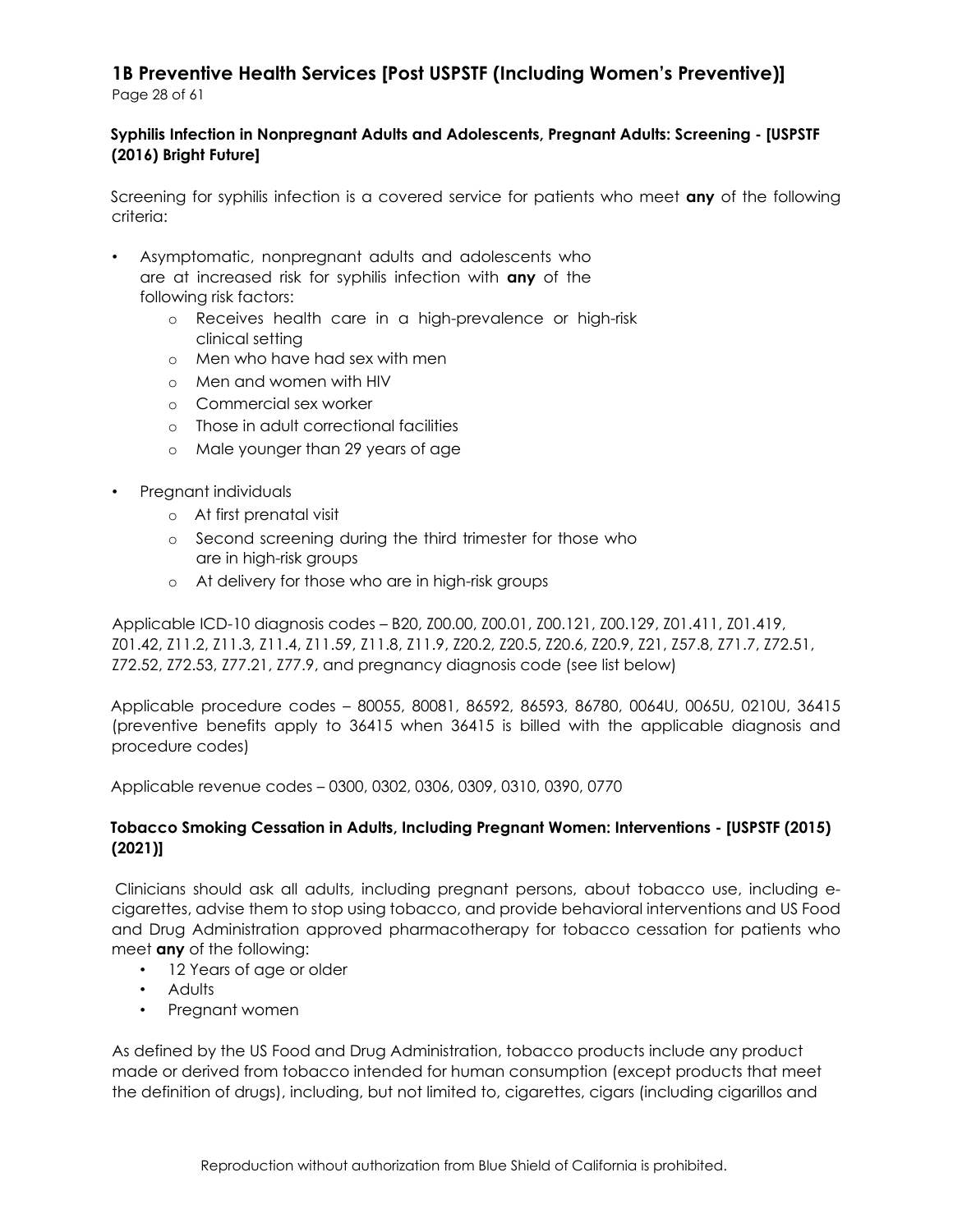Page 29 of 61

little cigars), dissolvable, hookah tobacco, nicotine gels, pipe tobacco, roll-your-own tobacco, smokeless tobacco products (including dip, snuff, snus, and chewing tobacco), vapes, electronic cigarettes (e-cigarettes), hookah pens, and other electronic nicotine delivery systems.

Applicable ICD-10 diagnosis codes – F17.200, F17.203, F17.208, F17.209, F17.210, F17.213, F17.218, F17.219, F17.220, F17.223, F17.228, F17.229, F17.290, F17.293, F17.298, F17.299, Z00.00, Z00.01, Z01.411, Z01.419, Z87.891, Z71.6, Z72.0, and pregnancy diagnosis code (see list below)

Applicable procedure codes – 99401, 99402, 99403, 99404, 99406, 99407

Applicable revenue codes – 0510, 0514, 0515, 0517, 0519, 0520, 0521, 0523, 0529, 0770

#### **Tobacco Use in Children and Adolescents: Primary Care Interventions (USPSTF (2013) (2020))**

Primary Care clinicians should provide interventions, including education or brief counseling, to prevent initiation of any tobacco use, including e-cigarettes, among school-aged children and adolescents, who have not started to use tobacco.

• Ages 5 years up to 18 years of age

Applicable ICD -10 diagnosis codes: F17.200, F17.203, F17.208, F17.209, F17.210, F17.213, F17.218, F17.219, F17.220, F17.223, F17.228, F17.229, F17.290, F17.293, F17.298, F17.299, Z00.00, Z00.01, Z01.411, Z01.419, Z87.891, Z71.6, Z72.0

Applicable procedure codes - 99401, 99402, 99403, 99404, 99406, 99407

Applicable revenue codes – 0510, 0514, 0515, 0517, 0519, 0520, 0521, 0523, 0529, 0770

#### **Latent Tuberculosis Infection: Screening - [USPSTF (2016) & Bright Futures]**

Screening for tuberculosis and latent tuberculosis infection (LTBI) is a covered service for patients at increased risk who meet any of the following criteria:

- Asymptomatic adults at increased risk for infection for LTBI
- Risk assessments at preventive health visits
- Testing if risk identified for all ages

Applicable ICD-10 diagnosis codes – Z00.00, Z00.01, Z00.121, Z00.129, Z11.1, Z11.7, Z22.7, Z86.15

Applicable procedure codes – [86480 and 86481 applicable to adults only], 86580, 99211

Applicable revenue codes – 0300, 0302, 0309, 0510, 0511, 0512, 0513, 0514, 0515, 0516, 0517, 0519, 0520, 0521, 0522, 0523, 0526, 0529, 0770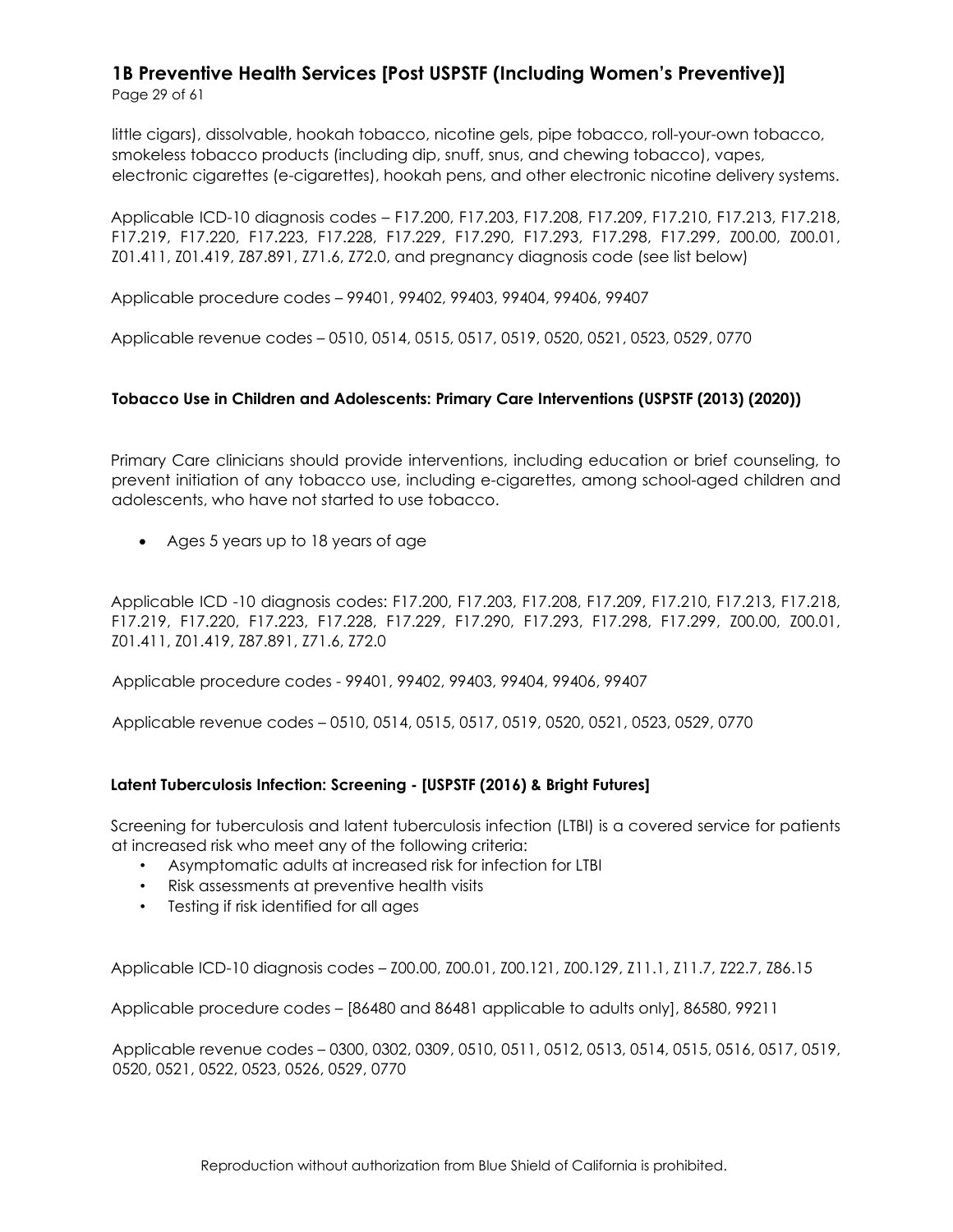Page 30 of 61

#### **Unhealthy Drug Use: Screening [USPSTF (2020)]**

Screening for unhealthy drug use, should be by asking questions, in adults age 18 years or older, including pregnant adults, age 12 and older.

Screening should be implemented when services for accurate diagnosis, effective treatment, and appropriate care can be offered or referred.

"Unhealthy drug use" is defined as the use of substances (not including alcohol or tobacco products) that are illegally obtained or the nonmedical use of prescription psychoactive medication; that is, use of medications for reasons, for duration, in amounts, or with frequency other than prescribed or by persons other than the prescribed individual.

The screening is a covered service for patients who meet **any** of the following:

- 18 years of age and older
- Pregnant and postpartum adults (age 12 and older)

Applicable ICD-10 diagnosis codes – Z00.00, Z00.01, Z01.411, Z01.419, Z71.51, O99.320, O99.321, O99.322, O99.323, O99.324, O99.325

Applicable procedure codes – 99401, 99402, 99403, 99404, 99408, 99409

Applicable revenue codes – 0510, 0514, 0515, 0517, 0519, 0520, 0521, 0523, 0529, 0770

(Screening for unhealth drug use can also be included during the Annual Health Appraisal)

#### **Visual in Children: Screening- [USPSTF (2008) & Bright Futures]**

Vision screening to detect the presence of amblyopia or its risk factors is a covered service for children who meet the following criteria:

- 3 to 18 years of age
- Risk assessments at preventive health visits

Applicable ICD-10 diagnosis codes – Z00.110, Z00.111, Z01.00, Z01.01, Z01.020, Z01.021, Z00.121, Z00.129, Z13.5, Z76.1, Z76.2, H53.001, H53.002. H53.003, H53.009

Applicable procedure codes – 99173, 99174, 99177

Applicable revenue codes - 0510, 0515, 0517, 0519, 0520, 0521, 0523, 0529, 0770

(Vision Screening can also be included during the Annual Health Appraisal)

#### **Weight Loss to Prevent Obesity-Related Morbidity and Mortality in Adults: Behavioral Interventions – [USPSTF (2018)]**

Clinicians should offer or refer adults with a body mass index (BMI) of 30 kg/m2 or higher to intensive, multi-component behavioral interventions.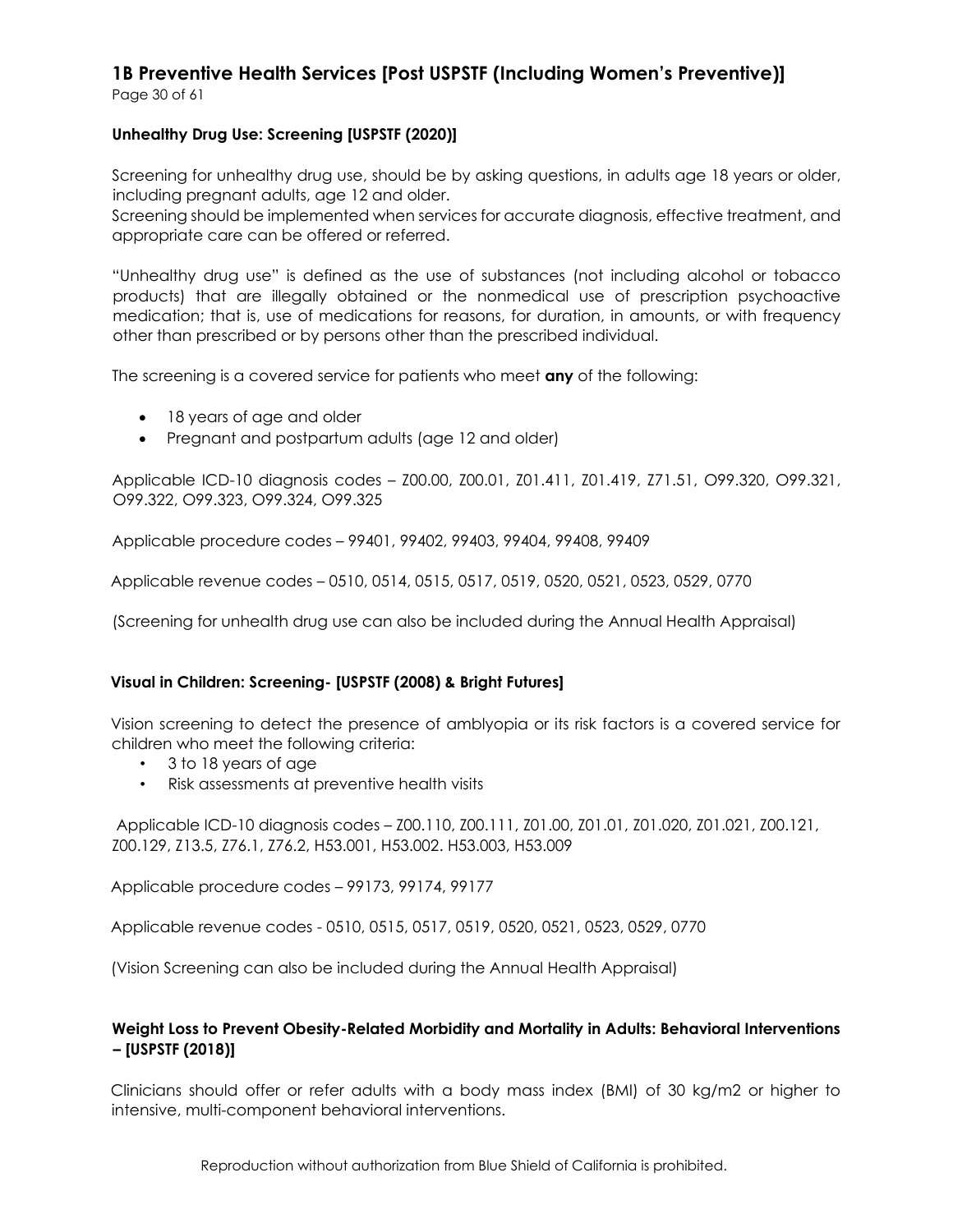Screening for obesity is a covered service for:

• All **adults** – age 18 and older

Applicable ICD-10 diagnosis codes – E66.01, E66.09, E66.1, E66.2, E66.8, E66.9, O99.210, O99.211, O99.212, O99.213, Z68.30, Z68.31, Z68.32, Z68.33, Z68.34, Z68.35, Z68.36, Z68.37, Z68.38, Z68.39, Z68.41, Z68.42, Z68.43, Z68.44, Z68.45

Applicable procedure codes – 99385, 99386, 99387, 99395, 99396, 99397, 99401, 99402, 99403, 99404, 99411, 99412, G0447, G0473

Applicable revenue codes – 0510, 0514, 0517, 0519, 0520, 0521, 0523, 0529, 0770

(Weight loss to prevent obesity-related morbidity and mortality in adults screening can also be included during annual health appraisal)

#### **\*\*\*Reflects additional state requirements for covered services.**

#### **Policy Guidelines**

The appropriate preventive service codes should be billed when preventive services are performed. Unless limitations are noted above, services are available as appropriate.

Over the counter (OTC) medications are not a covered benefit.

The AMA/CPT has created Modifier 33 for preventive services. BSC recognizes this modifier for claims billed for preventive services as outlined in this policy and will process accordingly.

Effective for claims with dates of service on or after January 1, 2018, prolonged preventive services will be payable by Blue Shield when billed as an add-on to an applicable preventive service, and both deductible and coinsurance do not apply.

Blue Shield will apply correct coding rules from industry standard sources such as; Center for Medicare & Medicaid Services (CMS) and American Medical Association (AMA), to the claims adjudication process.

#### **Medical Policy Application**

For most services, a medical necessity determination by Blue Shield according to medical policy is not required. The services that require determination of medical necessity are noted in the Policy Section above.

#### **Rationale & References**

Covered preventive health services are based on the recommendations of: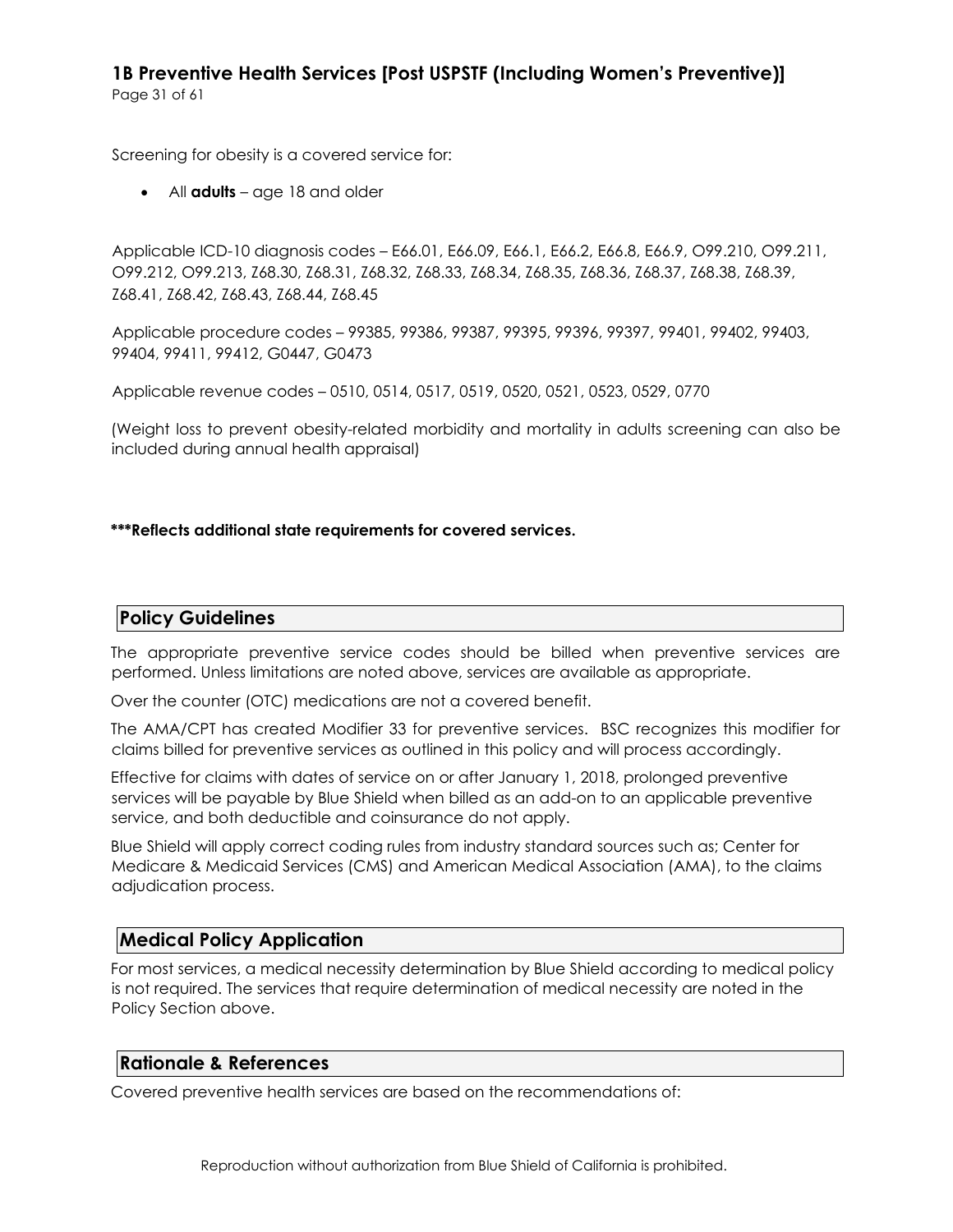Page 32 of 61

- The United States Preventive Services Task Force (USPSTF) in "The Guide to Clinical Preventive Services"[.](http://www.ahrq.gov/clinic/uspstfix.htm#pocket) <http://www.ahrq.gov/clinic/uspstfix.htm#pocket>
- The U.S. Department of Health and Human Services, Health Resources and Services Administration (HRSA) comprehensive guidelines. <https://www.hrsa.gov/womensguidelines2016/index.html>
- The Advisory Committee on Immunization Practices (ACIP) of the Centers for Disease Control and Prevention (CDC).<http://www.cdc.gov/vaccines/acip/index.html>
- The U.S. Department of Health and Human Services, Health Resources and Services Administration (HRSA) comprehensive guidelines for infants, children, adolescents, and women. <http://mchb.hrsa.gov/>
- USPSTF Published Recommendations, Index: [http://www.uspreventiveservicestaskforce.org/BrowseRec/Index/browserecommendatio](http://www.uspreventiveservicestaskforce.org/BrowseRec/Index/browse-recommendations) [ns](http://www.uspreventiveservicestaskforce.org/BrowseRec/Index/browse-recommendations)
- American Academy of Pediatrics / Bright Futures / Recommendations for Pediatric Preventive Healthcare. (For ages 0 – 21):https://brightfutures.aap.org/materialsandtools/PerfPrevServ/Pages/default.aspx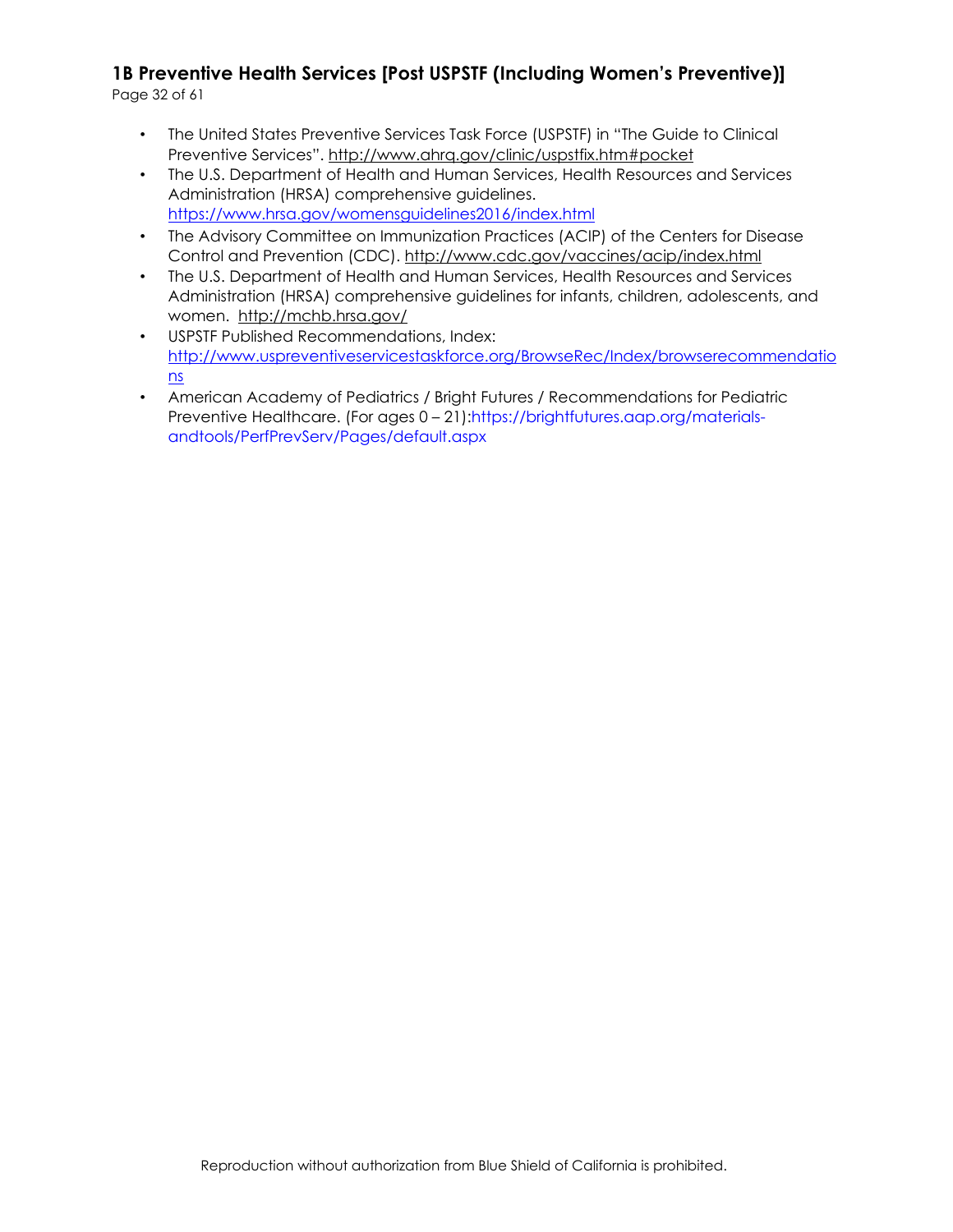## **Policy History**

This section provides a chronological history of the activities, updates and changes that have occurred with this Benefit Policy.

| <b>Effective</b><br><b>Date</b> | <b>Action</b>                                                           | <b>Reason</b>                       |
|---------------------------------|-------------------------------------------------------------------------|-------------------------------------|
| 10/01/2010                      | New Policy Adoption                                                     | <b>Preventive Health Guidelines</b> |
| 01/01/2011                      | Coding Update                                                           | Administrative Review               |
| 02/22/2011                      | Criteria Revised to Align with USPSTF<br>recommendations                | <b>Administrative Review</b>        |
| 05/25/2011                      | Coding Update                                                           | <b>Administrative Review</b>        |
| 07/01/2011                      | Coding Update                                                           | <b>Administrative Review</b>        |
| 07/22/2011                      | Coding Update                                                           | <b>Administrative Review</b>        |
| 09/01/2011                      | Criteria Revised to Align With USPSTF<br>recommendations                | <b>Administrative Review</b>        |
| 01/06/2012                      | Criteria Revised to Align With USPSTF<br>recommendations                | Administrative Review               |
| 07/01/2012                      | Clarification of effective date                                         | <b>Administrative Review</b>        |
| 07/17/2012                      | Criteria Revised to Align With USPSTF<br>recommendations                | <b>Administrative Review</b>        |
| 08/01/2012                      | Criteria Revised to Align With USPSTF<br>recommendations                | <b>Administrative Review</b>        |
| 10/31/2012                      | Criteria Revised to Align With USPSTF<br>recommendations, coding update | <b>Administrative Review</b>        |
| 03/01/2013                      | Added link for ACIP guidelines                                          | <b>Administrative Review</b>        |
| 06/15/2013                      | Coding Update                                                           | <b>Administrative Review</b>        |
| 09/01/2013                      | Criteria Revised to Align With USPSTF<br>recommendations, coding update | Administrative Review               |
| 01/01/2014                      | Coding Update                                                           | <b>Administrative Review</b>        |
| 03/01/2014                      | Coding Update                                                           | <b>Administrative Review</b>        |
| 04/11/2014                      | Coding Update                                                           | <b>Administrative Review</b>        |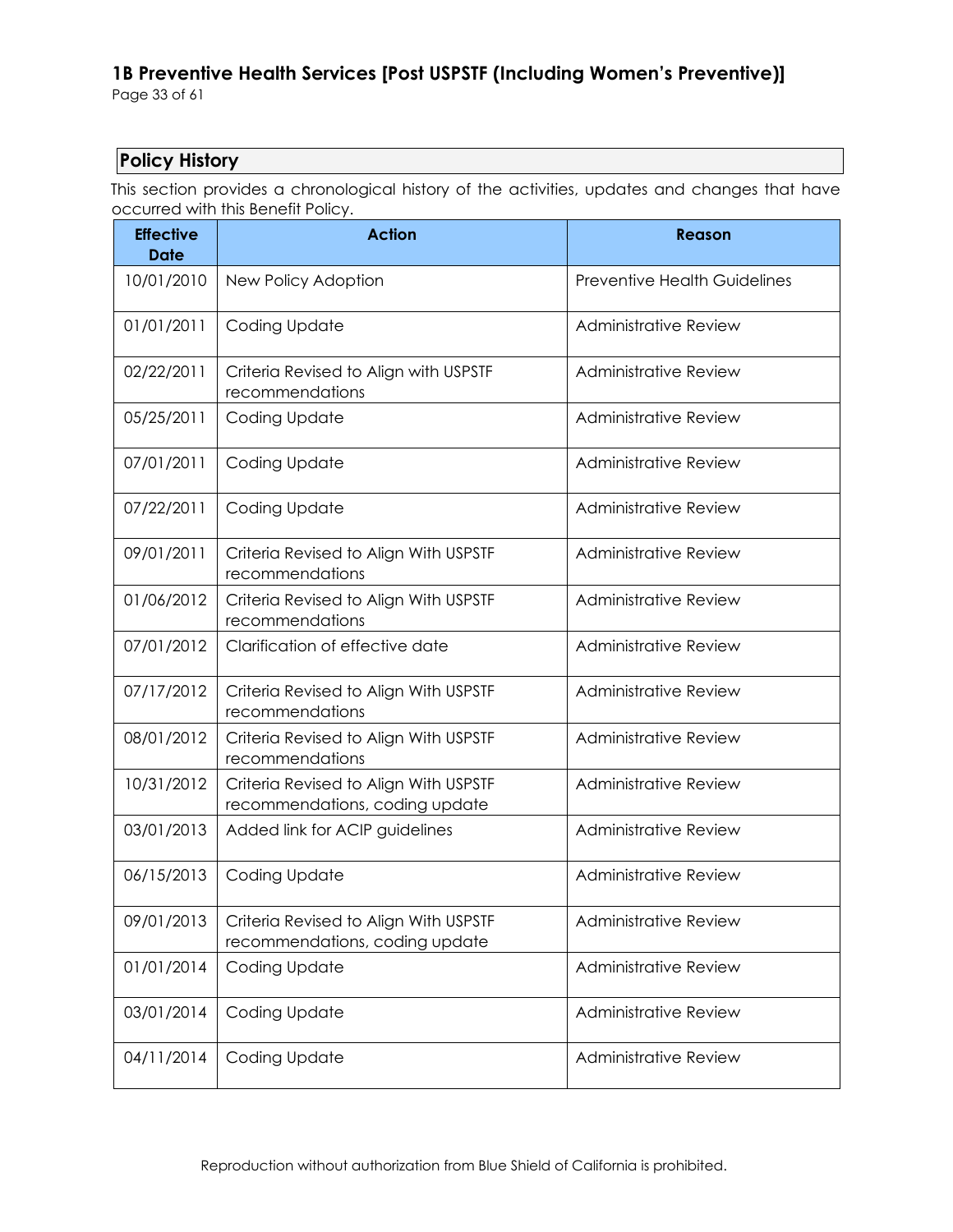| 05/01/2014   Coding Update | Administrative Review |
|----------------------------|-----------------------|
| 07/15/2014   Coding Update | Administrative Review |
| 09/30/2014   Coding Update | Administrative Review |

| <b>Effective</b><br>Date | <b>Action</b>                                                                                                                                                                                                                                                                           | Reason                |
|--------------------------|-----------------------------------------------------------------------------------------------------------------------------------------------------------------------------------------------------------------------------------------------------------------------------------------|-----------------------|
| 01/15/2015               | Criteria added for Aspirin and CVD Risk<br>Factors to Align with USPSTF, coding update                                                                                                                                                                                                  | Administrative Review |
| 04/30/2015               | ICD-10 codes added in the policy, & 2015<br>code updates                                                                                                                                                                                                                                | Administrative Review |
| 05/08/2015               | ICD-9 and ICD-10 codes updated for<br>"Behavioral Counseling for Prevention of<br>CVD"                                                                                                                                                                                                  | Administrative Review |
| 08/19/2015               | Aligned the policy in accordance with<br><b>USPSTF Preventive Benefits</b><br>Changed title from "Preventive Health<br>Services Including Women's Preventive"<br>Explained age criteria for Developmental<br>Screening<br>Added 2016 New Code 0403T to Behavioral<br>Counseling for CVD | Administrative Review |
| 10/30/2015               | Added G0464 to Colorectal Cancer<br>Screening<br>Added 11982 and 11983 to Contraception<br>Added 36415 to HPV Screening                                                                                                                                                                 | Administrative Review |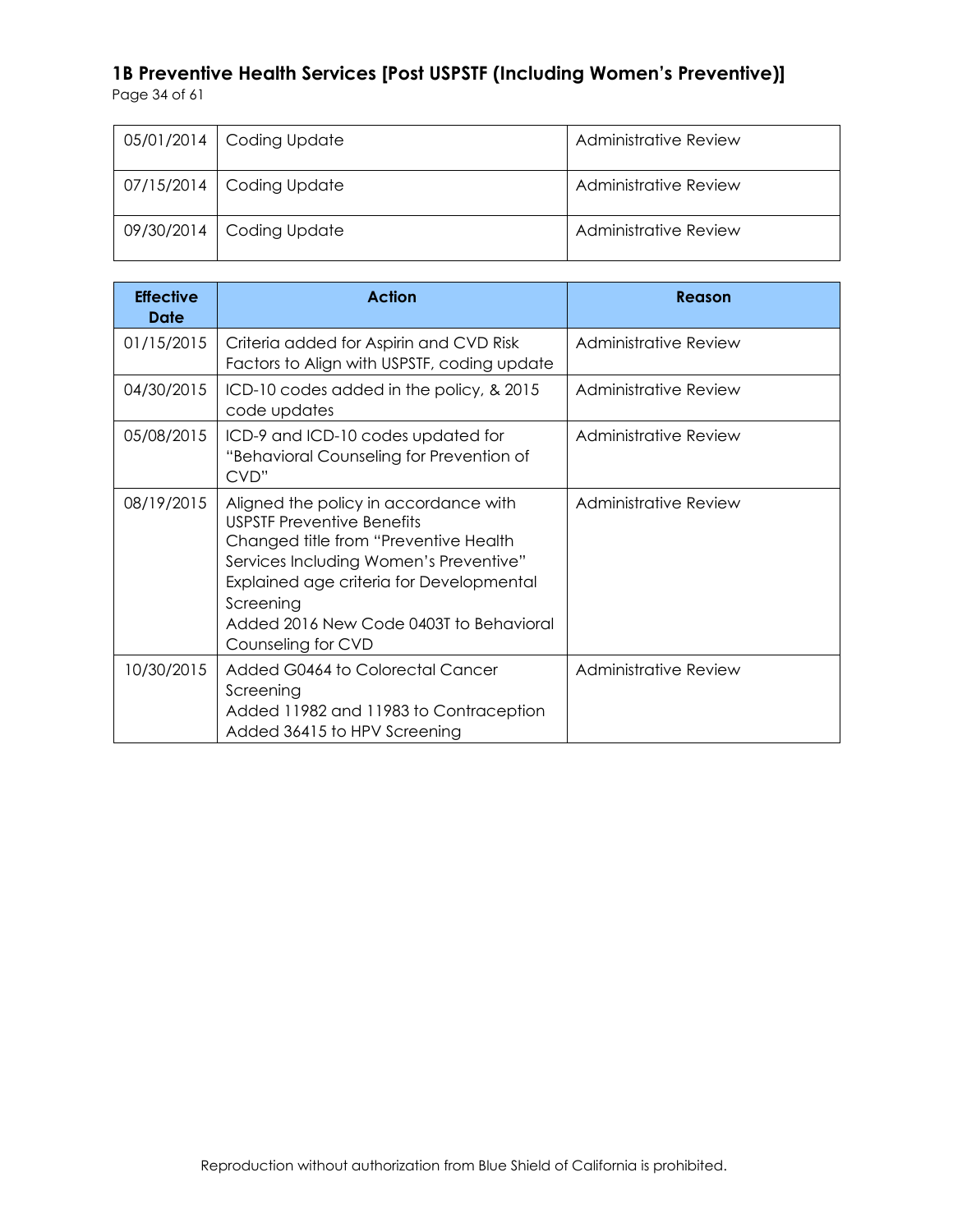| 03/01/2016 | Anemia - Added 80081<br>BRCA Mutation - Added 81162<br>Colorectal CA Screening - Replaced G0464<br>with 81528<br>Contraception - Added J7297, J7298 and<br>removed J7302.<br>Diabetes Mellitus - Added 83036, ICD-9 Dx<br>(278.00, 278.01, 278.02, 278.03), and ICD-10<br>Dx (E66.01, E66.09, E66.1, E66.2, E66.3, E66.8,<br>E66.9)<br>Gestational DM - Added 83036<br>Hepatitis B (Pregnant) - Added 80081<br>HIV - Added 80081 and G0475<br>HPV - Added G0476<br>Lung Cancer Screening - Added G0296,<br>G0297 and V15.82<br>Rh (D) – Added 80081<br>Syphilis - Added 80081<br>Visual Impairment - Added 99177<br>Immunizations - Removed 90645, 90646,<br>90669, 90703, 90704, 90705, 90706, 90708,<br>90712, 90719, 90720, 90721                                                                                                                                                                                  | <b>Administrative Review</b> |
|------------|-----------------------------------------------------------------------------------------------------------------------------------------------------------------------------------------------------------------------------------------------------------------------------------------------------------------------------------------------------------------------------------------------------------------------------------------------------------------------------------------------------------------------------------------------------------------------------------------------------------------------------------------------------------------------------------------------------------------------------------------------------------------------------------------------------------------------------------------------------------------------------------------------------------------------|------------------------------|
| 04/01/2016 | Annual Health Appraisal - Updated Dx<br>V19.2<br>Autism: Changed Age criteria to 18 and 30<br>months<br>Behavioral counseling for prevention of<br>CVD: ICD-10 codes and CPT codes<br>updated<br>Breastfeeding: E0604 removed from<br>coverage as preventive<br>Colorectal CA Screening - Added 45349,<br>45390 and Dx codes Z80.0, Z83.71, Z83.79,<br>Z85.038, Z86.010<br>Contraception - Removed A4264<br>Diabetes: Added 82950 and 82951<br>Tuberculosis: Removed children as criteria<br>Pregnancy diagnosis code table added:<br>Applies to Anemia screening,<br>Asymptomatic bacteriuria, Chlamydia<br>infection, Syphilis, Gonorrhea, gestational<br>diabetes, Hepatitis B virus, Rh (D)<br>incompatibility Screening<br>Diabetes Diagnosis code Table added:<br>Applies to Behavioral counseling for CVD<br>Atherosclerosis diagnosis code table<br>added: Applies to Behavioral counseling for<br><b>CVD</b> | <b>Administrative Review</b> |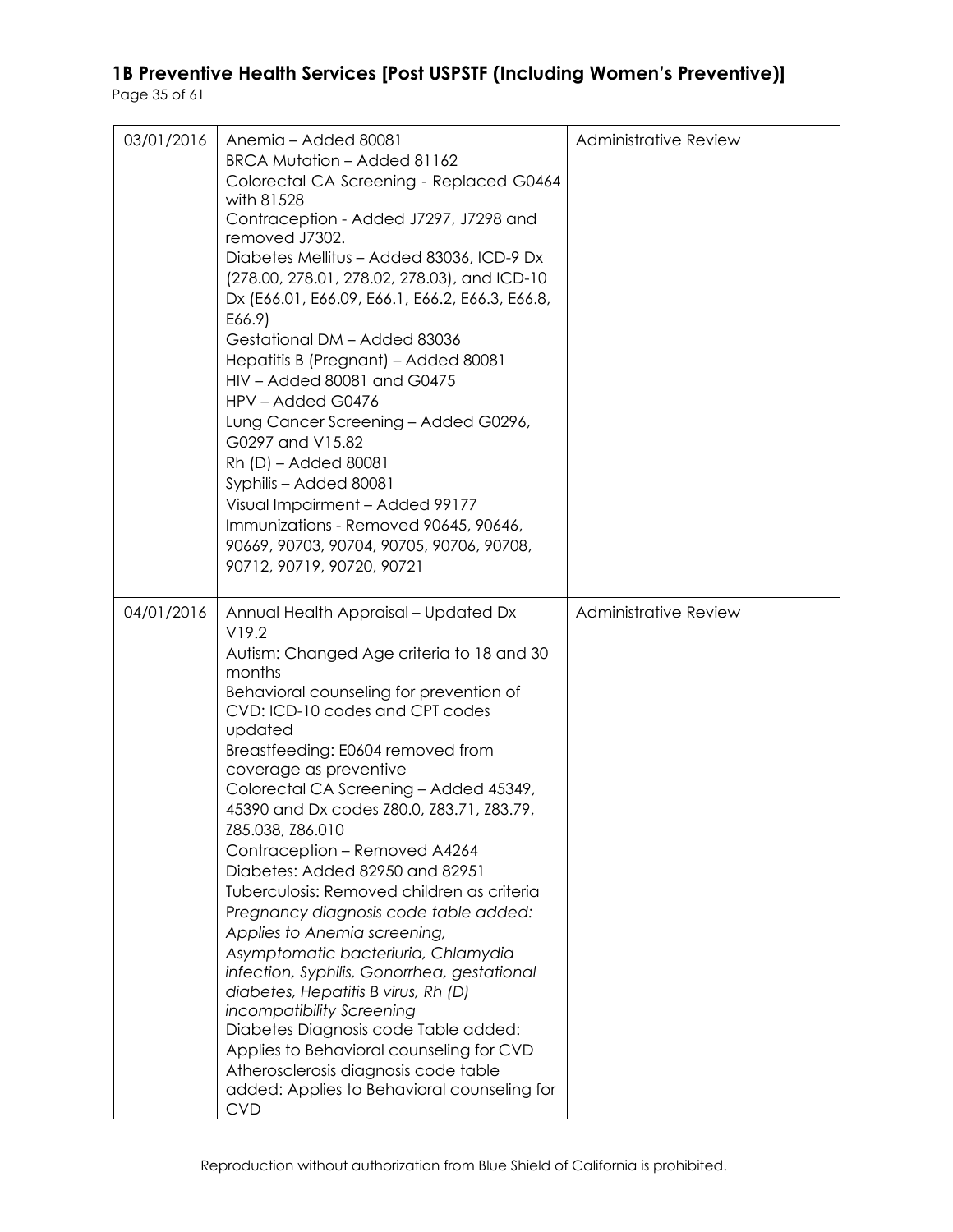| Lung Cancer: \$8032 Removed effective<br>09.30.2016.                                         |  |
|----------------------------------------------------------------------------------------------|--|
| Syphilis Screening: ICD-10 code updates<br>Tobacco Cessation: Updated guideline for<br>2015. |  |
| Sexually Transmitted Infection: ICD-10 Code<br>updates                                       |  |
| Pregnancy Diagnosis Table: ICD-10 Code<br>updates                                            |  |
| Diabetes Diagnosis Table: ICD-10 code<br>updates                                             |  |
| Immunizations - Added 90674, 90682, 90750<br>effective 01.01.2017                            |  |

| Disease and Colorectal Cancer: Preventive<br>Medication - NEW USPSTF recommendation<br>for aspirin use in adults 50-59 years with risk<br>factors such as CVD or CRC<br>Colorectal Cancer Screening: G0464, 81528<br>applicable to all LOBs.<br>Chlamydia Screening - Added ICD-10 code<br>updates<br>Gonorrhea Screening-Added ICD-10 code<br>updates<br>Hepatitis C Screening - Added ICD-10 code<br>updates<br>HIV Screening - Added ICD-10 code<br>updates<br>Syphilis Screening - NEW USPSTF<br>recommendation for asymptomatic,<br>nonpregnant adults and adolescents who<br>are at increased risk for syphilis infection<br><b>Tuberculosis Screening: NEW USPSTF</b><br>recommendation for latent tuberculosis<br>infection in population at increased risk | 07/01/2017 | Aspirin Use to Prevent Cardiovascular | Administrative Review |
|---------------------------------------------------------------------------------------------------------------------------------------------------------------------------------------------------------------------------------------------------------------------------------------------------------------------------------------------------------------------------------------------------------------------------------------------------------------------------------------------------------------------------------------------------------------------------------------------------------------------------------------------------------------------------------------------------------------------------------------------------------------------|------------|---------------------------------------|-----------------------|
|---------------------------------------------------------------------------------------------------------------------------------------------------------------------------------------------------------------------------------------------------------------------------------------------------------------------------------------------------------------------------------------------------------------------------------------------------------------------------------------------------------------------------------------------------------------------------------------------------------------------------------------------------------------------------------------------------------------------------------------------------------------------|------------|---------------------------------------|-----------------------|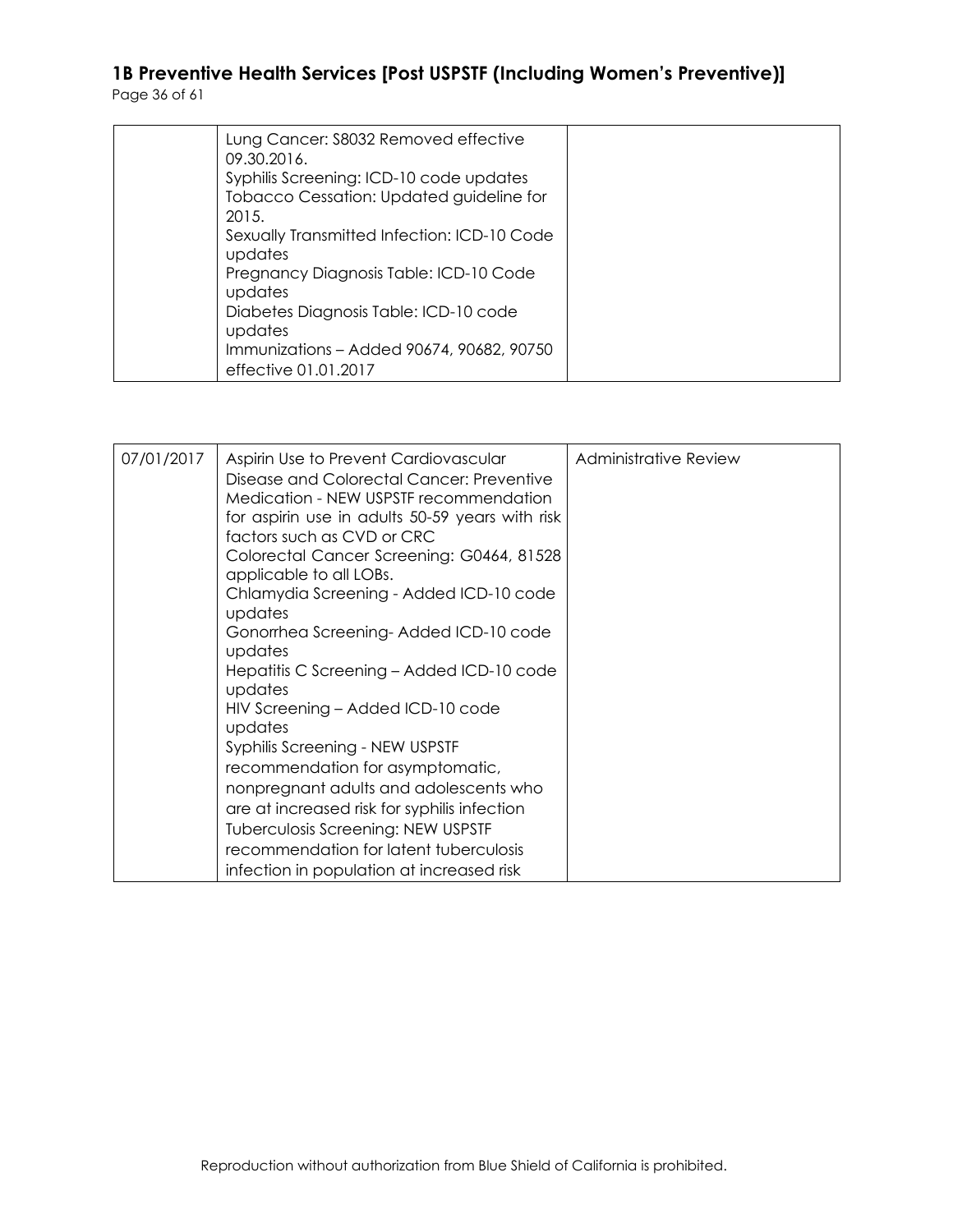|            | <b>Behavioral Counseling for CVD: ICD-10</b><br>codes removed.<br>Breast Cancer Mammogram: Updated<br>verbiage for code 77063 as applicable to<br>all LOBs<br>Breastfeeding: Updated verbiage for code<br>E0604 not covered.<br>Cervical Cancer screening: Changed<br>intervals for the cervical cancer screening<br>codes.<br>Colorectal Cancer Screening: Added<br>codes 88304 and 88305. Code 81528<br>applicable to all LOBs. Updated verbiage<br>for DNA stool testing every 3 years. G0464<br>expired.<br>Domestic and Interpersonal Violence:<br>Updated verbiage to apply to women only.<br>Updated diagnosis coding for women.<br>Latent Tuberculosis screening: Age criteria<br>added and guideline changes.<br>Immunization: 90653 is approved by FDA.<br>Asterisk removed. |                              |
|------------|----------------------------------------------------------------------------------------------------------------------------------------------------------------------------------------------------------------------------------------------------------------------------------------------------------------------------------------------------------------------------------------------------------------------------------------------------------------------------------------------------------------------------------------------------------------------------------------------------------------------------------------------------------------------------------------------------------------------------------------------------------------------------------------|------------------------------|
| 10/01/2017 | Alcohol misuse: ICD-10 code updates.<br>Contraception: Q9984 added.<br>Domestic and Interpersonal Violence<br>Screening: Added 90791 and 90792 codes<br>due to Mental Health Office visits addition<br>to updated HRSA guidelines for women.                                                                                                                                                                                                                                                                                                                                                                                                                                                                                                                                           | <b>Administrative Review</b> |
|            | Annual Health Appraisal: ICD-10 code<br>updates. Interval changes for annual<br>exams.<br>Dental Carries: ICD-10 code updates.<br>Pregnancy Diagnosis Table: ICD-10 code<br>updates.<br>Diabetes Diagnosis Table: ICD-10 code<br>updates.                                                                                                                                                                                                                                                                                                                                                                                                                                                                                                                                              |                              |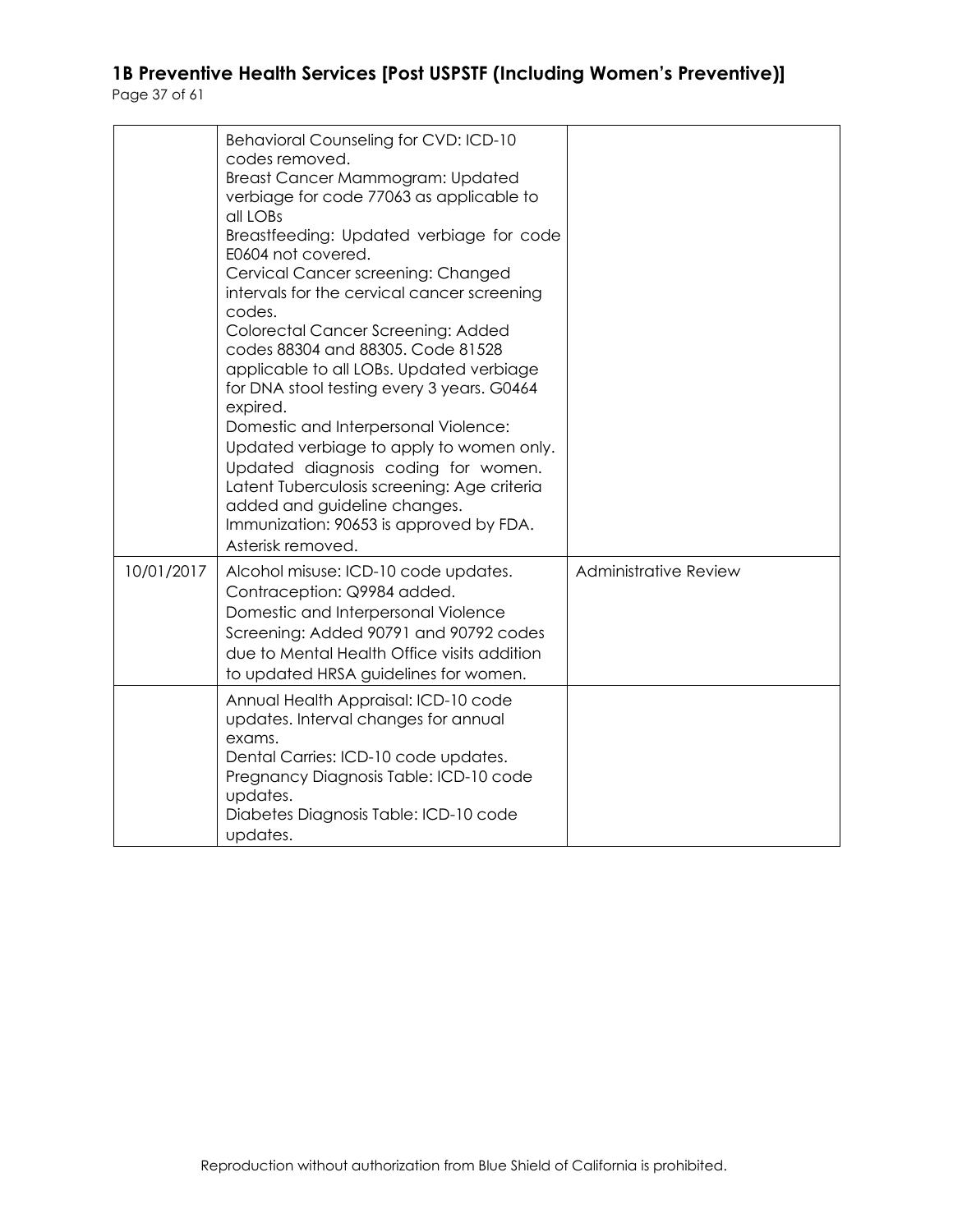| 01/01/2018 | Breast Cancer Mammogram: G0202<br>expired.<br>Contraception: J7296 added.<br>Colorectal Cancer Screening: 00810<br>expired, 00811 and 00812 added<br>Lead Screening: Age criteria and diagnosis<br>codes updated<br>Annual Health Appraisal: 99401, 99402,<br>99403, 99404, 99411, 99412 added<br>Behavioral Counseling Interventions - CVD:<br>Age criteria added. ICD-10 code added<br>back to Policy which got omitted in last<br>update.<br>USPSTF ACIP: 90756 added<br>Add-on Codes: G0513 and G0514 added. | Administrative Review        |
|------------|------------------------------------------------------------------------------------------------------------------------------------------------------------------------------------------------------------------------------------------------------------------------------------------------------------------------------------------------------------------------------------------------------------------------------------------------------------------------------------------------------------------|------------------------------|
| 04/01/2018 | Contraception: Q9984 removed.<br>USPSTF ACIP: 90739 and 90750 are FDA<br>approved now.                                                                                                                                                                                                                                                                                                                                                                                                                           | <b>Administrative Review</b> |
| 07/01/2018 | Pre-Eclampsia Screening-new requirement.<br>USPSTF-screening using blood pressure<br>measurement throughout prenatal visits                                                                                                                                                                                                                                                                                                                                                                                      | <b>Administrative Review</b> |
| 7/1/2018   | Skin Cancer-Behavioral Counseling: Age<br>criteria updated (6months to 24 years)<br>Immunization appendix: 90682 is FDA<br>approved now. * removed from code in<br>table<br>Immunization: Link updated<br>Fall Prevention: Removed Vitamin D<br>supplementation language per USPTF                                                                                                                                                                                                                               | <b>Administrative Review</b> |
| 7/11/2018  | Breast Pump-remove home grown code<br>of Z0012                                                                                                                                                                                                                                                                                                                                                                                                                                                                   | Administrative Review        |
| 10/1/2018  | Cervical Cancer Screen-remove 88154<br>(deleted 1/1/2018)<br>Behavioral Counseling for Prevention of<br>CVD-Remove G0447-not appropriate for<br>this benefit<br>Obesity Screening-Removed G0446<br><b>Breastfeeding Counseling-Remove</b><br>Homegrown code of Z0012<br>Colorectal Screening-added G0500, 00813,<br>99152, 99153                                                                                                                                                                                 | Administrative Review        |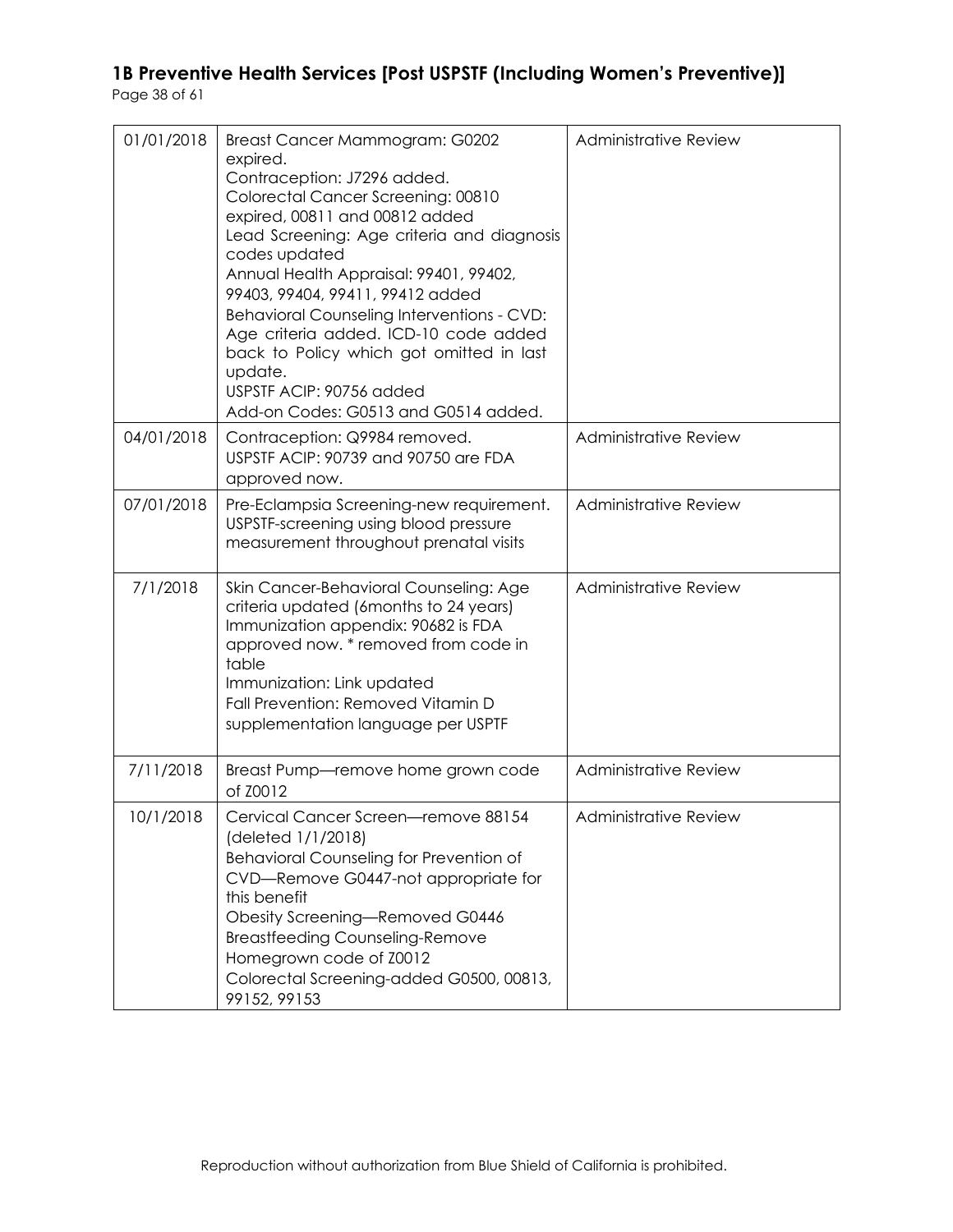|            | Hepatitis B-Pregnant-Added 86704, 86705,<br>86706<br>Depression-Added Dx Codes-Z13.31<br>Autism-Added DX code Z13.41<br>Domestic and Interpersonal Violence-<br>Added Z04.81<br>Pregnancy Diagnosis Table: ICD-10 code<br>updates.                                                                                                                                                                                                                                                                                                                                                                                                                                                                                                                                                                                                                                                                                                                                                                                                             |                       |
|------------|------------------------------------------------------------------------------------------------------------------------------------------------------------------------------------------------------------------------------------------------------------------------------------------------------------------------------------------------------------------------------------------------------------------------------------------------------------------------------------------------------------------------------------------------------------------------------------------------------------------------------------------------------------------------------------------------------------------------------------------------------------------------------------------------------------------------------------------------------------------------------------------------------------------------------------------------------------------------------------------------------------------------------------------------|-----------------------|
| 01/01/2019 | Asymptomatic Bacteriuria-CPT Code 36415<br>was removed-not appropriate for this<br>benefit<br>Autism-CPT code 99381 and 99391 were<br>removed—not appropriate for this benefit<br>BRCA Mutation Testing-CPT codes 81211,<br>81213, 81214 removed-deleted as of<br>1/1/2019. CPT codes 81163, 81164, 81165,<br>81166, 81167 added-new codes.<br>Cervical Cancer (Pap smear) Screen-New<br>language added to benefit-age criteria<br>broken into 2 different age groups. New<br>ICD-10 codes added-- Z12.72, Z12.79, Z12.89,<br>Z72.51, Z72.52, Z72.53, Z77.21, Z77.29, Z91.89,<br>Z92.89. New CPT code added-87624. New<br>HCPCS code added-G0476. New Revenue<br>Codes added-0300, 0301, 0306<br>Chlamydia (STD) Infection-CPT code 36415<br>removed-not appropriate for benefit<br>Gonorrhea (STD)-CPT code 36415<br>removed-not appropriate for benefit<br>Lipid Disorders-New ICD-10 code Z13.6<br>added. New CPT code 83722 added<br>Osteoporosis Screening-CPT code 77085<br>added.<br>Pregnancy Diagnosis Table: ICD-10 code<br>updates. | Administrative Review |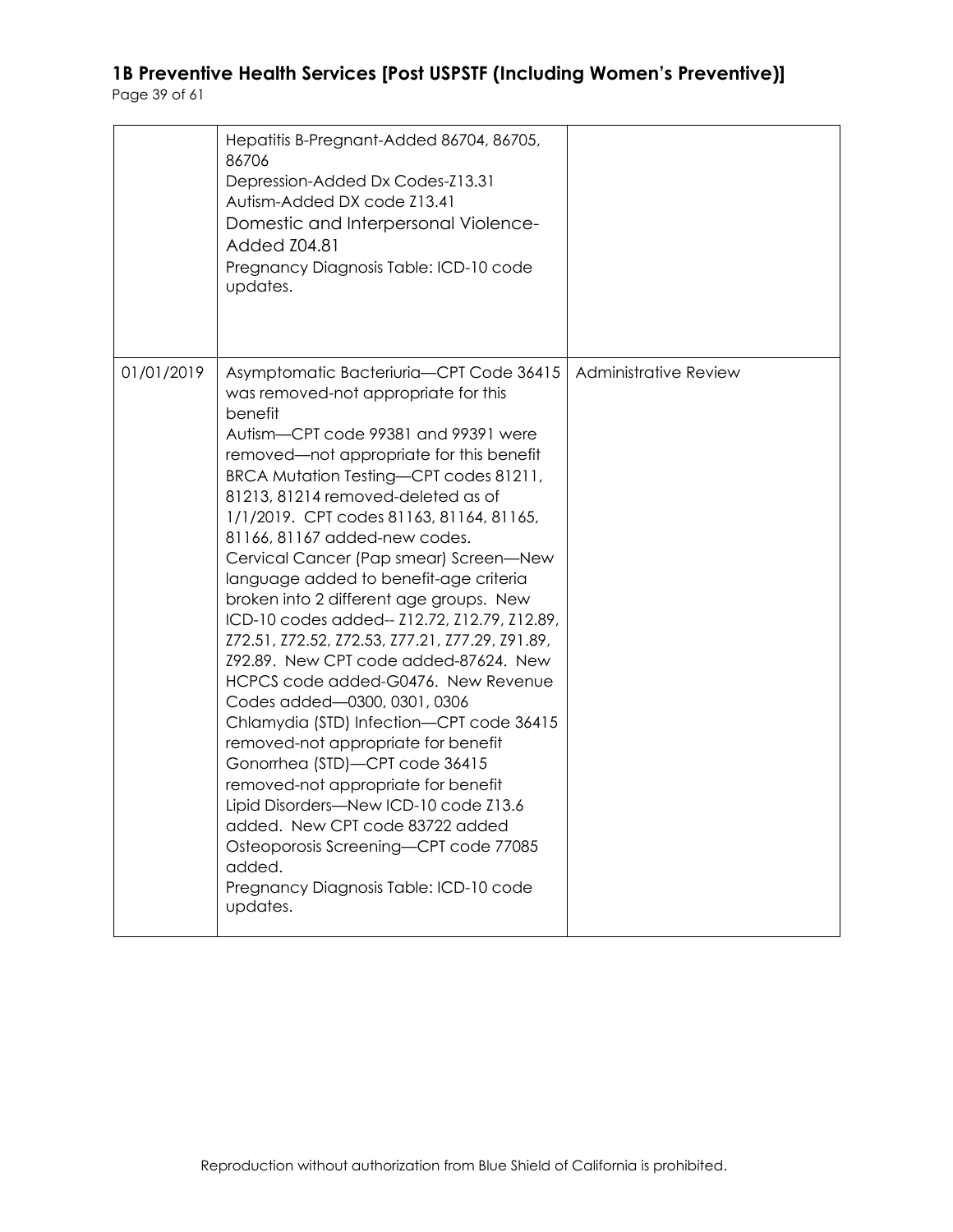| 05/01/2019 | Annual Health Appraisal-Added language        | <b>Administrative Review</b> |
|------------|-----------------------------------------------|------------------------------|
|            | to reflect hearing loss in adults. Added age  |                              |
|            | parameters of 3 years of age, for 99173.      |                              |
|            | Removed G0402, 99172, 99497, 99498,,          |                              |
|            | 92558-these codes are not appropriate for     |                              |
|            | category. 92551, 92552, 92553-age             |                              |
|            |                                               |                              |
|            | updated to reflect 18 years and older.        |                              |
|            | Added-revenue code 0770                       |                              |
|            | Abdominal Aortic Aneurysm-title updated       |                              |
|            | to include screening. Added revenue code      |                              |
|            | 0770                                          |                              |
|            | Alcohol Use-title update to "Unhealthy        |                              |
|            | Alcohol Use in Adolescents and Adults:        |                              |
|            | Screening and Behavioral Counseling           |                              |
|            | Interventions. Updated age to reflect 12      |                              |
|            | years and older, instead of 18. Removed       |                              |
|            | Z13.89. Added G2011-new code                  |                              |
|            |                                               |                              |
|            | Anemia-updated words "21 years of age".       |                              |
|            | Added 85013-new code                          |                              |
|            | Aspirin-title updated "Aspirin Use to Prevent |                              |
|            | <b>CVD and Colorectal Cancer: Preventive</b>  |                              |
|            | Medication". Language updated to reflect      |                              |
|            | USPSTF language. Removed the pregnancy        |                              |
|            | language-moved to new Pre-eclampsia           |                              |
|            | category                                      |                              |
|            | Asymptomatic Bacteriuria-title updated to     |                              |
|            | include "in Adults". Added language to        |                              |
|            | reflect "Pregnant adolescents ages 12 years   |                              |
|            | and older"                                    |                              |
|            | Autism-updated age to reflect 0 to 3 years    |                              |
|            |                                               |                              |
|            | of age (instead of months). Added             |                              |
|            | language for screening at 9 months and 18     |                              |
|            | months visits. Removed CPT codes 99382        |                              |
|            | and 99392-not appropriate. Added CPT          |                              |
|            | code 96110                                    |                              |
|            | Behavioral Counseling for Preventive of       |                              |
|            | CVD-title updated to "Healthful Diet and      |                              |
|            | Physical Activity for Cardiovascular Disease  |                              |
|            | preventive in Adults with Cardiovascular Risk |                              |
|            | Factors: Behavioral Counseling". Removed      |                              |
|            | G0270, G0271, 0403T, S9470-not                |                              |
|            | appropriate. Remove rev codes 0914, 0915,     |                              |
|            | 0916-not appropriate                          |                              |
|            | Blood Pressure-title updated to include       |                              |
|            |                                               |                              |
|            | "High Blood Pressure Screening-in Adults".    |                              |
|            | Removed revenue codes 0480, 0920, 0969,       |                              |
|            | 0983                                          |                              |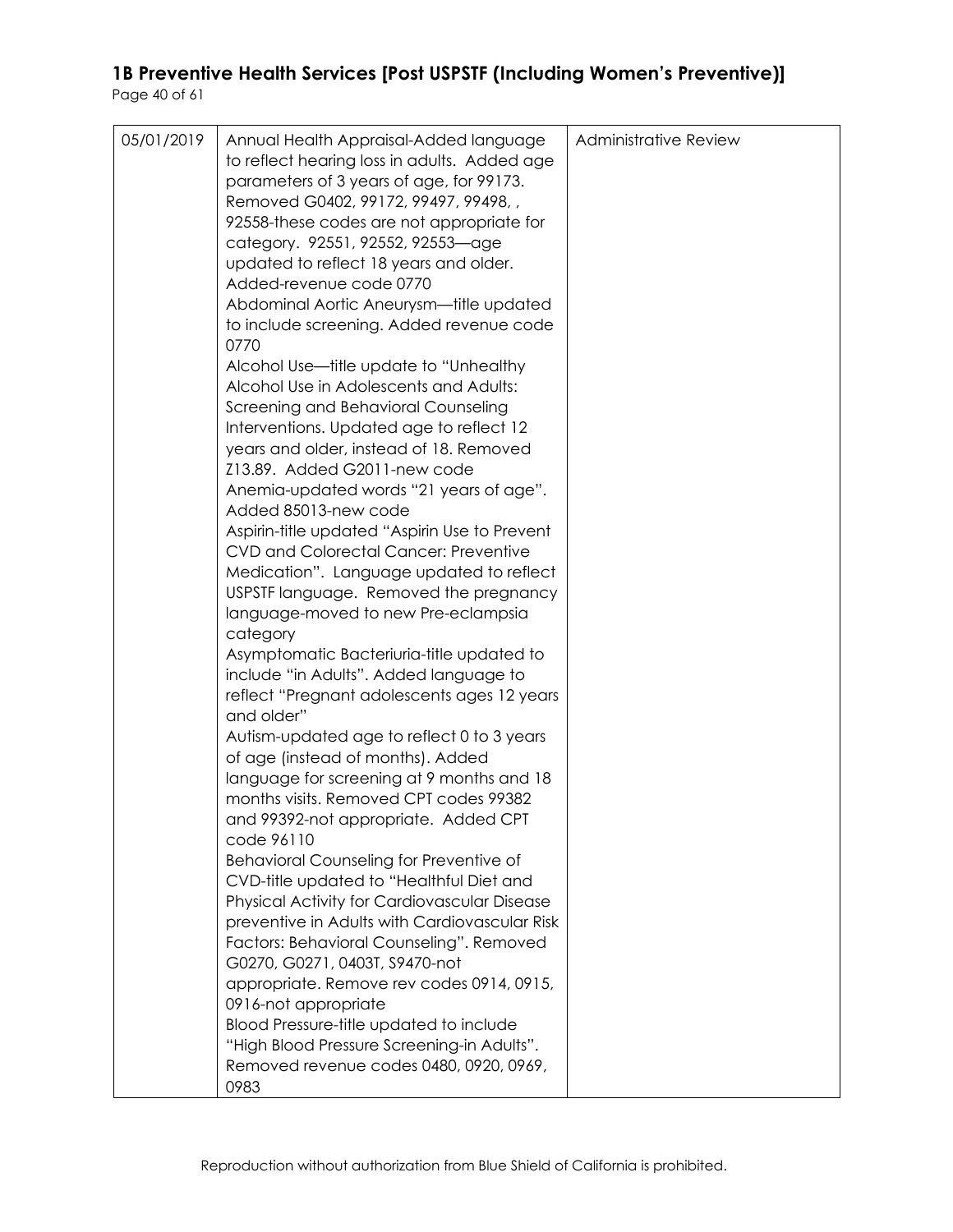| Breast Cancer Mammogram-title updated        |  |
|----------------------------------------------|--|
| to include "Breast Cancer Screening:         |  |
| Mammogram".                                  |  |
|                                              |  |
| Breastfeeding-language updated to reflect    |  |
| "Lactation support services are inclusive in |  |
| maternal care visits and annual health       |  |
| appraisal. Removed listed ICD-10 DX codes-   |  |
| updated to reflect "ALL" DX codes.           |  |
| Removed 99201, 99202, 99203, 99204, 99205,   |  |
| 99211, 99212, 99213, 99214, 99215, 99384,    |  |
|                                              |  |
| 99385, 99386, 99387, 99394, 99395, 99396,    |  |
| 99397, 99401, 99402, 99403, 99404, 99411,    |  |
| 99412-not appropriate. Removed revenue       |  |
| codes 0271, 0272-not appropriate             |  |
| <b>BRCA Mutation Testing-title update to</b> |  |
| include "BRCA-Related Cancer: Risk           |  |
| Assessment, Genetic counseling, and          |  |
| Genetic Testing. Language updated to         |  |
| reflect USPSTF language. CPT codes 81432     |  |
|                                              |  |
| and 81433 added-new codes.                   |  |
| Chemoprevention of Breast Cancer-title       |  |
| updated to "Breast Cancer: Medications for   |  |
| Risk Reduction". Language updated to         |  |
| reflect USPSTF language.                     |  |
| Chlamydia (STD) Infection-added "years" to   |  |
| age 24. Add asymptomatic to sexually         |  |
| active, per USPSTF and added "years" to      |  |
| age 25.                                      |  |
|                                              |  |
| Cervical Cancer (Pap Smear) Screen-title     |  |
| updated to "Cervical Cancer (Pap smear)      |  |
| Screen, including Human Papillomavirus       |  |
| (HPV) Screening. Combined the criteria of    |  |
| both cervical cancer and HPV-into one        |  |
| category.                                    |  |
| Colorectal Cancer-removed CPT code           |  |
| 88304-not appropriate.                       |  |
| Contraception-updated reproductive           |  |
| capacity language "Adolescents and           |  |
| adult). Updated contraceptive care           |  |
|                                              |  |
| language to reflect USPSTF language.         |  |
| Depression-added new language regarding      |  |
| perinatal depression to reflect USPSTF       |  |
| language.                                    |  |
| Abnormal Blood Glucose and DM                |  |
| Screening-removed the 18 years of age        |  |
| criteria and DX codes-not appropriate.       |  |
| Removed 83036 with DX Z00.00, Z00.01,        |  |
|                                              |  |
| Z01.411, Z01.419, Z13.1                      |  |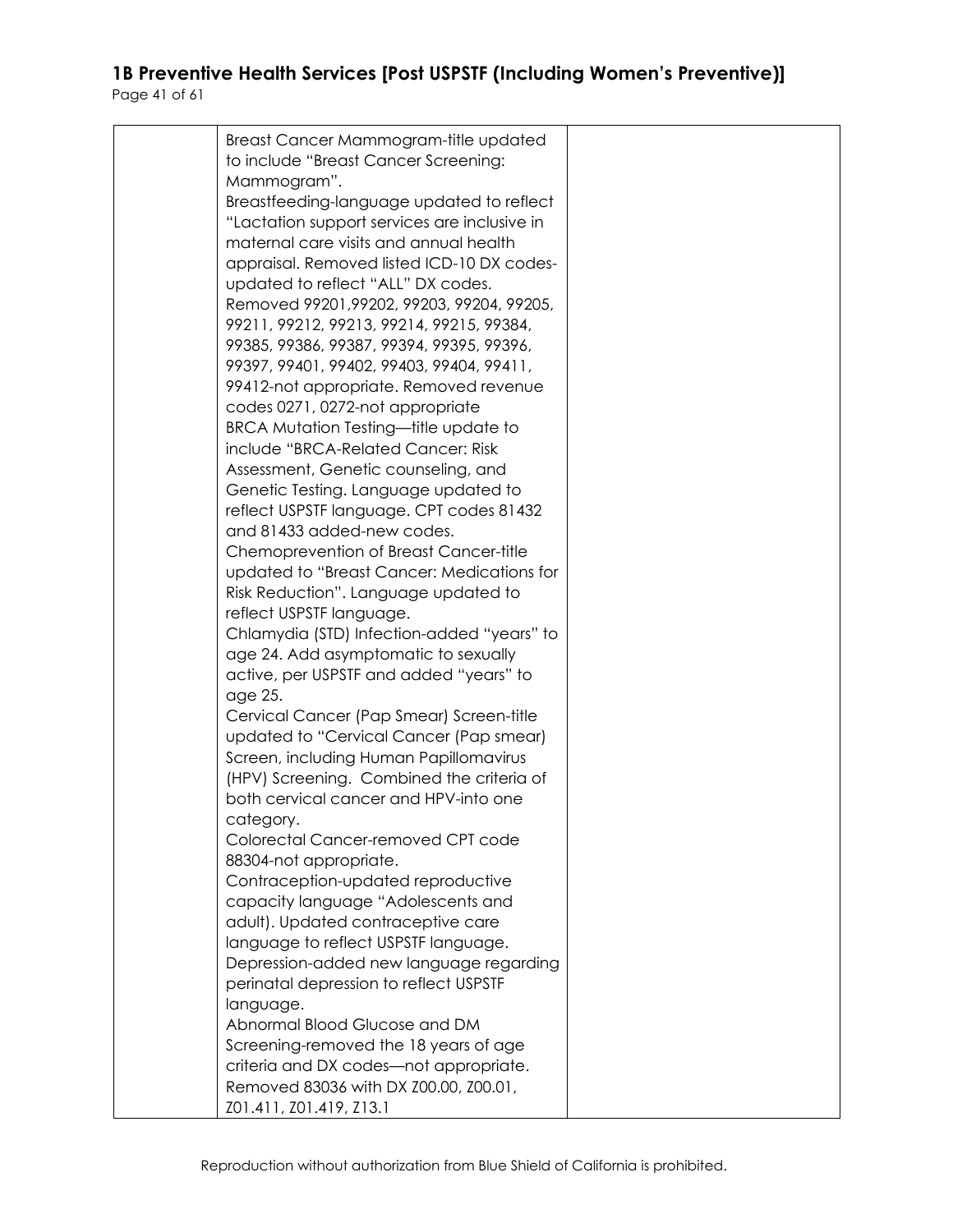| Domestic and Interpersonal Violence-title                     |  |
|---------------------------------------------------------------|--|
| updated to "Intimate Partner Violence,                        |  |
| Elder Abuse, and Abuse of Vulnerable                          |  |
| Adults Screening". Added language that                        |  |
| these services will pertain to individuals 12                 |  |
| years and older. Added DX codes Z69.010,                      |  |
| Z69.81. Removed CPT code 90792, 97802,                        |  |
| 97803, 97804, G0270, and G0271-not                            |  |
| appropriate.                                                  |  |
| Fall Prevention-updated language to reflect                   |  |
| exercise interventions. Removed physical<br>therapy language. |  |
| Gestational Diabetes-added language to                        |  |
| reflect Asymptomatic pregnant individuals.                    |  |
| Added language to reflect 2 screenings per                    |  |
| pregnancy.                                                    |  |
| Gonorrhea-added language to reflect                           |  |
| asymptomatic individuals.                                     |  |
| Gonococcal Ophthalmia Neonatorum-title                        |  |
| updated to reflect "Ocular Prophylaxis for                    |  |
| Gonococcal Ophthalmia Neonatorum:                             |  |
| Preventive Medication. Language updated                       |  |
| to reflect "For prevent" and removed "for".                   |  |
| Hear loss—title updated to reflect                            |  |
| "Screening for Hearing Loss in Children", per                 |  |
| USPSTF. Added language under newborn-                         |  |
| typically administered during the initial                     |  |
| hospital newborn care. Added language-                        |  |
| children and adolescents 0 to 18 years-Pure                   |  |
| tone audiometry and tympanometry.                             |  |
| Added DX codes Z82.2, Z00.121, Z00.129.                       |  |
| Added CPT codes 92552 and 92567.                              |  |
| Hepatitis B Virus-Added G0499 and revenue<br>code 0770.       |  |
| Hepatitis C Virus-Language updated to                         |  |
| reflect "This is a one-time screening, for                    |  |
| adults born between 1945 and 1965. Added                      |  |
| revenue code 0770. Removed revenue                            |  |
| codes 096X, 097X, 098X.                                       |  |
| Human Immunodeficiency Virus (HIV)-                           |  |
| Language added to reflect "Pregnant                           |  |
| individuals, including women who present in                   |  |
| labor and are untested". Remove DX code                       |  |
| Z71.7-not appropriate. Revenue code                           |  |
| added-0770                                                    |  |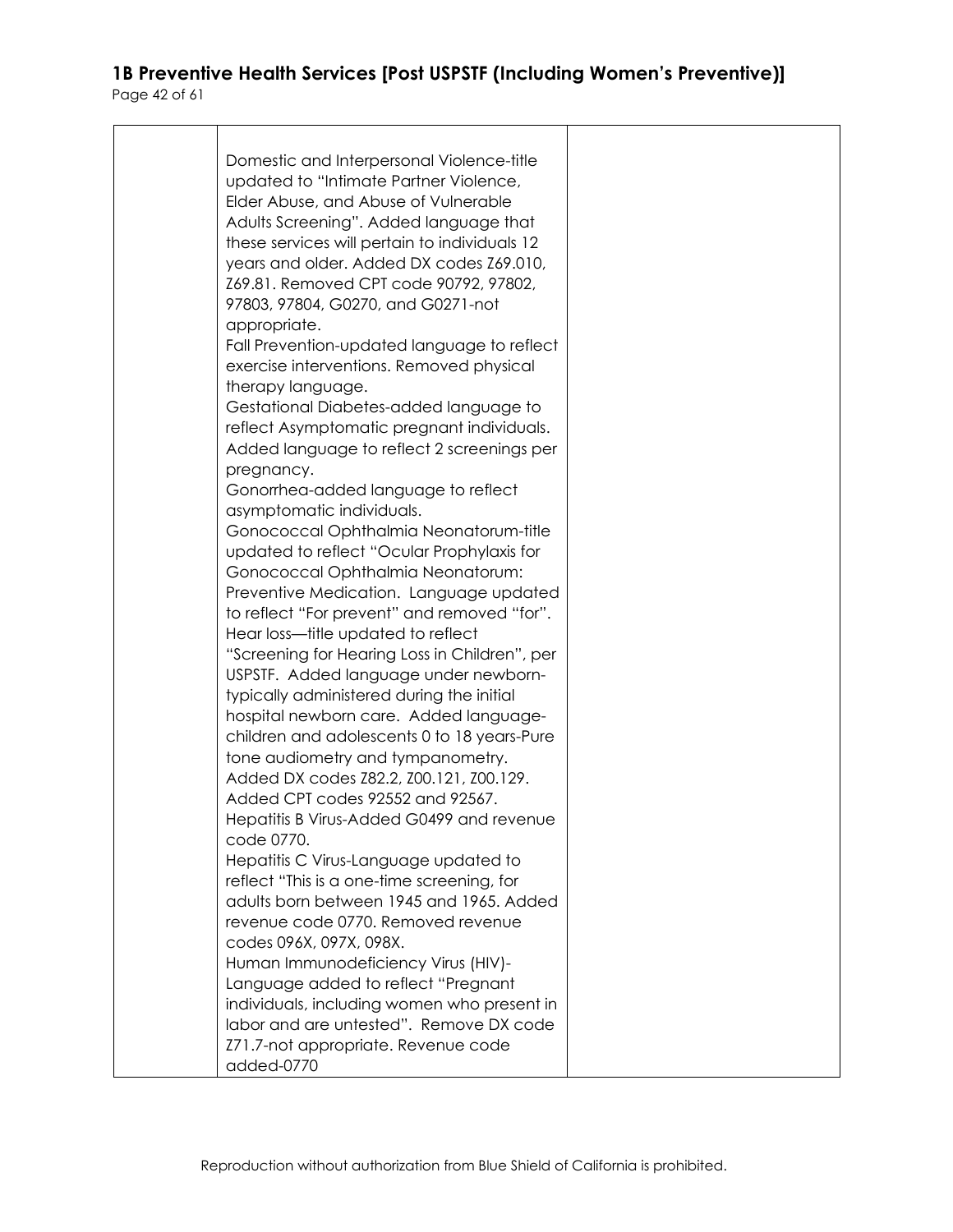| Lipid Disorder-removed ICD-10 DX codes        |  |
|-----------------------------------------------|--|
| and CPT procedure, and revenue codes          |  |
| (category inactive by USPSTF 2008).           |  |
| Lung Cancer-removed procedure codes           |  |
|                                               |  |
| 0174T, 0175T, 71250, 71260, 71270, S8092-not  |  |
| appropriate.                                  |  |
| Obesity Screening-title updated to reflect    |  |
| "Obesity in Children and Adolescents:         |  |
| Screening". Removed the adult criteria and    |  |
|                                               |  |
| formed a new category per USPSTF.             |  |
| Language updated to reflect "Screening for    |  |
| obesity in children and adolescents".         |  |
| Removed DX codes-Z00.00, Z00.01, Z01.411,     |  |
| Z01.419, Z01.42-not appropriate for           |  |
| children. Removed 99384, 99385, 99386,        |  |
|                                               |  |
| 99387, 99394, 99395, 99396, 99397, G0473-     |  |
| not appropriate                               |  |
| Osteoporosis Screening-language changed       |  |
| from "less" to "younger" for age 65.          |  |
| Revenue code 0770 added. Added CPT            |  |
| codes 78350 and 78351.                        |  |
| PKU-Added CPT code 36416                      |  |
|                                               |  |
| New Category-Pre-Eclampsia: Screening.        |  |
| Created new category to separate the          |  |
| information on pre-eclampsia from high        |  |
| blood pressure-Per USPSTF                     |  |
| recommendation. No new information            |  |
| added.                                        |  |
| Sexually transmitted infections/disease-title |  |
|                                               |  |
| updated to reflect "STI/STF Behavioral        |  |
| counseling. Added language to reflect         |  |
| "adolescents (younger than age 25 years).     |  |
| Removed DX code Z71.7-not appropriate.        |  |
| Skin Cancer-title updated to reflect "Skin    |  |
| Cancer Prevention: Behavioral Counseling".    |  |
| Language added to reflect "young adults,      |  |
|                                               |  |
| adolescents, children, and parents of young   |  |
| children". Updated language to reflect "24    |  |
| years".                                       |  |
| Syphilis Screening-removed CPT codes          |  |
| 87205, 87210, 87800, and 87801-not            |  |
| appropriate.                                  |  |
| Tobacco Screening-title updated to reflect    |  |
| "Tobacco Smoking Cessation in Adults,         |  |
|                                               |  |
| Including Pregnant Women: Behavioral and      |  |
| Pharmacotherapy Interventions". Updated       |  |
| language to reflect USPSTF language.          |  |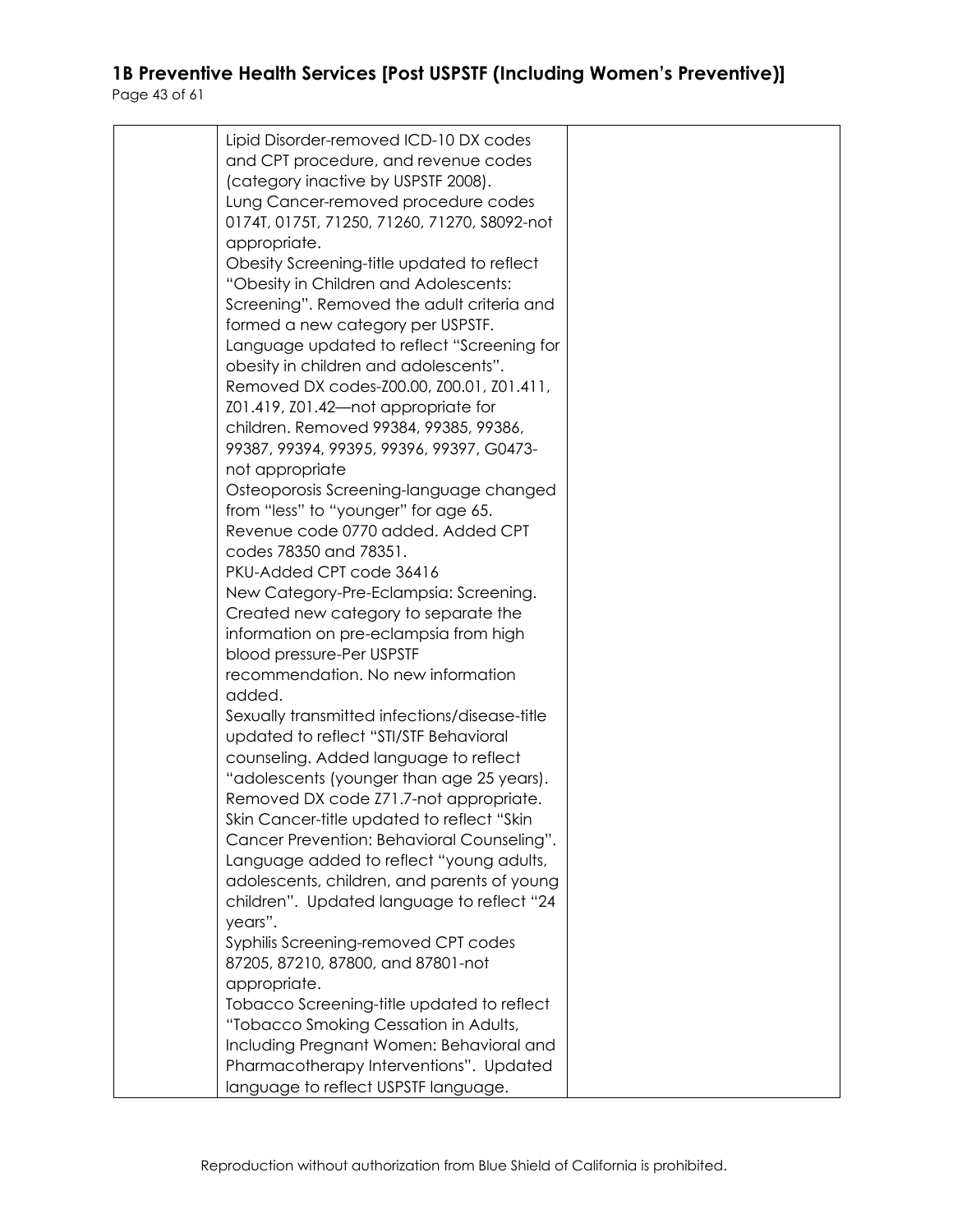|            | Removed DX codes F17.201, F17.211,<br>F17.221, F17.291, Z13.83-not appropriate.<br>Tobacco Use in Children and Adolescents-<br>split tobacco into Adults and Children.<br>Added the language to Children section,<br>added DX codes and procedure codes.<br>Tuberculosis Screening-title updated to<br>reflect "Latent Tuberculosis Screening".<br>Removed DX codes R76.11, R76.12-not<br>appropriate. Remove CPT code 36415-not<br>appropriate. Removed revenue codes-not<br>appropriate<br>Visual Impairment-change the age<br>parameters to 3 to 18 years. Added DX<br>codes Z76.1, Z76.2. Remove CPT code<br>99172, 99381, 99382, 99391, 99392.<br>New Category-Weight Loss to Prevent<br>Obesity-Related Morbidity and Mortality in<br>Adults: Behavioral Interventions. No new<br>information added-just split obesity<br>category into separate categories per<br>USPSTF recommendations. |                              |
|------------|--------------------------------------------------------------------------------------------------------------------------------------------------------------------------------------------------------------------------------------------------------------------------------------------------------------------------------------------------------------------------------------------------------------------------------------------------------------------------------------------------------------------------------------------------------------------------------------------------------------------------------------------------------------------------------------------------------------------------------------------------------------------------------------------------------------------------------------------------------------------------------------------------|------------------------------|
| 07/01/2019 | Fall Prevention-added CPT codes 97110, 97112,<br>97113, 97116, 97150, 97161, 97162, 97163,                                                                                                                                                                                                                                                                                                                                                                                                                                                                                                                                                                                                                                                                                                                                                                                                       | <b>Administrative Review</b> |

|           | 97113, 97116, 97150, 97161, 97162, 97163,<br>97164, 97530, G0151, G0157, G0159, S8990,<br>S9131<br>Newborn Screening Panel-new category.<br>Added language to reflect HRSA<br>requirements-no coding work<br>BRCA-Added 0102U and 0103U-new codes<br>effective July 1, 2019                                                                                                                                                     |                              |
|-----------|---------------------------------------------------------------------------------------------------------------------------------------------------------------------------------------------------------------------------------------------------------------------------------------------------------------------------------------------------------------------------------------------------------------------------------|------------------------------|
| 8/15/2020 | Annual Health Appraisal-Remove CPT codes<br>92551, 92552, 92553, 92558, 99497, 99498,<br>(G0101, G0438, G0439-not commercial<br>related-MCR)<br>Unhealthy Alcohol Use-Remove DX code<br>Z71.42. Remove CPT codes 99384, 99385,<br>99386, 99387, 99394, 99395, 99396, 99397<br>Autism Screening-Removed DX code F84.0,<br>F84.9, and Z13.89.<br>Healthful Diet/CVD Prevention-Removed DX<br>code Z13.220, Z71.3, Z72.4, Z87.891. | <b>Administrative Review</b> |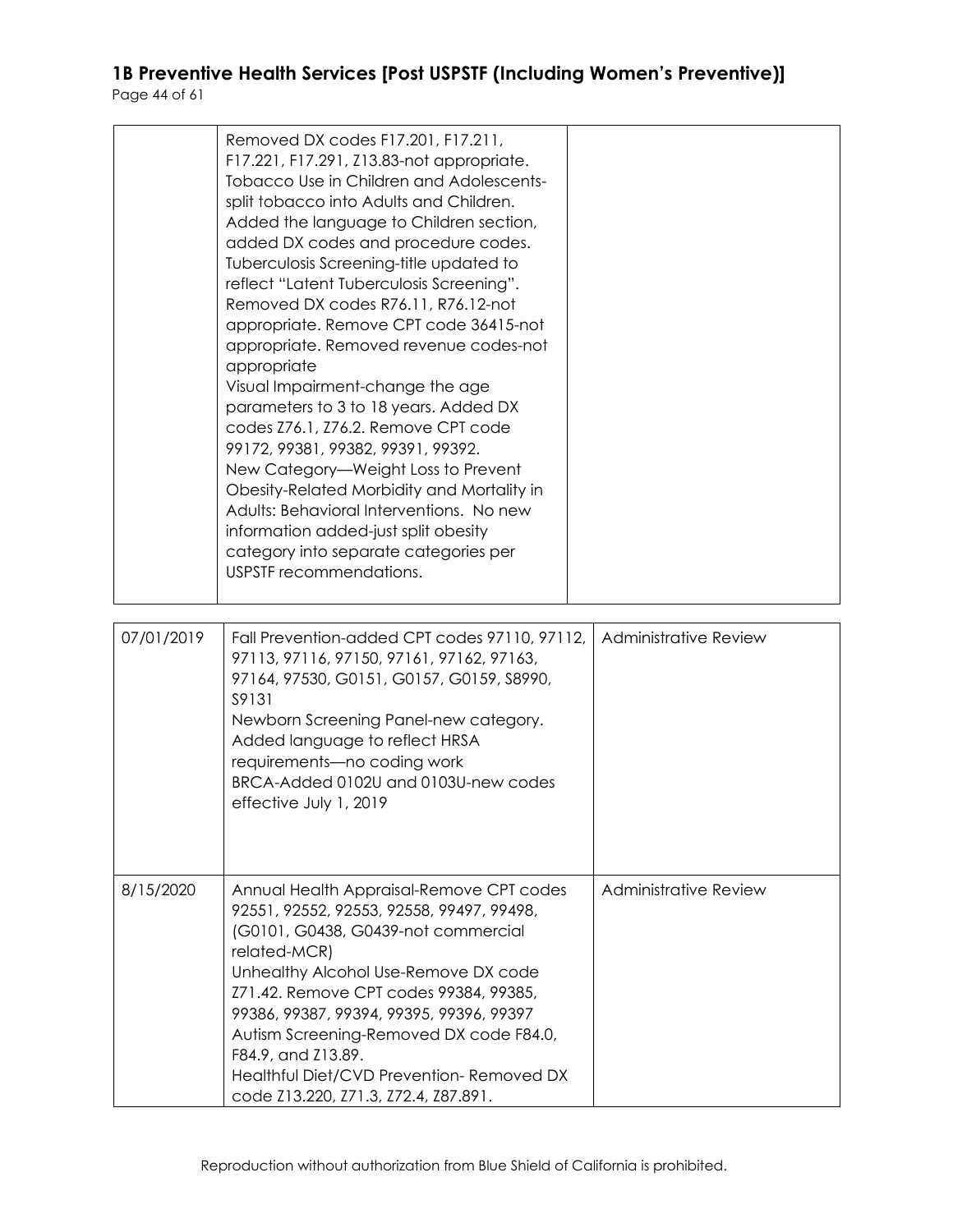|           | BRCA-Removed DX code Z71.83, not<br>appropriate.<br>Cervical CA-Removed DX code Z12.79 and<br>Z12.89. Removed CPT code 88155. Removed<br>several DX/CPT combinations-not appropriate<br>combinations.<br>Chlamydia and Gonorrhea-Removed CPT<br>codes 86631, 86632, 87081, 87800, 87801,<br>36415. Removed Revenue code 0302.<br>Colorectal Cancer-Removed CPT code<br>45334, 45340, 45341, 45342, 45346, 45347,<br>45349, 45379, 45382, 45386, 45388, 45389,<br>45390, 45391, 45392, 88304.<br>Dental caries-Removed DX code Z41.8,<br>Z00.121, and Z00.129.<br>Depression-Removed CPT code 99401, 99402,<br>99403, 99404.<br>Development/Behavioral Disabilities-Removed<br>CPT code 96127.<br>Diabetes Mellitus Type 2- Removed DX code<br>E66.01, E66.09, E66.1, E66.2, E66.3, E66.8, E66.9.<br>Removed CPT code 82948, 82950, 82951,<br>82952.<br>Hepatitis C-Updated language to reflect<br>USPSTF recommendations. Removed DX<br>codes-not needed as qualifier. Removed<br>Revenue Code 0390.<br>High Blood Pressure-Removed R03.0<br>Human Immunodeficiency (HIV)-Removed DX<br>code Z11.9 and Z77.21.<br>Intimate Partner Violence, Abuse-Removed DX<br>code Z04.81 and Z69.010.<br>Obesity in Children-Removed DX code Z71.3.<br>Osteoporosis-Removed CPT code G0130.<br>Syphilis Screening-Removed CPT 87081<br>Pregnancy DX Table-Removed several DX<br>codes. |                              |
|-----------|----------------------------------------------------------------------------------------------------------------------------------------------------------------------------------------------------------------------------------------------------------------------------------------------------------------------------------------------------------------------------------------------------------------------------------------------------------------------------------------------------------------------------------------------------------------------------------------------------------------------------------------------------------------------------------------------------------------------------------------------------------------------------------------------------------------------------------------------------------------------------------------------------------------------------------------------------------------------------------------------------------------------------------------------------------------------------------------------------------------------------------------------------------------------------------------------------------------------------------------------------------------------------------------------------------------------------------------------------------------------------|------------------------------|
| 11/7/2020 | Unhealthy Alcohol use in Adults-Added Rev<br>codes 0510, 0514, 0515, 0517, 0519, 0520, 0521,<br>0523, 0529.<br>Adolescent Alcohol and Substance Use-Added<br>Rev codes 0510, 0514, 0515, 0517, 0519, 0520,<br>0521, 0523, 0529.<br>Asymptomatic Bacteriuria-Added Rev codes<br>0307.<br>Breastfeeding-Added HCPCS code K1005.                                                                                                                                                                                                                                                                                                                                                                                                                                                                                                                                                                                                                                                                                                                                                                                                                                                                                                                                                                                                                                              | <b>Administrative Review</b> |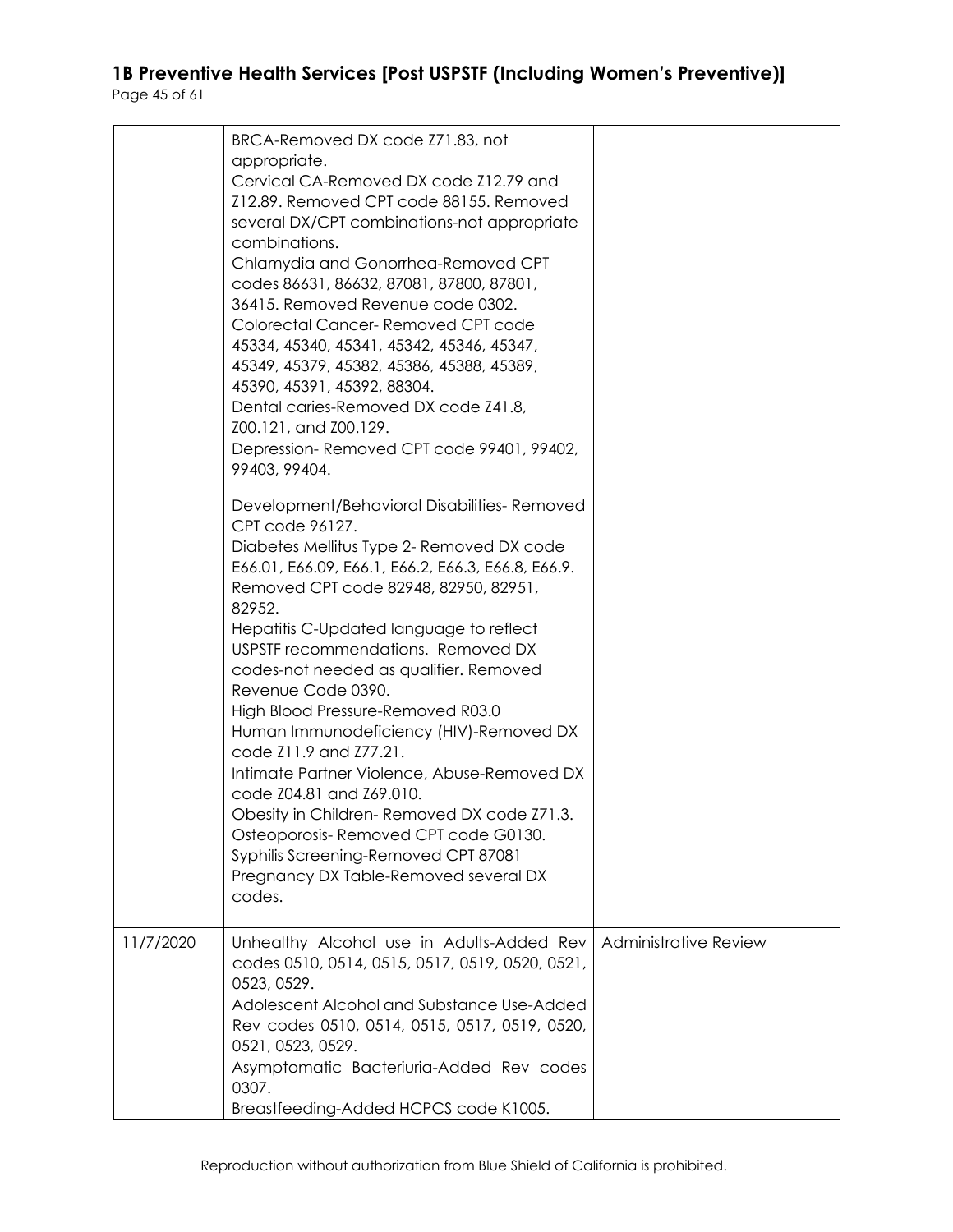| BRCA-Added CPT code 0138U.                      |  |
|-------------------------------------------------|--|
| Breast Cancer-Meds-Removed DX code              |  |
| Z85.3.                                          |  |
| Chlamydia (STD)-Added CPT code 87563.           |  |
| Colorectal CA-Added DX codes K51.40, K62.0,     |  |
| K62.1, added CPT code 74280.                    |  |
| Depression-Adjusted language to align better    |  |
| with USPSTF recommendation (No                  |  |
| code                                            |  |
| changes)                                        |  |
| Diabetes Mellitus-Added DX codes Z86.32, E28.2  |  |
| Hepatitis B-Added DX code Z11.3                 |  |
| Hepatitis C-Updated language to align with the  |  |
| USPSTF recommendation.<br>Removed all DX        |  |
| codes (Z00.00, Z00.01, Z01.411, Z01.419, Z20.5, |  |
| Z72.89, Z77.21, and Preg)-test is now open to   |  |
| anyone age 18 to 79.                            |  |
| High Blood Pressure-Added CPT codes 99473,      |  |
| 99474                                           |  |
| HIV-Removed DX code Z77.21-not appropriate.     |  |
| Added CPT code 99401, 99402, 99403, 99404.      |  |
|                                                 |  |
| Updated language to align with USPSTF           |  |
| recommendation.                                 |  |
| Intimate Partner Violence-Removed DX code       |  |
| Z69.010                                         |  |
| STI/STD-Added Rev codes 0510, 0514, 0515,       |  |
| 0517, 0519, 0520, 0521, 0523, 0529              |  |
| Tobacco in Adults-Added DX codes Z71.6,         |  |
| O99.330, O99.331, O99.332, O99.333. Added       |  |
| Rev codes 0510, 0514, 0515, 0516, 0517, 0519,   |  |
| 0520, 0521, 0523, 0529.                         |  |
| Tobacco in Children and Adolescents-Added       |  |
| DX code Z71.6. Added Rev codes 0510, 0514,      |  |
| 0515, 0517, 0519, 0520, 0521, 0523, 0529.       |  |
| Tuberculosis-Added Rev code 0519.               |  |
| Unhealthy Drug Use: Screening-New Category-     |  |
|                                                 |  |
| Effective June 2020-Added language, Added       |  |
| DX codes, Added CPT codes, Added Rev            |  |
| codes.                                          |  |
| Visual Impairment-Added DX codes H53.001,       |  |
| H53.002, H53.003, H53.009.                      |  |
|                                                 |  |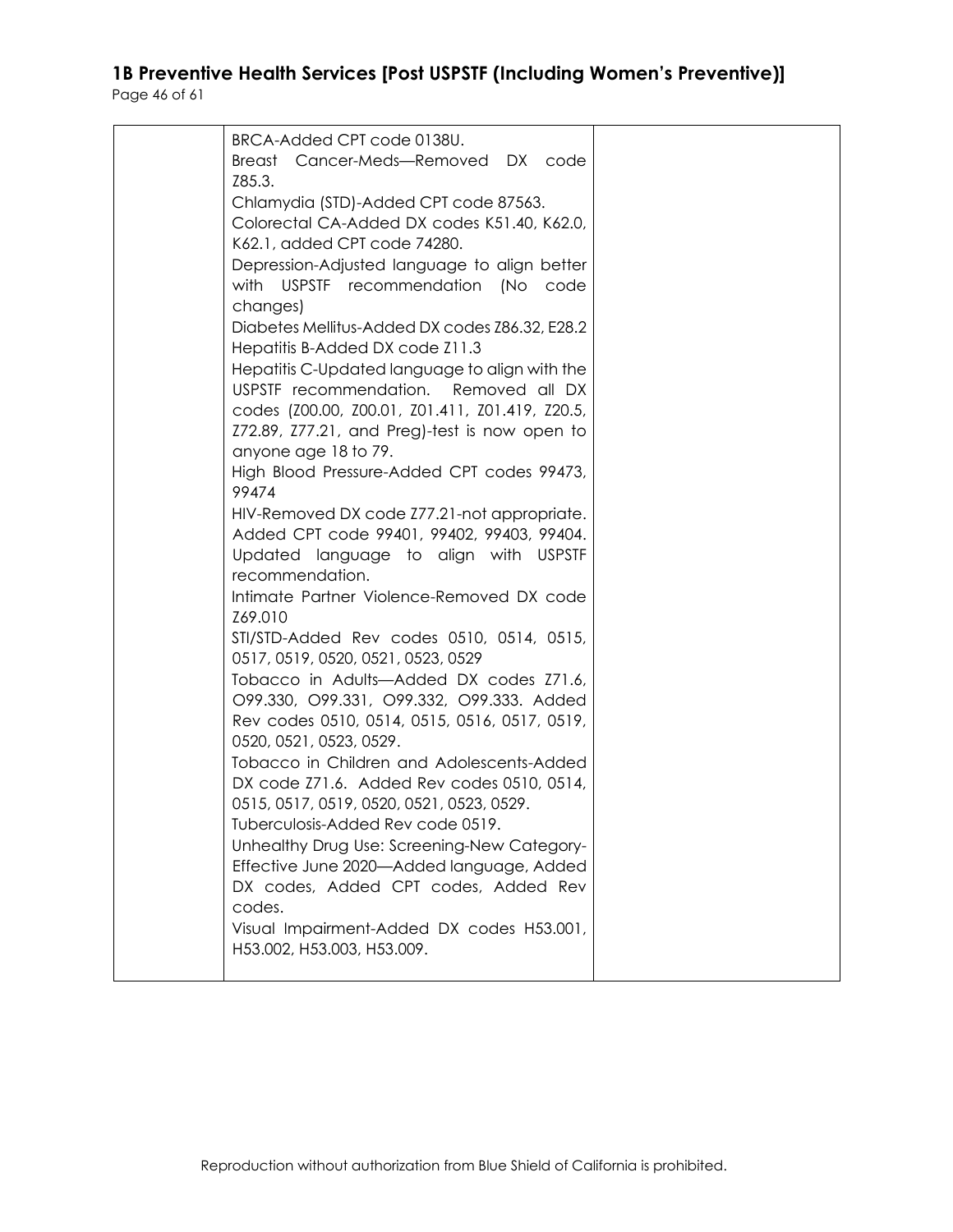| August 21, | Annual Health Appraisal-Added HCPCS code   Administrative Review                                       |  |
|------------|--------------------------------------------------------------------------------------------------------|--|
| 2021       | G0101                                                                                                  |  |
|            | Abnormal Blood Glucose and DM Type 2                                                                   |  |
|            | Screening-combined the criteria into one                                                               |  |
|            | category per Task Force (breakout of criteria<br>from Healthful Diet category). Updated the DX         |  |
|            | codes and CPT codes. Added CPT codes 0403T                                                             |  |
|            | & 0488T. Removed CPT codes 97801, 97802,                                                               |  |
|            | 97803-placed these codes under Healthful Diet                                                          |  |
|            | category.                                                                                              |  |
|            | Unhealthy Alcohol Use Adults-Added revenue                                                             |  |
|            | codes 0510, 0514, 0515, 0517, 0519, 0521, 0523,                                                        |  |
|            | 0529                                                                                                   |  |
|            | Adolescents Alcohol and Substance Use:                                                                 |  |
|            | Screening-Added DX codes F11.10, F11.20,                                                               |  |
|            | F12.10, F12.20, F12.90, F14.10, F14.20, F18.10,<br>F18.90, F19.10, F19.20, F55.8, to align with Bright |  |
|            | Future.                                                                                                |  |
|            | HPV Screening-Added CPT code 0500T.                                                                    |  |
|            | CA<br>Screening/HPV Screening-<br>Cervical                                                             |  |
|            | updated age range to reflect 21-999 yrs for                                                            |  |
|            | G0476.                                                                                                 |  |
|            | Contraception-Removed Rev codes 0450,                                                                  |  |
|            | 0451, 0452, 0456, 0459, 0516, 0526 from several                                                        |  |
|            | CPT codes as the procedures were not removal                                                           |  |
|            | of contraception.                                                                                      |  |
|            | Colorectal CA Screening-Added CPT 74280,<br>Modifier 33 to cpt code 82274, updated the                 |  |
|            | intervals for 00811, 00812, 00813, 45330, 45331,                                                       |  |
|            | 45332, 45333, 45335, 45338, 45378, 45380, 45381,                                                       |  |
|            | 45384, 45385, 88305, 99152, 99153, J0300, J2175,                                                       |  |
|            | J2180, J2250, J2704, J3010, J3360, G0105,                                                              |  |
|            | G0500, S0285, Removed Rev code 0514 (not                                                               |  |
|            | appropriate),                                                                                          |  |
|            | Depression-Removed DX code Z13.89 (too                                                                 |  |
|            | vague), added language for 96127 to reflect                                                            |  |
|            | Z13.31, Z13.32, & Z13.39 only allowable codes                                                          |  |
|            | for 96127.<br>Dental Caries/Oral Fluoride-added Dx Codes                                               |  |
|            | Z29.3, Z91.841, Z91.842, Z91.843, Z91.849 based                                                        |  |
|            | on Bright Futures guidelines                                                                           |  |
|            | Fall Prevention-Added Rev Codes 0424, 0510,                                                            |  |
|            | 0517, 0519, 0520, 0521, 0523, 0529.                                                                    |  |
|            | Healthful Diet to Prevent CVD-updated the                                                              |  |
|            | reflect<br>Task<br>Force<br>language<br>to                                                             |  |
|            | recommendations<br>(breakout<br>of<br>criteria                                                         |  |
|            | involving DM Type 2 and Weight Loss Adults).                                                           |  |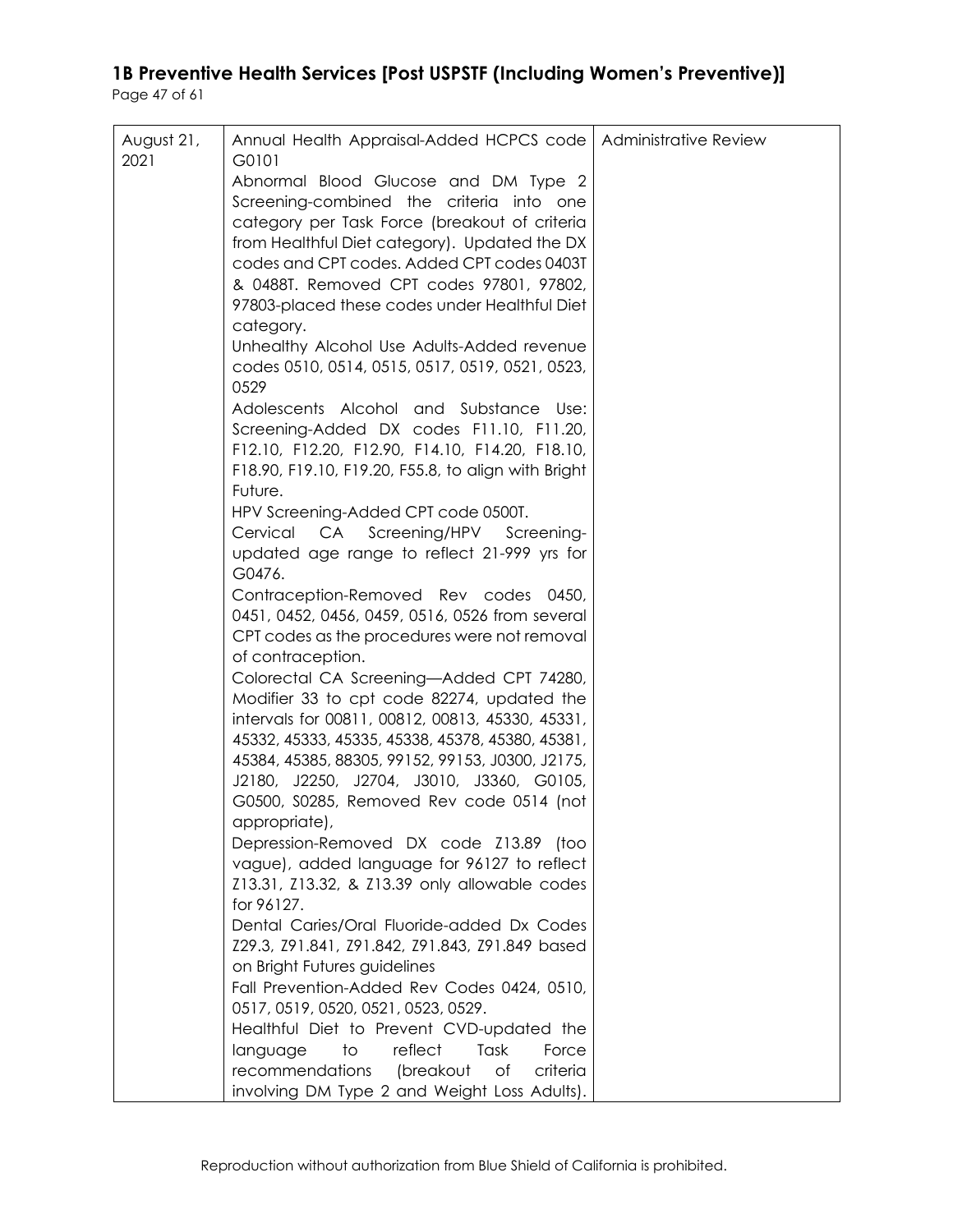| Removed several DX codes (E66.01, E66.09,             |  |
|-------------------------------------------------------|--|
| E66.1, E66.2, E66.3, E66.8, E66.9, F17.200, F17.201,  |  |
| F17.203, F17.208, F17.209, F17.210, F17.211,          |  |
| F17.213, F17.218, F17.219, F17.220, F17.221,          |  |
| F17.223, F17.228, F17.229, F17.290, F17.291,          |  |
| F17.293, I25.10, I25.110, I25.111, I25.118, I25.119,  |  |
| 125.700, 125.701, 125.708, 125.709, 125.710, 125.711, |  |
|                                                       |  |
| 125.718, 125.719, 125.720, 125.721, 125.728, 125.729, |  |
| 125.730, 125.731, 125.738, 125.739, 125.750, 125.751, |  |
| 125.758, 125.759, 125.760, 125.761, 125.768, 125.769, |  |
| 125.790, 125.791, 125.798, 125.799, 125.810, 125.811, |  |
| I25.812, N262., O10.02, O10.03, O10.12, O10.13,       |  |
| 010.22, 010.23, 010.32, 010.33, 010.42,               |  |
| 010.43, 010.92, 010.93, 024.419, 024.429,             |  |
| O24.439, O99.810, O99.814, O99.815, R73.01,           |  |
| R73.02, R73.03, R73.09, R73.9, Z68.25, Z68.26,        |  |
| Z68.27, Z68.28, Z68.29, Z68.30, Z68.31, Z68.32,       |  |
| Z68.33, Z68.34, Z68.35, Z68.36, Z68.37, Z68.38,       |  |
| Z68.39, Z68.41, Z68.42, Z68.43, Z68.44, Z68.45,       |  |
| Z72.0, Z86.32) and CPT codes (G0447, G0473,           |  |
| 0403T, 0488T). Added language to reflect that         |  |
| DX codes E78.2, E78.3, E78.41, E78.49, E78.5,         |  |
| E78.6 & E88.81 are the only allowable DX codes        |  |
| for 97802, 97803 & 97804. Added Rev Codes             |  |
| 0520, 0521, 0523, 0529. Updated age to reflect        |  |
| 18 to 999 yrs to align with task force age range      |  |
| change.                                               |  |
| Hepatitis C Virus-Added DX codes Z00.00 &             |  |
|                                                       |  |
| Z00.01. Removed Dx Code N/A.                          |  |
| High Blood Pressure Screening-Removed DX              |  |
| codes Z00.00 & Z00.01. Added DX code R03.0.           |  |
| Lung Cancer-Added new CPT code 71271,                 |  |
| removed G0297 (deleted 1/2021)                        |  |
| Obesity in Children and Adolescents-Removed           |  |
| DX code Z13.89-too vague                              |  |
| Osteoporosis Screening-Added CPT codes                |  |
| 0554T, 0555T, 0556T, 0557T.                           |  |
| Prostate CA Screening-updated age range to            |  |
| reflect 40-999 yrs                                    |  |
| Tobacco Use in Children-updated age to                |  |
| reflect 5 to 999 yrs.                                 |  |
| Weight Loss Adults-Updated the language to            |  |
| reflect Task Force recommendations (breakout          |  |
| of criteria from Healthful Diet category).            |  |
| Updated the age to reflect 18 and older.              |  |
|                                                       |  |
| Added several DX codes (E66.01, E66.09, E66.1,        |  |
| E66.2, E66.8, E66.9, O99.210, O99.211, O99.212,       |  |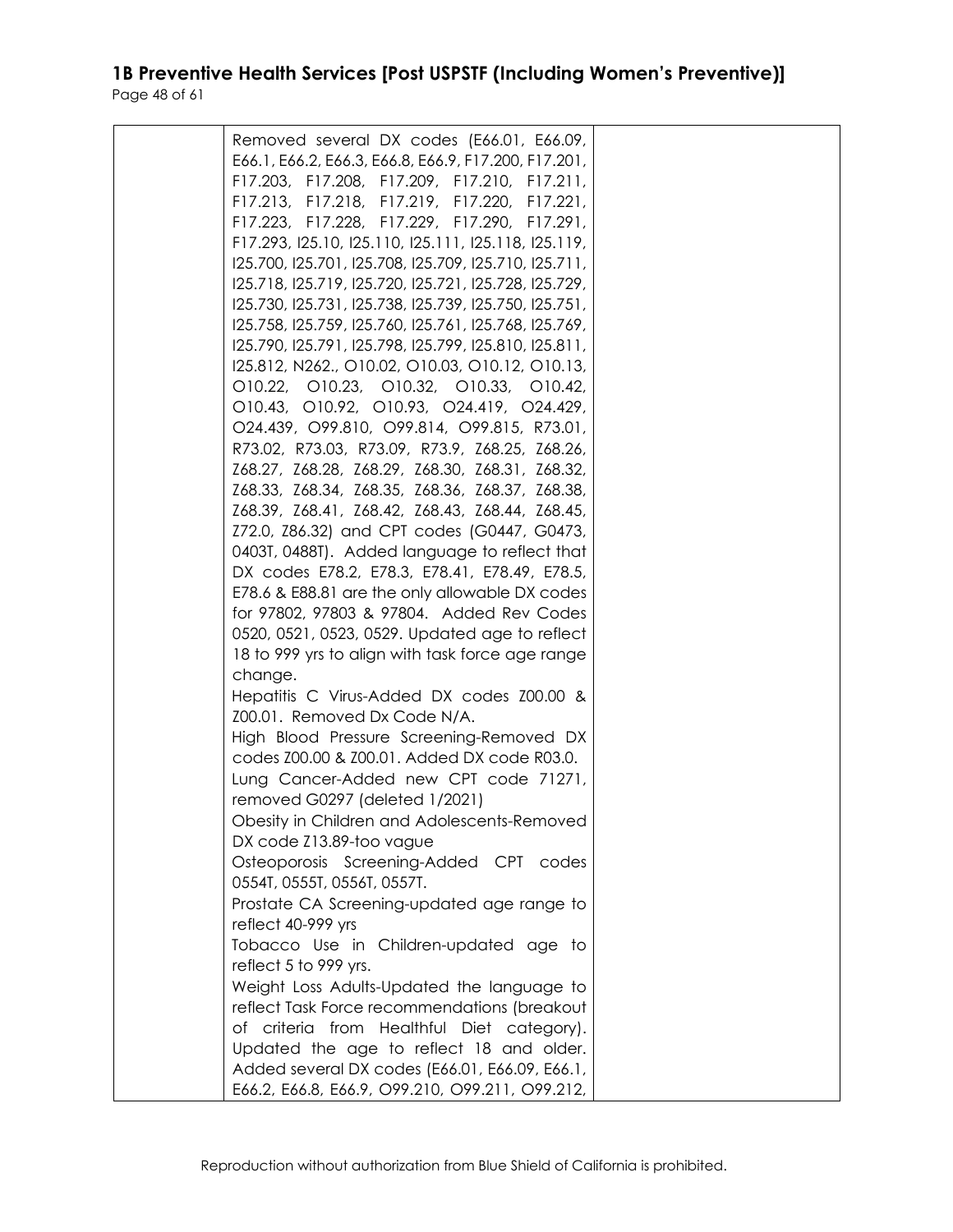|                  | O99.213, Z68.30, Z68.31, Z68.32, Z68.33, Z68.34,<br>Z68.35, Z68.36, Z68.37, Z68.38, Z68.39, Z68.41,<br>Z68.42, Z68.43, Z68.44, Z68.45) and CPT codes<br>(99385, 99386, 99387, 99395, 99396, 99397,<br>99401, 99402, 99403, 99404, 99411, 99412,<br>G0447, G0473) to reflect new criteria. Added<br>Rev Codes 0510, 0514, 0517, 0519, 0520, 0521,<br>0523, 0529. Updated age range to reflect 18 -<br>999 yrs based on the code changes-criteria<br>change by task force.<br>Immunizations-Added CPT codes 90476, 90477,<br>90667, 90689, 90694                                                                                                                                                                                                                                                                                                                                                                                                                                                                                                                                                                                                                                                                                                                                    |                              |
|------------------|-----------------------------------------------------------------------------------------------------------------------------------------------------------------------------------------------------------------------------------------------------------------------------------------------------------------------------------------------------------------------------------------------------------------------------------------------------------------------------------------------------------------------------------------------------------------------------------------------------------------------------------------------------------------------------------------------------------------------------------------------------------------------------------------------------------------------------------------------------------------------------------------------------------------------------------------------------------------------------------------------------------------------------------------------------------------------------------------------------------------------------------------------------------------------------------------------------------------------------------------------------------------------------------|------------------------------|
| Dec. 29,<br>2021 | Cervical Cancer/HPV Screening - updated<br>age to reflect 12 to 65 years of age, updated<br>intervals to reflect 1 every 3 years for all codes,<br>added DX codes Z00.121, Z00.129, Z11.3, Z11.4,<br>Z11.59, Z11.8, Z11.9, Z20.2, Z20.5, Z20.6, Z20.9,<br>Z57.8, Z70.8, Z71.7, Z72.89, Z77.21, Z77.9, Z791.89,<br>Z86.001<br>Hepatitis B – added revenue codes 0300, 0301,<br>0302, 0306, 0309, 0390, 0770 to CPT code G0499<br>and 36415, added DX code Z00.121, Z00.129,<br>Z11.4, Z20.2, Z20.5, Z20.9.<br>Hepatitis C – added DX codes Z11.3, Z20.6,<br>Z20.2, Z20.5, Z72.51, Z72.52, Z72.53, Z11.59 to<br>several CPT codes.<br>HIV – Updated age to reflect 0-999 Yrs, added<br>CPT codes 80081, 87534, 87535, 87536, 87537,<br>87538, 87539, 86689, 86701, 86702, 86703, 87389,<br>87390, 87391, 96372, J3490, added DX code<br>Z71.7, Z77.21, Z20.5, Z72.51, Z72.52, added<br>revenue code 0770, removed DX code Z22.8<br>and Z22.9-not appropriate.<br>PrEP - added CPT code 96372 and J3490,<br>added DX cod Z71.7, added revenue code<br>0770, removed DX code Z22.8 and Z22.9-not<br>appropriate.<br>STI/STD - removed DX code Z71.89, added DX<br>codes Z11.3, Z11.4, Z11.59, Z11.8, Z11.9, Z20.5,<br>Z20.6, Z20.9, Z72.89, Z77.21, Z77.9, added<br>revenue code 0770 | <b>Administrative Review</b> |
| Feb 26, 2022     | Alcohol Misuse - Added DX code Z81.3,<br>added revenue codes 0770, updated<br>intervals, removed DX code Z11.20 with G0396<br>and G0397-not appropriate for category.                                                                                                                                                                                                                                                                                                                                                                                                                                                                                                                                                                                                                                                                                                                                                                                                                                                                                                                                                                                                                                                                                                             | Administrative Review        |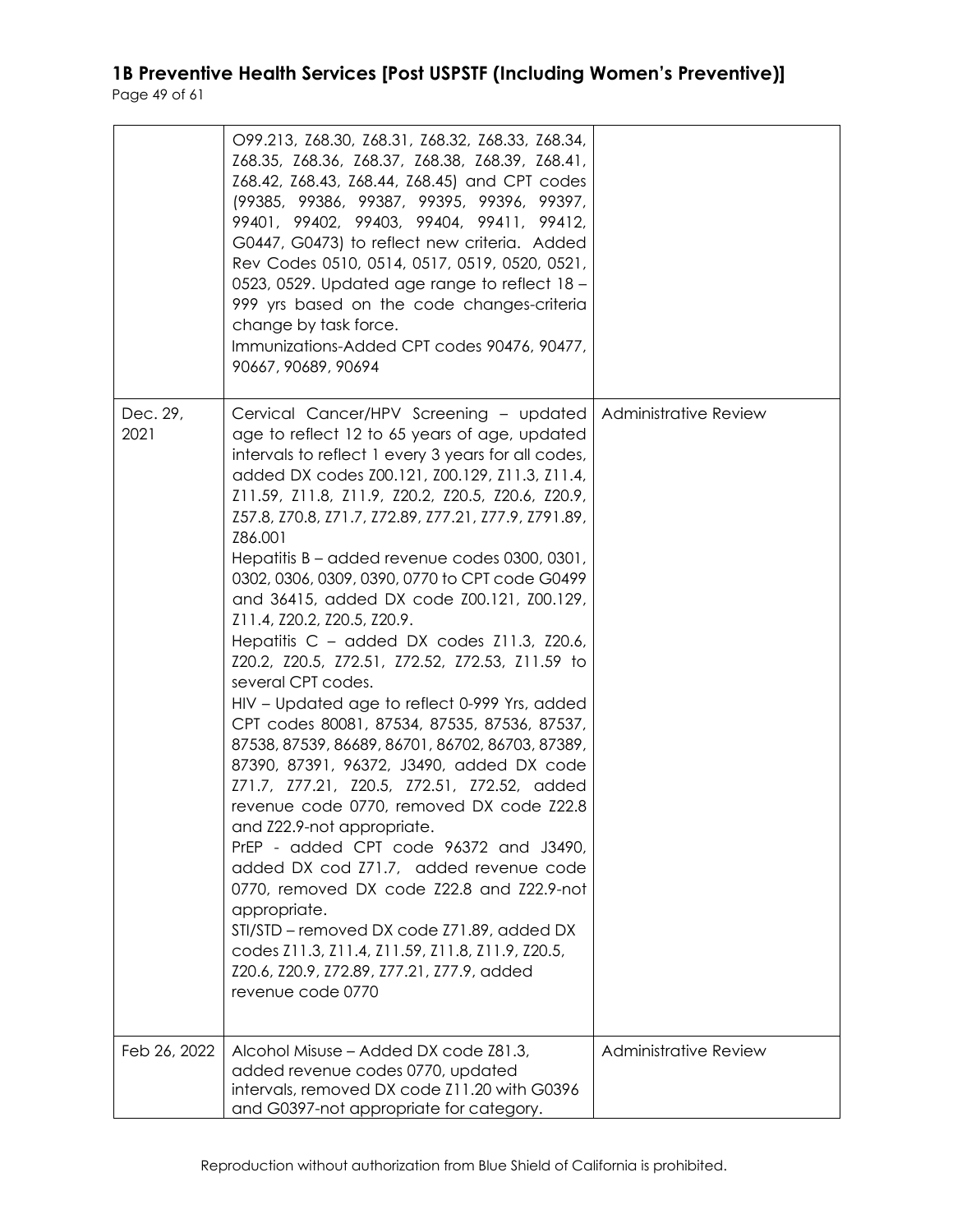| Anemia-updated age to reflect 0 to 19 years       |  |
|---------------------------------------------------|--|
| of age, per legal, added Revenue code 0770.       |  |
| Asymptomatic Bacteriuria - added revenue          |  |
| code 0770                                         |  |
| Autism Screening - added DX codes G93.40,         |  |
| G93.9, R29.898 per Bright Futures, added          |  |
| revenue code 0770                                 |  |
| BRCA - Added DX codes Z80.8, Z80.0, Z80.42,       |  |
| Z80.49, Z80.51, Z85.07, Z85.46, Z85.520, Z15.03,  |  |
| Z15.04, Z86.000, added revenue code 0770,         |  |
| updated age for 0138U to reflect 0-999 yrs.       |  |
| Breast Cancer (Chemoprevention) – Added           |  |
| revenue code 0770                                 |  |
|                                                   |  |
| Breast Cancer (Mammogram) - Added                 |  |
| revenue code 0770.                                |  |
| Cervical CA/HPV screening - interval update       |  |
| for HPV codes 87623, 87624, 87625, G0476,         |  |
| 0500T (missed by FACETS in Dec 29, 2021           |  |
| implementation), age update, added revenue        |  |
| codes 0500, 0509                                  |  |
| Chlamydia – Added DX codes Z11.4, Z11.59,         |  |
| Z20.5, Z20.6, Z20.9, Z57.8, Z70.8, Z71.7, Z72.89, |  |
| Z77.21, Z77.9, added revenue code 0301, 0302,     |  |
| 0305, 0770.                                       |  |
| Colorectal cancer screening-updated               |  |
| intervals, removed DX codes Z00.00, Z00.01,       |  |
| Z01.411, Z01.419, 88305 adjusted to reflect       |  |
| modifier 33 and PT only, added revenue codes      |  |
| 0361, 0369, 0499, 0761, 0769, 0770.               |  |
|                                                   |  |
| Contraception - Added CPT codes 58661,            |  |
| 58700, J7294 and J7295-per medical directors.     |  |
| Depression – Added CPT code \$3005, added         |  |
| revenue code 0770.                                |  |
| Screening for Prediabetes and Type 2 DM -         |  |
| added DX codes E66.2, E66.3, E66.8, E66.9,        |  |
| Z83.3, Z13.1, Z86.32, Z83.3, Z86.32, R73.01,      |  |
| R73.02, R73.03, R73.09, R73.9, E28.2, added       |  |
| CPT code 82947, added revenue code 0770,          |  |
| removed DX code O99.810 not appropriate for       |  |
| category.                                         |  |
| Fall Prevention-Added revenue code 0770.          |  |
| Gestational Diabetes - Updated age to reflect     |  |
| 12 to 999 yrs for DX Pregnancy DX table,          |  |
| added DX code Z86.32, added CPT code              |  |
| 82950.                                            |  |
| Gonorrhea - Added CPT codes 87660, 87661,         |  |
| and 87808, added revenue code 0770.               |  |
| Hep B Screening - Added DX codes Z20.2,           |  |
| Z20.5 to non-pregnant criteria                    |  |
| Hep C Screening - Added DX code Z72.89,           |  |
| Z00.00 and Z00.01 to CPT code 86803               |  |
|                                                   |  |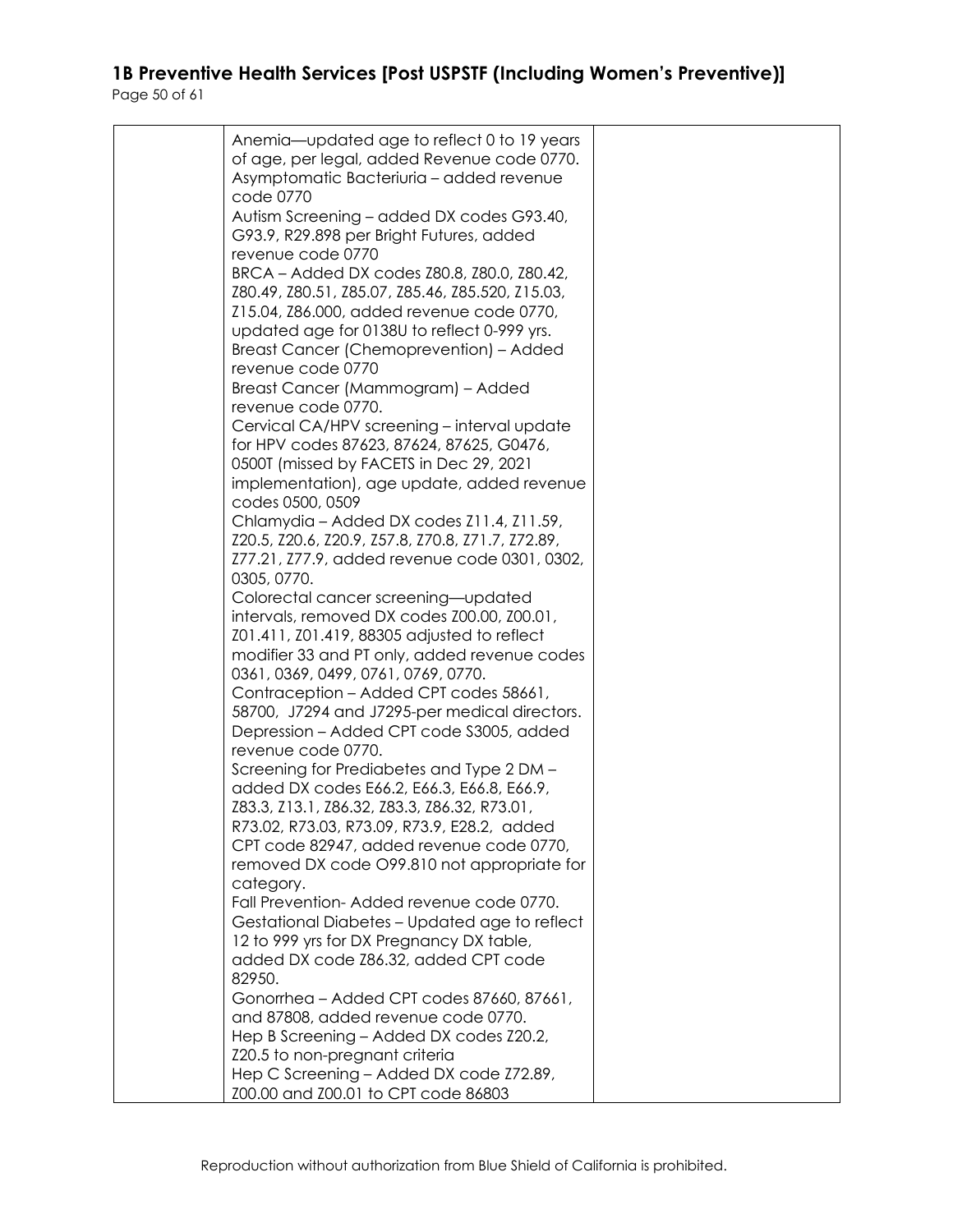| Hearing Loss Screening - Added CPT code<br>92652.                                                                                                                                                                                                                                                                                                                                |  |
|----------------------------------------------------------------------------------------------------------------------------------------------------------------------------------------------------------------------------------------------------------------------------------------------------------------------------------------------------------------------------------|--|
| Intimate Partner - Updated age to reflect 0-<br>999 Yrs for DX code Z01.411 and Z01.419 with<br>CPT code 99403 and 99404 revenue code<br>0528.                                                                                                                                                                                                                                   |  |
| Lead Screening – updated age to reflect 0-19<br>Yrs, per Legal.<br>Obesity in Children and Adolescents:<br>Screening-Added revenue code 0515 to DX<br>codes Z68.53 and Z68.54 for CPT code 99383.                                                                                                                                                                                |  |
| Prevention of Dental Caries - Added revenue<br>code 0770.                                                                                                                                                                                                                                                                                                                        |  |
| Rh (D) – updated age to reflect 12-999 Yrs for<br>Pregnancy DX code with CPT code 36415 with<br>revenue code 0300                                                                                                                                                                                                                                                                |  |
| Sexually Transmitted Infection - Updated age<br>to reflect 0-999 Yrs for DX code Z20.2 with CPT<br>code 99402, 99403, 99404, added revenue<br>code 0770.                                                                                                                                                                                                                         |  |
| Screening for Diabetes Mellitus After<br>Pregnancy – added category, added DX<br>codes Z13.1, Z86.32, O99.815, R73.01, R73.02,<br>R73.03, R73.09, added CPT codes 82946, 82947,<br>82948, 82950, 82951, 82952, 83036, 36415,<br>added Revenue codes 0300, 0301, 0309, 0770<br>Syphilis Infection Screening - Added DX codes<br>Z11.4, Z11.59, Z20.5, Z20.6, Z20.9, Z57.8, Z71.7, |  |
| Z77.21, Z77.9<br>Tobacco Screening – Updated age to reflect<br>5-999 Yrs, added revenue code 0770, removed<br>DX code Z00.121 and Z00.129 for CPT code<br>99406 and 99407                                                                                                                                                                                                        |  |
| Unhealthy Drug - Added revenue code 0770<br>Immunization - Added Rabies vaccines 90671,<br>90675, 90676, added Hepatitis B new code<br>90759.                                                                                                                                                                                                                                    |  |

The materials provided to you are guidelines used by this plan to authorize, modify, or deny care for persons with similar illness or conditions. Specific care and treatment may vary depending on individual need and the benefits covered under your contract. These Policies are subject to change as new information becomes available.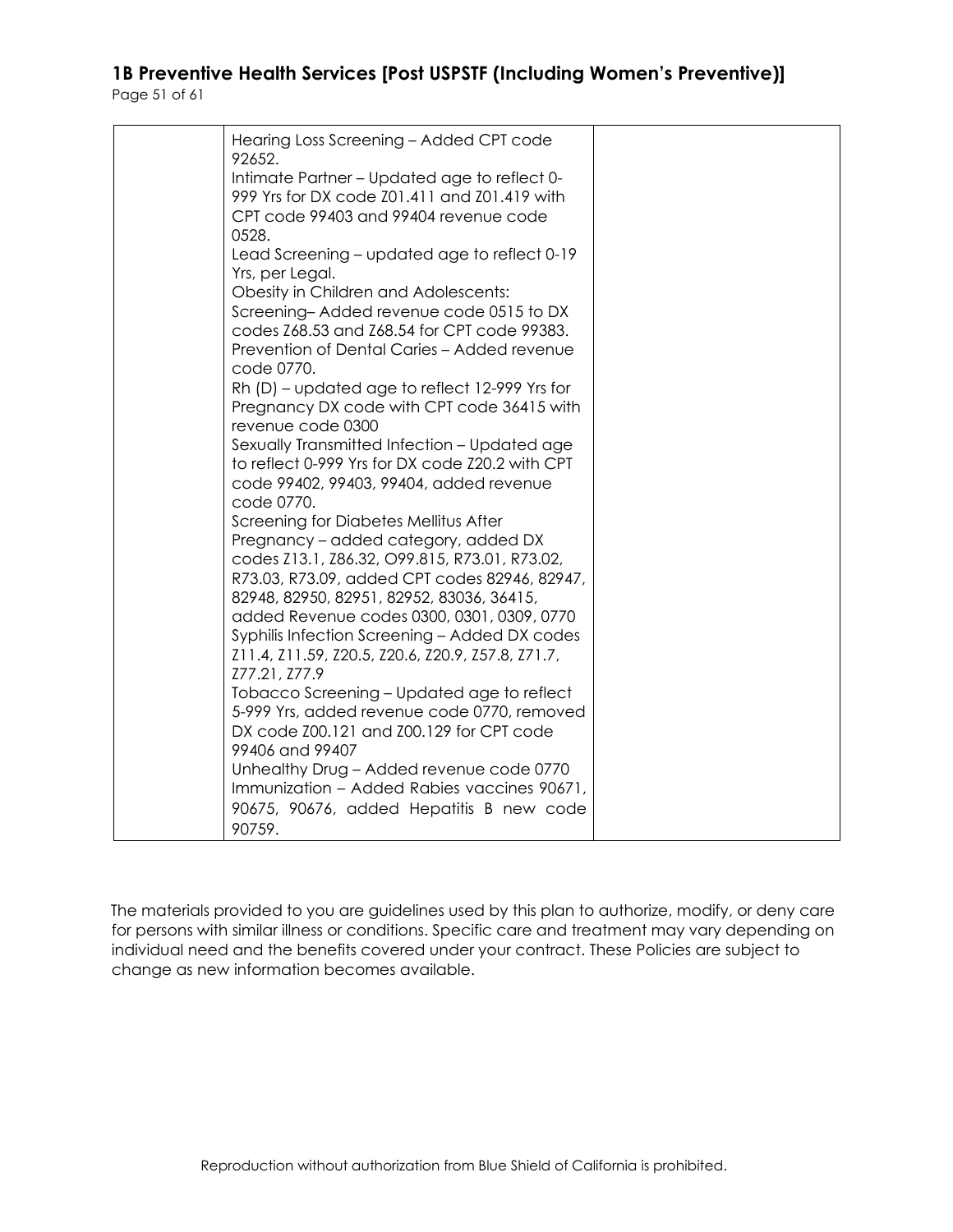#### **Pregnancy Diagnosis Table The following Pregnancy Diagnosis Codes are required where indicated in the Preventive Care Services table (above):**

| <b>ICD-10</b> | 000.00,000.01, 000.101, 000.102, 000.109, 000.111, 000.112, 000.119, 000.201, 000.202,                                                                                                |
|---------------|---------------------------------------------------------------------------------------------------------------------------------------------------------------------------------------|
| Codes         | 000.209, 000.211, 000.212, 000.219, 000.80, 000.81, 000.90, 000.91, 002.81, 009.00, 009.01,                                                                                           |
|               | 009.02, 009.03, 009.10, 009.11, 009.12, 009.13, 009.211, 009.212, 009.213, 009.219,                                                                                                   |
|               | 009.291, 009.292, 009.293, 009.299, 009.30, 009.31, 009.32, 009.33, 009.40, 009.41, 009.42,                                                                                           |
|               | 009.43, 009.511, 009.512, 009.513, 009.519, 009.521, 009.522, 009.523, 009.529, 009.611,                                                                                              |
|               | 009.612, 009.613, 009.619, 009.621, 009.622, 009.623, 009.629, 009.70, 009.71, 009.72,                                                                                                |
|               | 009.73, 009.811, 009.812, 009.813, 009.819, 009.821, 009.822, 009.823, 009.829, 009.821,                                                                                              |
|               | 009.822, 009.823, 009.829, 009.891, 009.892, 009.893, 009.899, 009.90, 009.91, 009.92,                                                                                                |
|               | 009.93, 009.A0, 009.A1, 009.A2, 009.A3, 010.011, 010.012, 010.013, 010.019, 010.111,                                                                                                  |
|               | 010.112, 010.113, 010.119, 010.211, 010.212, 010.213, 010.219, 010.311, 010.312, 010.313,                                                                                             |
|               | 010.319, 010.411, 010.412, 010.413, 010.419, 010.911, 010.912, 010.913, 010.919,                                                                                                      |
|               | 011.1, 011.2, 011.3, 011.9, 012.00, 012.01, 012.02, 012.03, 012.10, 012.11, 012.12, 012.13,                                                                                           |
|               | 012.20, 012.21, 012.22, 012.23, 013.1, 013.2, 013.3, 013.4, 013.9, 014.00, 014.02, 014.03,                                                                                            |
|               | 014.04, 014.10, 014.12, 014.13, 014.20, 014.22, 014.23, 014.90, 014.92, 014.93, 015.00,                                                                                               |
|               | 015.02, 015.03, 015.1, 015.9, 016.1, 016.2, 016.3, , 016.9, 020.0, 020.8, 020.9, 021.0, 021.1,                                                                                        |
|               | 021.2, 021.8, 021.9, 022.00, 022.01, 022.02, 022.03, 022.10, 022.11, 022.12, 022.13, 022.20,                                                                                          |
|               | 022.21, 022.22, 022.23, 022.30, 022.31, 022.32, 022.33, 022.40, 022.41, 022.42, 022.43,                                                                                               |
|               | O22.50, O22.51, O22.52, O22.53, O22.8X1, O22.8X2, O22.8X3, O22.8X9, O22.90, O22.91,                                                                                                   |
|               | 022.92, 022.93, 023.00, 023.01, 023.02, 023.03, 023.10, 023.11, 023.12, 023.13, 023.20,                                                                                               |
|               | 023.21, 023.22, 023.23, 023.30, 023.31, 023.32, 023.33, 023.40, 023.41, 023.42, 023.43,                                                                                               |
|               | 023.511, 023.512, 023.513, 023.519, 023.521, 023.522, 023.523, 023.529, 023.591, 023.592,                                                                                             |
|               | 023.593, 023.599, 023.90, 023.91, 023.92, 023.93, 024.011, 024.012, 024.013, 024.019,                                                                                                 |
|               | 024.111, 024.112, 024.113, 024.119, 024.311, 024.312, 024.313, 024.319, 024.410, 024.414,                                                                                             |
|               | 024.415, 024.419, 024.811, 024.812, 024.813, 024.819, 024.911, 024.912, 024.913, 024.919,                                                                                             |
|               | 025.10, 025.11, 025.12, 025.13, 026.00, 026.01, 026.02, 026.03, 026.10, 026.11, 026.12,                                                                                               |
|               | 026.13, 026.20, 026.21, 026.22, 026.23, 026.30, 026.31, 026.32, 026.33, 026.40, 026.41,                                                                                               |
|               | 026.42, 026.43, 026.50, 026.51, 026.52, 026.53, 026.611, 026.612, 026.613, 026.619,                                                                                                   |
|               | 026.711, 026.712, 026.713, 026.719, 026.811, 026.812, 026.813, 026.819, 026.821, 026.822,                                                                                             |
|               | 026.823, 026.829, 026.831, 026.832, 026.833, 026.839, 026.841, 026.842, 026.843, 026.849,<br>026.851, 026.852, 026.853, 026.859, 026.86, 026.872, 026.873, 026.879, 026.891, 026.892, |
|               | 026.893, 026.899, 026.90, 026.91, 026.92, 026.93, 028.0, 028.1, 028.2, 028.3, 028.4, 028.5,                                                                                           |
|               | 028.8, 028.9, 029.011, 029.012, 029.013, 029.019, 029.021, 029.022, 029.023, 029.029,                                                                                                 |
|               | 029.091, 029.092, 029.093, 029.099, 029.111, 029.112, 029.113, 029.119, 029.121, 029.122,                                                                                             |
|               |                                                                                                                                                                                       |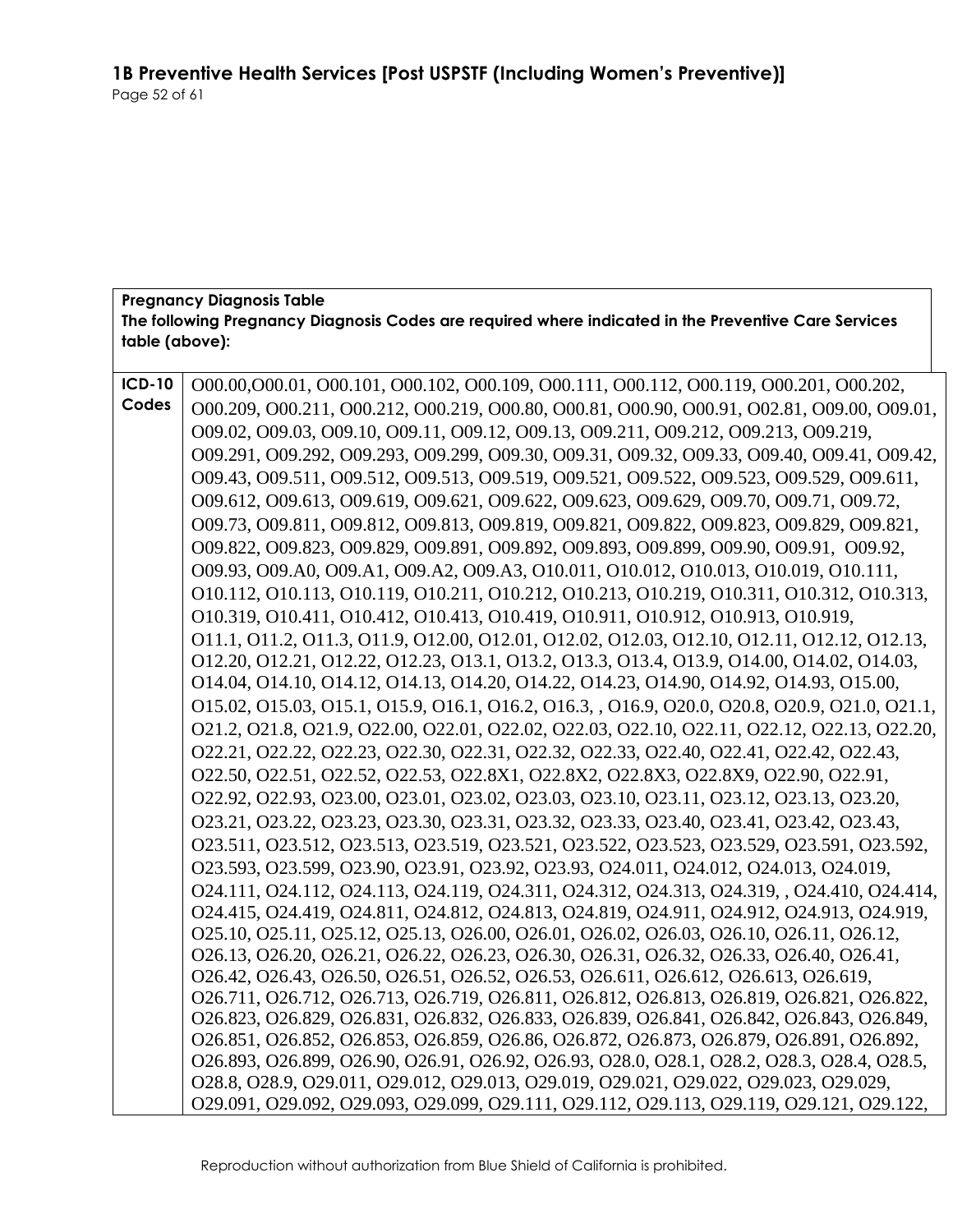O29.123, O29.129, O29.191, O29.192, O29.193, O29.199, O29.211, O29.212, O29.213, O29.219, O29.291, O29.292, O29.293, O29.299, O29.3X1, O29.3X2, O29.3X3, O29.3X9, O29.40, O29.41, O29.42, O29.43, O29.5X1, O29.5X2, O29.5X3, O29.5X9, O29.60, O29.61, O29.62, O29.63, O29.8X1, O29.8X2, O29.8X3, O29.8X9, O29.90, O29.91, O29.92, O29.93, O30.001, O30.002, O30.003, O30.009, O30.011, O30.012, O30.013, O30.019, O30.021, O30.022, O30.023, O30.029, O30.031, O30.032, O30.033, O30.039, O30.041, O30.042, O30.043, O30.049, O30.091, O30.092, O30.093, O30.099, O30.101, O30.102, O30.103, O30.109, O30.111, O30.112, O30.113, O30.119, O30.121, O30.122, O30.123, O30.129, O30.191, O30.192, O30.193, O30.199, O30.201, O30.202, O30.203, O30.209, O30.211, O30.212, O30.213, O30.219, O30.221, O30.222, O30.223, O30.229, O30.291, O30.292, O30.293, O30.299, O30.801, O30.802, O30.803, O30.809, O30.811, O30.812, O30.813, O30.819, O30.821, O30.822, O30.823, O30.829, O30.831, O30.832, O30.833, O30.839, O30.891, O30.892, O30.893, O30.899, O30.90, O30.91, O30.92, O30.93, O30.131, O30.132, O30.133, O30.139, O30.231, O30.232, O30.233, O30.239, O31.00X0, O31.00X1, O31.00X2, O31.00X3, O31.00X4, O31.00X5, O31.00X9, O31.01X0, O31.01X1, O31.01X2, O31.01X3, O31.01X4, O31.01X5, O31.01X9, O31.02X0, O31.02X1, O31.02X2, O31.02X3, O31.02X4, O31.02X5, O31.02X9, O31.03X0, O31.03X1, O31.03X2, O31.03X3, O31.03X4, O31.03X5, O31.03X9, O31.10X0, O31.10X1, O31.10X2, O31.10X3, O31.10X4, O31.10X5, O31.10X9, O31.11X0, O31.11X1, O31.11X2, O31.11X3, O31.11X4, O31.11X5, O31.11X9, O31.12X0, O31.12X1, O31.12X2, O31.12X3, O31.12X4, O31.12X5, O31.12X9, O31.13X0, O31.13X1, O31.13X2, O31.13X3, O31.13X4, O31.13X5, O31.13X9, O31.20X0, O31.20X1, O31.20X2, O31.20X3, O31.20X4, O31.20X5, O31.20X9, O31.21X0, O31.21X1, O31.21X2, O31.21X3, O31.21X4, O31.21X5, O31.21X9, O31.22X0, O31.22X1, O31.22X2, O31.22X3, O31.22X4, O31.22X5, O31.22X9, O31.23X0, O31.23X1, O31.23X2, O31.23X3, O31.23X4, O31.23X5, O31.23X9, O31.30X0, O31.30X1, O31.30X2, O31.30X3, O31.30X4, O31.30X5, O31.30X9, O31.31X0, O31.31X1, O31.31X2, O31.31X3, O31.31X4, O31.31X5, O31.31X9, O31.32X0, O31.32X1, O31.32X2, O31.32X3, O31.32X4, O31.32X5, O31.32X9, O31.33X0, O31.33X1, O31.33X2, O31.33X3, O31.33X4, O31.33X5, O31.33X9, O31.8X10, O31.8X11, O31.8X12, O31.8X13, O31.8X14, O31.8X15, O31.8X19, O31.8X20, O31.8X21, O31.8X22, O31.8X23, O31.8X24, O31.8X25, O31.8X29, O31.8X30, O31.8X31, O31.8X32, O31.8X33, O31.8X34, O31.8X35, O31.8X39, O31.8X90, O31.8X91, O31.8X92, O31.8X93, O31.8X94, O31.8X95, O31.8X99, O32.0XX0, O32.0XX1, O32.0XX2, O32.0XX3, O32.0XX4, O32.0XX5, O32.0XX9, O32.1XX0, O32.1XX1, O32.1XX2, O32.1XX3, O32.1XX4, O32.1XX5, O32.1XX9, O32.2XX0, O32.2XX1, O32.2XX2, O32.2XX3, O32.2XX4, O32.2XX5, O32.2XX9, O32.3XX0, O32.3XX1, O32.3XX2, O32.3XX3, O32.3XX4, O32.3XX5, O32.3XX9, O32.4XX0, O32.4XX1, O32.4XX2, O32.4XX3, O32.4XX4, O32.4XX5, O32.4XX9, O32.6XX0, O32.6XX1, O32.6XX2, O32.6XX3, O32.6XX4, O32.6XX5, O32.6XX9, O32.8XX0, O32.8XX1, O32.8XX2, O32.8XX3, O32.8XX4, O32.8XX5, O32.8XX9, O32.9XX0, O32.9XX1, O32.9XX2, O32.9XX3, O32.9XX4, O32.9XX5, O32.9XX9, O33.0, O33.1, O33.2, O33.3XX0, O33.3XX1, O33.3XX2, O33.3XX3, O33.3XX4, O33.3XX5, O33.3XX9, O33.4XX0, O33.4XX1, O33.4XX2, O33.4XX3, O33.4XX4, O33.4XX5, O33.4XX9, O33.5XX0, O33.5XX1, O33.5XX2, O33.5XX3, O33.5XX4, O33.5XX5, O33.5XX9, O33.6XX0, O33.6XX1, O33.6XX2, O33.6XX3, O33.6XX4, O33.6XX5, O33.6XX9, O33.7XX0, O33.7XX1, O33.7XX2, O33.7XX3, O33.7XX4, O33.7XX5, O33.7XX9, O33.8, O33.9, O34.00, O34.01, O34.02, O34.03, O34.10, O34.11, O34.12, O34.13, O34.211, O34.212, O34.218, O34.219, O34.22, O34.29, O34.30, O34.31, O34.32, O34.33, O34.40, O34.41, O34.42, O34.43, O34.511, O34.512, O34.513, O34.519, O34.521, O34.522, O34.523, O34.529, O34.531, O34.532, O34.533, O34.539, O34.591, O34.592, O34.593, O34.599, O34.60, O34.61, O34.62, O34.63, O34.70,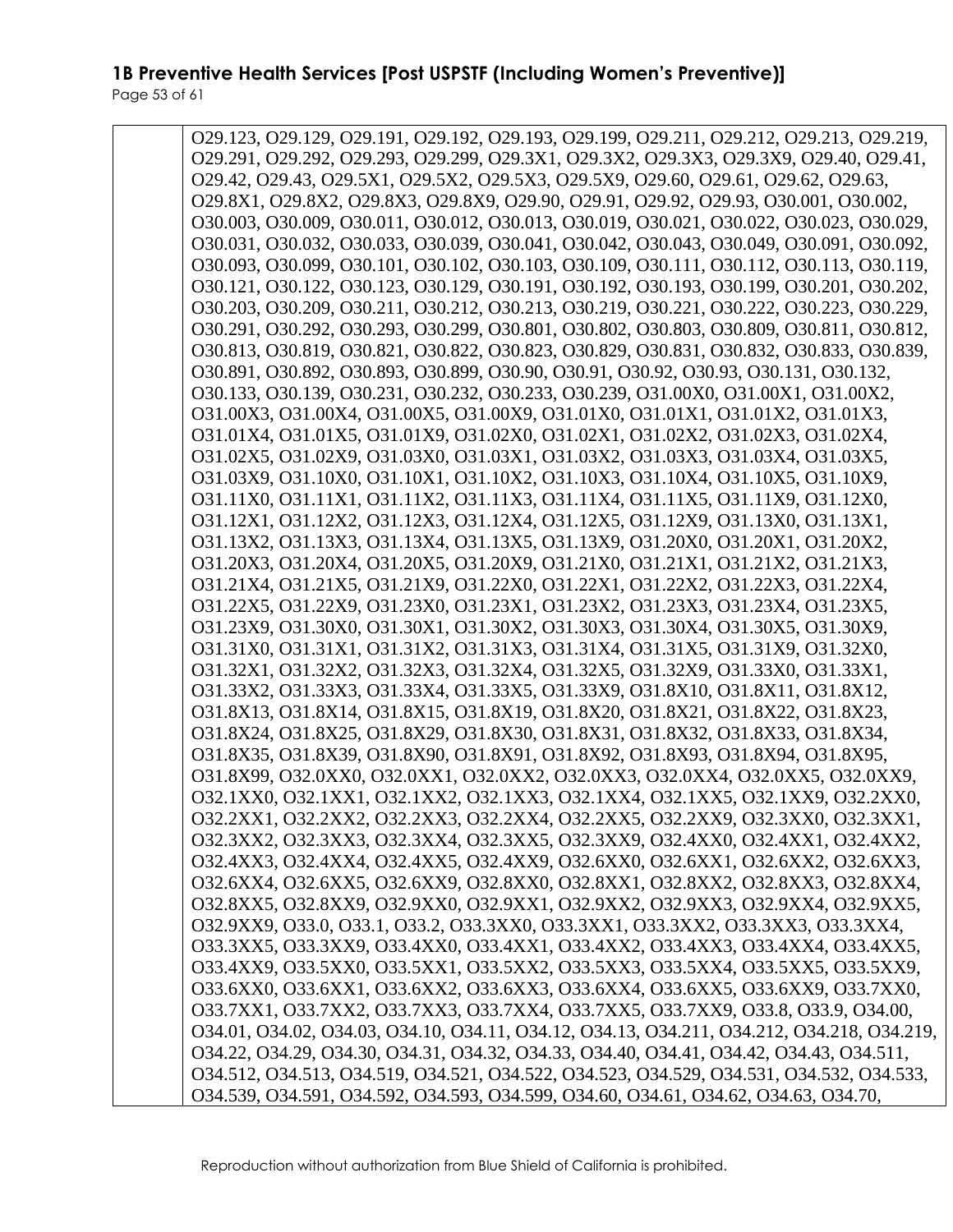O34.71, O34.72, O34.73, O34.80, O34.81, O34.82, O34.83, O34.90, O34.91, O34.92, O34.93, O35.0XX0, O35.0XX1, O35.0XX2, O35.0XX3, O35.0XX4, O35.0XX5, O35.0XX9, O35.1XX0, O35.1XX1, O35.1XX2, O35.1XX3, O35.1XX4, O35.1XX5, O35.1XX9, O35.2XX0, O35.2XX1, O35.2XX2, O35.2XX3, O35.2XX4, O35.2XX5, O35.2XX9, O35.3XX0, O35.3XX1, O35.3XX2, O35.3XX3, O35.3XX4, O35.3XX5, O35.3XX9, O35.4XX0, O35.4XX1, O35.4XX2, O35.4XX3, O35.4XX4, O35.4XX5, O35.4XX9, O35.5XX0, O35.5XX1, O35.5XX2, O35.5XX3, O35.5XX4, O35.5XX5, O35.5XX9, O35.6XX0, O35.6XX1, O35.6XX2, O35.6XX3, O35.6XX4, O35.6XX5, O35.6XX9, O35.7XX0, O35.7XX1, O35.7XX2, O35.7XX3, O35.7XX4, O35.7XX5, O35.7XX9, O35.8XX0, O35.8XX1, O35.8XX2, O35.8XX3, O35.8XX4, O35.8XX5, O35.8XX9, O35.9XX0, O35.9XX1, O35.9XX2, O35.9XX3, O35.9XX4, O35.9XX5, O35.9XX9, O36.0110, O36.0111, O36.0112, O36.0113, O36.0114, O36.0115, O36.0119, O36.0120, O36.0121, O36.0122, O36.0123, O36.0124, O36.0125, O36.0129, O36.0130, O36.0131, O36.0132, O36.0133, O36.0134, O36.0135, O36.0139, O36.0190, O36.0191, O36.0192, O36.0193, O36.0194, O36.0195, O36.0199, O36.0910, O36.0911, O36.0912, O36.0913, O36.0914, O36.0915, O36.0919, O36.0920, O36.0921, O36.0922, O36.0923, O36.0924, O36.0925, O36.0929, O36.0930, O36.0931, O36.0932, O36.0933, O36.0934, O36.0935, O36.0939, O36.0990, O36.0991, O36.0992, O36.0993, O36.0994, O36.0995, O36.0999, O36.1110, O36.1111, O36.1112, O36.1113, O36.1114, O36.1115, O36.1119, O36.1120, O36.1121, O36.1122, O36.1123, O36.1124, O36.1125, O36.1129, O36.1130, O36.1131, O36.1132, O36.1133, O36.1134, O36.1135, O36.1139, O36.1190, O36.1191, O36.1192, O36.1193, O36.1194, O36.1195, O36.1199, O36.1910, O36.1911, O36.1912, O36.1913, O36.1914, O36.1915, O36.1919, O36.1920, O36.1921, O36.1922, O36.1923, O36.1924, O36.1925, O36.1929, O36.1930, O36.1931, O36.1932, O36.1933, O36.1934, O36.1935, O36.1939, O36.1990, O36.1991, O36.1992, O36.1993, O36.1994, O36.1995, O36.1999, O36.20X0, O36.20X1, O36.20X2, O36.20X3, O36.20X4, O36.20X5, O36.20X9, O36.21X0, O36.21X1, O36.21X2, O36.21X3, O36.21X4, O36.21X5, O36.21X9, O36.22X0, O36.22X1, O36.22X2, O36.22X3, O36.22X4, O36.22X5, O36.22X9, O36.23X0, O36.23X1, O36.23X2, O36.23X3, O36.23X4, O36.23X5, O36.23X9, O36.4XX0, O36.4XX1, O36.4XX2, O36.4XX3, O36.4XX4, O36.4XX5, O36.4XX9, O36.5110, O36.5111, O36.5112, O36.5113, O36.5114, O36.5115, O36.5119, O36.5120, O36.5121, O36.5122, O36.5123, O36.5124, O36.5125, O36.5129, O36.5130, O36.5131, O36.5132, O36.5133, O36.5134, O36.5135, O36.5139, O36.5190, O36.5191, O36.5192, O36.5193, O36.5194, O36.5195, O36.5199, O36.5910, O36.5911, O36.5912, O36.5913, O36.5914, O36.5915, O36.5919, O36.5920, O36.5921, O36.5922, O36.5923, O36.5924, O36.5925, O36.5929, O36.5930, O36.5931, O36.5932, O36.5933, O36.5934, O36.5935, O36.5939, O36.5990, O36.5991, O36.5992, O36.5993, O36.5994, O36.5995, O36.5999, O36.60X0, O36.60X1, O36.60X2, O36.60X3, O36.60X4, O36.60X5, O36.60X9, O36.61X0, O36.61X1, O36.61X2, O36.61X3, O36.61X4, O36.61X5, O36.61X9, O36.62X0, O36.62X1, O36.62X2, O36.62X3, O36.62X4, O36.62X5, O36.62X9, O36.63X0, O36.63X1, O36.63X2, O36.63X3, O36.63X4, O36.63X5, O36.63X9, O36.70X0, O36.70X1, O36.70X2, O36.70X3, O36.70X4, O36.70X5, O36.70X9, O36.71X0, O36.71X1, O36.71X2, O36.71X3, O36.71X4, O36.71X5, O36.71X9, O36.72X0, O36.72X1, O36.72X2, O36.72X3, O36.72X4, O36.72X5, O36.72X9, O36.73X0, O36.73X1, O36.73X2, O36.73X3, O36.73X4, O36.73X5, O36.73X9, O36.80X0, O36.80X1, O36.80X2, O36.80X3, O36.80X4, O36.80X5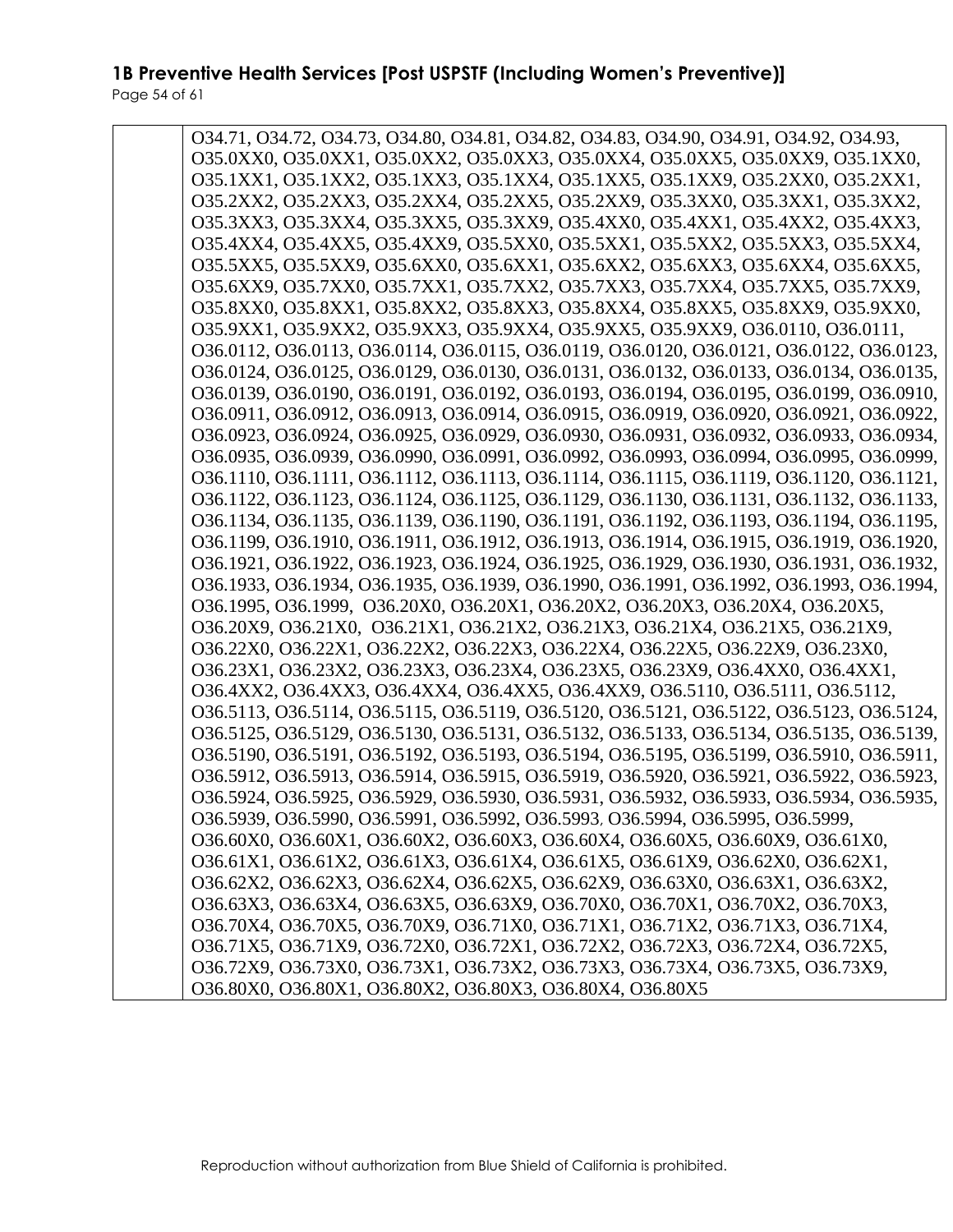O36.80X9, O36.8120, O36.8121, O36.8122, O36.8123, O36.8124, O36.8125, O36.8129, O36.8130, O36.8131, O36.8132, O36.8133, O36.8134, O36.8135, O36.8139, O36.8190, O36.8191, O36.8192, O36.8193, O36.8194, O36.8195, O36.8199, O36.8210, O36.8211, O36.8212, O36.8213, O36.8214, O36.8215, O36.8219, O36.8220, O36.8221, O36.8222, O36.8223, O36.8224, O36.8225, O36.8229, O36.8230, O36.8231, O36.8232, O36.8233, O36.8234, O36.8235, O36.8239, O36.8290, O36.8291, O36.8292, O36.8293, O36.8294, O36.8295, O36.8299, O36.8310, O36.8311, O36.8312, O36.8313, O36.8314, O36.8315, O36.8319, O36.8320, O36.8321, O36.8322, O36.8323, O36.8324, O36.8325, O36.8329, O36.8330, O36.8331, O36.8332, O36.8333, O36.8334, O36.8335, O36.8339, O36.8390, O36.8391, O36.8392, O36.8393, O36.8394, O36.8395, O36.8399, O36.8910, O36.8911, O36.8912, O36.8913, O36.8914, O36.8915, O36.8919, O36.8920, O36.8921, O36.8922, O36.8923, O36.8924, O36.8925, O36.8929, O36.8930, O36.8931, O36.8932, O36.8933, O36.8934, O36.8935, O36.8939, O36.8990, O36.8991, O36.8992, O36.8993 O36.8994, O36.8995, O36.8999, O36.90X0, O36.90X1, O36.90X2, O36.90X3, O36.90X4, O36.90X5, O36.90X9, O36.91X0, O36.91X1, O36.91X2, O36.91X3, O36.91X4, O36.91X5, O36.91X9, O36.92X0, O36.92X1, O36.92X2, O36.92X3, O36.92X4, O36.92X5, O36.92X9, O36.93X0, O36.93X1, O36.93X2, O36.93X3, O36.93X4, O36.93X5, O36.93X9, O40.1XX0, O40.1XX1, O40.1XX2, O40.1XX3, O40.1XX4, O40.1XX5, O40.1XX9, O40.2XX0, O40.2XX1, O40.2XX2, O40.2XX3, O40.2XX4, O40.2XX5, O40.2XX9, O40.3XX0, O40.3XX1, O40.3XX2, O40.3XX3, O40.3XX4, O40.3XX5, O40.3XX9, O40.9XX0, O40.9XX1, O40.9XX2, O40.9XX3, O40.9XX4, O40.9XX5, O40.9XX9, O41.00X0, O41.00X1, O41.00X2, O41.00X3, O41.00X4, O41.00X5, O41.00X9, O41.01X0, O41.01X1, O41.01X2, O41.01X3, O41.01X4, O41.01X5, O41.01X9, O41.02X0, O41.02X1, O41.02X2, O41.02X3, O41.02X4, O41.02X5, O41.02X9, O41.03X0, O41.03X1, O41.03X2, O41.03X3, O41.03X4, O41.03X5, O41.03X9, O41.1010, O41.1011, O41.1012, O41.1013, O41.1014, O41.1015, O41.1019, O41.1020, O41.1021, O41.1022, O41.1023, O41.1024, O41.1025, O41.1029, O41.1030, O41.1031, O41.1032, O41.1033, O41.1034, O41.1035, O41.1039, O41.1090, O41.1091, O41.1092, O41.1093, O41.1094, O41.1095, O41.1099, O41.1210, O41.1211, O41.1212, O41.1213, O41.1214, O41.1215, O41.1219, O41.1220, O41.1221, O41.1222, O41.1223, O41.1224, O41.1225, O41.1229, O41.1230, O41.1231, O41.1232, O41.1233, O41.1234, O41.1235, O41.1239, O41.1290, O41.1291, O41.1292, O41.1293, O41.1294, O41.1295, O41.1299, O41.1410, O41.1411, O41.1412, O41.1413, O41.1414, O41.1415, O41.1419, O41.1420, O41.1421, O41.1422, O41.1423, O41.1424, O41.1425, O41.1429, O41.1430, O41.1431, O41.1432, O41.1433, O41.1434, O41.1435, O41.1439, O41.1490, O41.1491, O41.1492, O41.1493, O41.1494, O41.1495, O41.1499, O41.8X10, O41.8X11, O41.8X12, O41.8X13, O41.8X14, O41.8X15, O41.8X19, O41.8X20, O41.8X21, O41.8X22, O41.8X23, O41.8X24, O41.8X25, O41.8X29, O41.8X30, O41.8X31, O41.8X32, O41.8X33, O41.8X34, O41.8X35, O41.8X39, O41.8X90, O41.8X91, O41.8X92, O41.8X93, O41.8X94, O41.8X95, O41.8X99, O41.90X0, O41.90X1, O41.90X2, O41.90X3, O41.90X4, O41.90X5, O41.90X9, O41.91X0, O41.91X1, O41.91X2, O41.91X3, O41.91X4, O41.91X5, O41.91X9, O41.92X0, O41.92X1, O41.92X2, O41.92X3, O41.92X4, O41.92X5, O41.92X9, O41.93X0, O41.93X1, O41.93X2, O41.93X3, O41.93X4, O41.93X5, O41.93X9, O42.00, O42.011, O42.012, O42.013, O42.019, O42.02, O42.10, O42.111, O42.112, O42.113, O42.119, O42.12, O42.90, O42.911, O42.912, O42.913, O42.919, O42.92, O43.011, O43.012, O43.013, O43.019, O43.021, O43.022, O43.023, O43.029,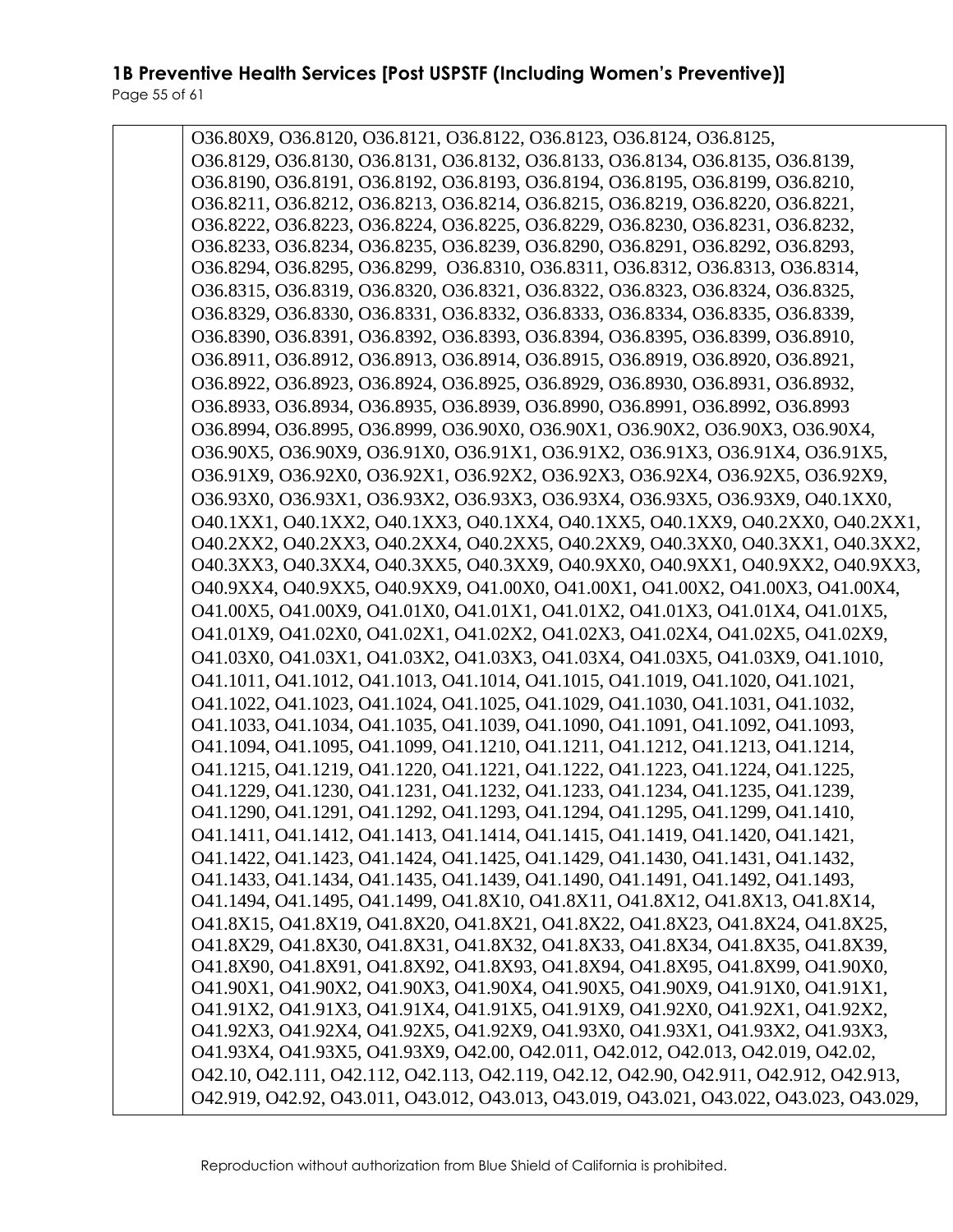O43.101, O43.102, O43.103, O43.109, O43.111, O43.112, O43.113, O43.119, O43.121, O43.122, O43.123, O43.129, O43.191, O43.192, O43.193, O43.199, O43.211, O43.212, O43.213, O43.219, O43.221, O43.222, O43.223, O43.229, O43.231, O43.232, O43.233, O43.239, O43.811, O43.812, O43.813, O43.819, O43.891, O43.892, O43.893, O43.899, O43.90, O43.91, O43.92, O43.93, O44.00, O44.01, O44.02, O44.03, O44.10, O44.11, O44.12, O44.13, O44.20, O44.21, O44.22, O44.23, O44.30, O44.31, O44.32, O44.33, O44.40, O44.41, O44.42, O44.43, O44.50, O44.51, O44.52, O44.53, O45.001, O45.002, O45.003, O45.009, O45.011, O45.012, O45.013, O45.019, O45.021, O45.022, O45.023, O45.029, O45.091, O45.092, O45.093, O45.099, O45.8X1, O45.8X2, O45.8X3, O45.8X9, O45.90, O45.91, O45.92, O45.93, O46.001, O46.002, O46.003, O46.009, O46.011, O46.012, O46.013, O46.019, O46.021, O46.022, O46.023, O46.029, O46.091, O46.092, O46.093, O46.099, O46.8X1, O46.8X2, O46.8X3, O46.8X9, O46.90, O46.91, O46.92, O46.93, O47.00, O47.02, O47.03, O47.1, O47.9, O48.0, O48.1, O60.00, O60.02, O60.03, O88.011, O88.012, O88.013, O88.019, O88.111, O88.112, O88.113, O88.119, O88.211, O88.212, O88.213, O88.219, O88.311, O88.312, O88.313, O88.319, O88.811, O88.812, O88.813, O88.819, O91.011, O91.012, O91.013, O91.019, O91.111, O91.112, O91.113, O91.119, O91.211, O91.212, O91.213, O91.219, O92.011, O92.012, O92.013, O92.019, O92.111, O92.112, O92.113, O92.119, O92.20,. O92.29, O98.011, O98.012, O98.013, O98.019, O98.111, O98.112, O98.113, O98.119, O98.211, O98.212, O98.213, O98.219, O98.311, O98.312, O98.313, O98.319, O98.411, O98.412, O98.413, O98.419, O98.511, O98.512, O98.513, O98.519, , O98.611, O98.612, O98.613, O98.619, O98.711, O98.712, O98.713, O98.719, , O98.811, O98.812, O98.813, O98.819, O98.911, O98.912, O98.913, O98.919, O99.011, O99.012, O99.013, O99.019, O99.111, O99.112, O99.113, O99.119, O99.210, O99.211, O99.212, O99.213, O99.280, O99.281, O99.282, O99.283, O99.310, O99.311, O99.312, O99.313, O99.320, O99.321, O99.322, O99.323, , O99.330, O99.331, O99.332, O99.333, O99.340, O99.341, O99.342, O99.343, , O99.350, O99.351, O99.352, O99.353, O99.411, O99.412, O99.413, O99.419, O99.511, O99.512, O99.513, O99.519, O99.611, O99.612, O99.613, O99.619, O99.711, O99.712, O99.713, O99.719, , O99.810, O99.820, O99.830, O99.840, O99.841, O99.842, O99.843, , O99.891, O99.892, O99.893, O9A.111, O9A.112, O9A.113, O9A.119, O9A.211, O9A.212, O9A.213, O9A.219, , O9A.311, O9A.312, O9A.313, O9A.319, O9A.411, O9A.412, O9A.413, O9A.419, , O9A.511, O9A.512, O9A.513, O9A.519, Z03.79, Z13.32, Z32.2, Z33.1, Z33.3, Z34.00, Z34.01, Z34.02, Z34.03, Z34.80, Z34.81, Z34.82, Z34.83, Z34.90, Z34.91, Z34.92,Z34.93, Z36.2, Z36.89, Z36.8A, Z36.9,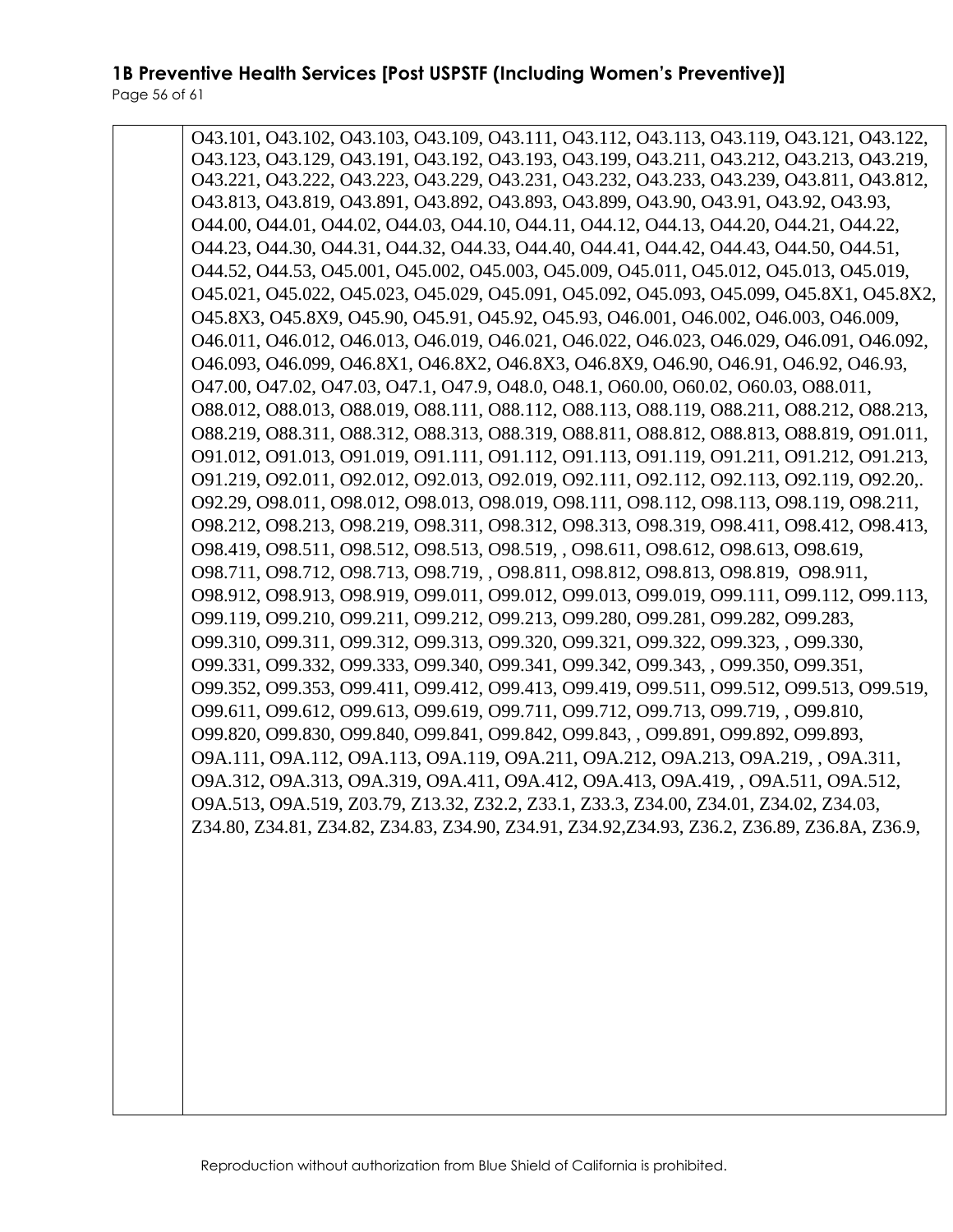| <b>Perinatal Depression Diagnosis Table</b><br>The following Perinatal Depression Diagnosis Codes are required where indicated in the |                                                                                                                                                                                                                                                                                                                                                                                                                                                                                                                                                                                                                                                                                                                                                                                                                                                                                                                                                                                                                                                                                                                                                                                                               |  |  |  |
|---------------------------------------------------------------------------------------------------------------------------------------|---------------------------------------------------------------------------------------------------------------------------------------------------------------------------------------------------------------------------------------------------------------------------------------------------------------------------------------------------------------------------------------------------------------------------------------------------------------------------------------------------------------------------------------------------------------------------------------------------------------------------------------------------------------------------------------------------------------------------------------------------------------------------------------------------------------------------------------------------------------------------------------------------------------------------------------------------------------------------------------------------------------------------------------------------------------------------------------------------------------------------------------------------------------------------------------------------------------|--|--|--|
|                                                                                                                                       | Preventive Care Services table (above):                                                                                                                                                                                                                                                                                                                                                                                                                                                                                                                                                                                                                                                                                                                                                                                                                                                                                                                                                                                                                                                                                                                                                                       |  |  |  |
| <b>ICD-10</b><br>Codes                                                                                                                | O00.00, O00.01, O00.101, O00.102, O00.109, O00.111, O00.112, O00.119, O00.201, O00.202, O00.209,<br>000.211, 000.212, 000.219, 000.80, 000.81, 000.90, 000.91, 002.81, 002.89, 002.9, 007.0, 007.1,<br>O07.2, O07.30, O07.32, O07.33, O07.34, O07.35, O07.38, O07.39, O07.4, O08.0, O08.1, O08.2, O08.3,<br>O08.4, O08.5, O08.6, O08.7, O08.82, O08.83, O08.89, O08.9, O09.00, O09.01, O09.02, O09.03, O09.10,<br>O09.11, O09.12, O09.13, O09.211, O09.212, O09.213, O09.219, O09.291, O09.292, O09.293, O09.299,<br>O09.30, O09.31, O09.32, O09.33, O09.40, O09.41, O09.42, O09.43, O09.511, O09.512, O09.513,<br>O09.519, O09.521, O09.522, O09.523, O09.529, O09.611, O09.612, O09.613, O09.619, O09.621,<br>O09.622, O09.623, O09.629, O09.70, O09.71, O09.72, O09.73, O09.811, O09.812, O09.813, O09.819,<br>O09.821, O09.822, O09.823, O09.829, O09.891, O09.892, O09.893, O09.899, O09.90, O09.91, O09.92,<br>O09.93, O09.A0, O09.A1, O09.A2, O09.A3, O10.011, O10.012, O10.013, O10.019, , O10.111, O10.112,                                                                                                                                                                                          |  |  |  |
|                                                                                                                                       | 010.113, 010.119, , 010.211, 010.212, 010.213, 010.219, , , 010.311, 010.312, 010.313, 010.319, ,<br>010.411, 010.412, 010.413, 010.419, , 010.911, 010.912, 010.913, 010.919, , 011.1, 011.2, 011.3, ,<br>O11.9, O12.00, O12.01, O12.02, O12.03, , O12.10, O12.11, O12.12, O12.13, , O12.20, O12.21, O12.22,<br>O12.23, , O13.1, O13.2, O13.3, O13.4, , O13.9, O14.00, O14.02, O14.03, O14.04, , O14.10, O14.12,<br>O14.13, , , O14.20, O14.22, O14.23, , O14.90, O14.92, O14.93, , , O15.00, O15.02, O15.03, O15.1, ,<br>O15.9, O16.1, O16.2, O16.3, , O16.9, O20.8, O20.9, O21.0, O21.1, O21.2, O21.8, O21.9, O22.00,<br>022.01, 022.02, 022.03, 022.10, 022.11, 022.12, 022.13, 022.20, 022.21, 022.22, 022.23, 022.30,<br>O22.31, O22.32, O22.33, O22.40, O22.41, O22.42, O22.43, O22.50, O22.51, O22.52, O22.53, O22.8X1,<br>O22.8X2, O22.8X3, O22.8X9, O22.90, O22.91, O22.92, O22.93, O23.00, O23.01, O23.02, O23.03,<br>O23.10, O23.11, O23.12, O23.13, O23.20, O23.21, O23.22, O23.23, O23.30, O23.31, O23.32, O23.33,                                                                                                                                                                              |  |  |  |
|                                                                                                                                       | O23.40, O23.41, O23.42, O23.43, O23.511, O23.512, O23.513, O23.519, O23.521, O23.522, O23.523,<br>O23.529, O23.591, O23.592, O23.593, O23.599, O23.90, O23.91, O23.92, O23.93, O24.011, O24.012,<br>024.013, 024.019, , 024.111, 024.112, 024.113, 024.119, , 024.311, 024.312, 024.313, 024.319, ,<br>O24.410, O24.414, O24.415, O24.419, , , , , O24.811, O24.812, O24.813, O24.819, , , O24.911, O24.912,<br>O24.913, O24.919, , O25.10, O25.11, O25.12, O25.13, O26.00, O26.01, O26.02, O26.03, O26.10,<br>O26.11, O26.12, O26.13, O26.20, O26.21, O26.22, O26.23, O26.30, O26.31, O26.32, O26.33, O26.40,<br>O26.41, O26.42, O26.43, O26.50, O26.51, O26.52, O26.53, O26.611, O26.612, O26.613, O26.619,<br>O26.711, O26.712, O26.713, O26.719, O26.811, O26.812, O26.813, O26.819, O26.821, O26.822,<br>O26.823, O26.829, O26.831, O26.832, O26.833, O26.839, O26.841, O26.842, O26.843, O26.849,<br>O26.851, O26.852, O26.853, O26.859, O26.86, O26.872, O26.873, O26.879, O26.891, O26.892,<br>O26.893, O26.899, O26.90, O26.91, O26.92, O26.93, O28.0, O28.1, O28.2, O28.3, O28.4, O28.5, O28.8,<br>028.9, 029.011, 029.012, 029.013, 029.019, 029.021, 029.022, 029.023, 029.029, 029.091, 029.092, |  |  |  |
|                                                                                                                                       | 029.093, 029.099, 029.191, 029.192, 029.193, 029.199, 029.211, 029.212, 029.213, 029.219,<br>O29.291, O29.292, O29.293, O29.299, O29.3X1, O29.3X2, O29.3X3, O29.3X9, O29.40, O29.41, O29.42,<br>O29.43, O29.5X1, O29.5X2, O29.5X3, O29.5X9, O29.60, O29.61, O29.62, O29.63, O29.8X1, O29.8X2,<br>O29.8X3, O29.8X9, O29.90, O29.91, O29.92, O29.93, O30.001, O30.002, O30.003, O30.009, O30.011,<br>030.012, 030.013, 030.019, 030.021, 030.022, 030.023, 030.029, 030.031, 030.032, 030.033,<br>030.039, 030.041, 030.042, 030.043, 030.049, 030.091, 030.092, 030.093, 030.099, 030.101,<br>030.102, 030.103, 030.109, 030.111, 030.112, 030.113, 030.119, 030.121, 030.122, 030.123,<br>O30.129, O30.131, O30.132, O30.133, O30.139, O30.191, O30.192, O30.193, O30.199, O30.201,<br>O30.202, O30.203, O30.209, O30.211, O30.212, O30.213, O30.219, O30.221, O30.222, O30.223,<br>O30.229, O30.231, O30.232, O30.233, O30.239, O30.291, O30.292, O30.293, O30.299, O30.801,<br>030.802, 030.803, 030.809, 030.811, 030.812, 030.813, 030.819, 030.821, 030.822, 030.823,                                                                                                                                    |  |  |  |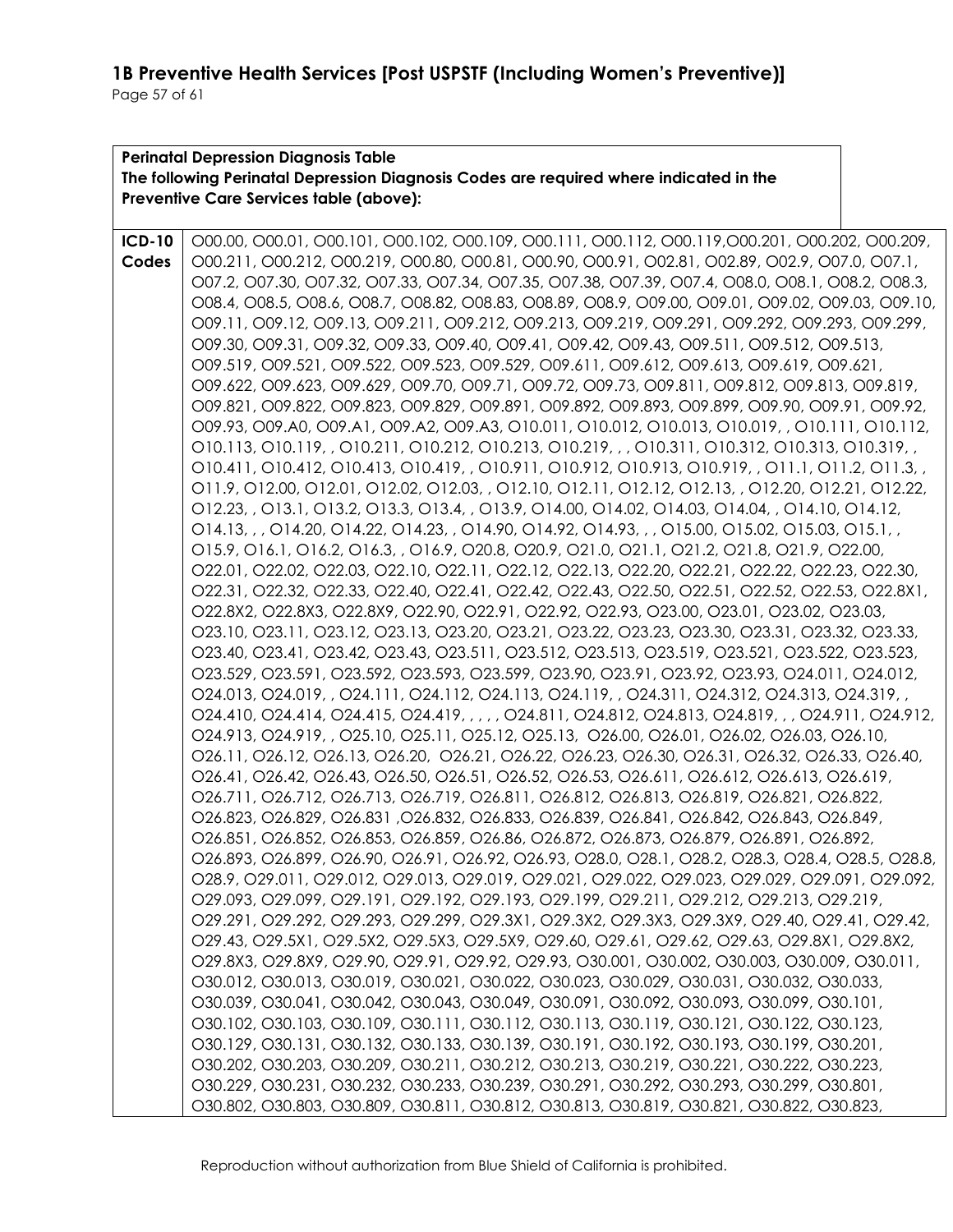Page 58 of 61

| O30.829, O30.831, O30.832, O30.833, O30.839, O30.891, O30.892, O30.893, O30.899, O30.90, O30.91, |
|--------------------------------------------------------------------------------------------------|
| O30.92, O30.93, O31.00X0, O31.00X1, O31.00X2, O31.00X3, O31.00X4, O31.00X5, O31.00X9, O31.01X0,  |
| O31.01X1, O31.01X2, O31.01X3, O31.01X4, O31.01X5, O31.01X9, O31.02X0, O31.02X1, O31.02X2,        |
| O31.02X3, O31.02X4, O31.02X5, O31.02X9, O31.03X0, O31.03X1, O31.03X2, O31.03X3, O31.03X4,        |
| O31.03X5, O31.03X9, O31.20X0, O31.20X1, O31.20X2, O31.20X3, O31.20X4, O31.20X5, O31.20X9,        |
| O31.21X0, O31.21X1, O31.21X2, O31.21X3, O31.21X4, O31.21X5, O31.21X9, O31.22X0, O31.22X1,        |
| O31.22X2, O31.22X3, O31.22X4, O31.22X5, O31.22X9, O31.23X0, O31.23X1, O31.23X2, O31.23X3,        |
| O31.23X4, O31.23X5, O31.23X9, O31.30X0, O31.30X1, O31.30X2, O31.30X3, O31.30X4, O31.30X5,        |
| O31.30X9, O31.31X0, O31.31X1, O31.31X2, O31.31X3, O31.31X4, O31.31X5, O31.31X9, O31.32X0,        |
| O31.32X1, O31.32X2, O31.32X3, O31.32X4, O31.32X5, O31.32X9, O31.33X0, O31.33X1, O31.33X2,        |
| O31.33X3, O31.33X4, O31.33X5, O31.33X9, O31.8X10, O31.8X11, O31.8X12, O31.8X13, O31.8X14,        |
| O31.8X15, O31.8X19, O31.8X20, O31.8X21, O31.8X22, O31.8X23, O31.8X24, O31.8X25, O31.8X29,        |
| O31.8X30, O31.8X31, O31.8X32, O31.8X33, O31.8X34, O31.8X35, O31.8X39, O31.8X90, O31.8X91,        |
| O31.8X92, O31.8X93, O31.8X94, O31.8X95, O31.8X99, O32.0XX0, O32.0XX1, O32.0XX2, O32.0XX3,        |
| O32.0XX4, O32.0XX5, O32.0XX9, O32.1XX0, O32.1XX1, O32.1XX2, O32.1XX3, O32.1XX4, O32.1XX5,        |
| O32.1XX9, O32.2XX0, O32.2XX1, O32.2XX2, O32.2XX3, O32.2XX4, O32.2XX5, O32.2XX9, O32.3XX0,        |
| O32.3XX1, O32.3XX2, O32.3XX3, O32.3XX4, O32.3XX5, O32.3XX9, O32.4XX0, O32.4XX1, O32.4XX2,        |
| O32.4XX3, O32.4XX4, O32.4XX5, O32.4XX9, O32.6XX0, O32.6XX1, O32.6XX2, O32.6XX3, O32.6XX4,        |
| O32.6XX5, O32.6XX9, O32.8XX0, O32.8XX1, O32.8XX2, O32.8XX3, O32.8XX4, O32.8XX5, O32.8XX9,        |
| O32.9XX0, O32.9XX1, O32.9XX2, O32.9XX3, O32.9XX4, O32.9XX5, O32.9XX9, O33.0, O33.1, O33.2,       |
| O33.3XX0, O33.3XX1, O33.3XX2, O33.3XX3, O33.3XX4, O33.3XX5, O33.3XX9, O33.4XX0, O33.4XX1,        |
| O33.4XX2, O33.4XX3, O33.4XX4, O33.4XX5, O33.4XX9, O33.5XX0, O33.5XX1, O33.5XX2, O33.5XX3,        |
| O33.5XX4, O33.5XX5, O33.5XX9, O33.6XX0, O33.6XX1, O33.6XX2, O33.6XX3, O33.6XX4, O33.6XX5,        |
| O33.6XX9, O33.7XX0, O33.7XX1, O33.7XX2, O33.7XX3, O33.7XX4, O33.7XX5, O33.7XX9, O33.8, O33.9,    |
| 034.00, 034.01, 034.02, 034.03, 034.10, 034.11, 034.12, 034.13, 034.211, 034.212, 034.219,       |
| 034.29, 034.30, 034.31, 034.32, 034.33, 034.40, 034.41, 034.42, 034.43, 034.511, 034.512,        |
| O34.513, O34.519, O34.521, O34.522, O34.523, O34.529, O34.531, O34.532, O34.533, O34.539,        |
| O34.591, O34.592, O34.593, O34.599, O34.60, O34.61, O34.62, O34.63, O34.70, O34.71, O34.72,      |
| O34.73, O34.80, O34.81, O34.82, O34.83, O34.90, O34.91, O34.92, O34.93, O35.0XX0, O35.0XX1,      |
| O35.0XX2, O35.0XX3, O35.0XX4, O35.0XX5, O35.0XX9, O35.1XX0, O35.1XX1, O35.1XX2, O35.1XX3,        |
| O35.1XX4, O35.1XX5, O35.1XX9, O35.2XX0, O35.2XX1, O35.2XX2, O35.2XX3, O35.2XX4, O35.2XX5,        |
| O35.2XX9, O35.3XX0, O35.3XX1, O35.3XX2, O353.XX3, O35.3XX4, O35.3XX5, O35.3XX9, O35.4XX0,        |
| O35.4XX1, O35.4XX2, O35.4XX3, O35.4XX4, O35.4XX5, O35.4XX9, O35.5XX0, O35.5XX1, O35.5XX2,        |
| O35.5XX3, O35.5XX4, O35.5XX5, O35.5XX9, O35.6XX0, O35.6XX1, O35.6XX2, O35.6XX3, O35.6XX4         |
| , O35.6XX5 ,O35.6XX9, O35.7XX0, O35.7XX1, O35.7XX2, O35.7XX3, O35.7XX4, O35.7XX5, O35.7XX9,      |
| O35.8XX0, O35.8XX1, O35.8XX2, O35.8XX3, O35.8XX4, O35.8XX5, O35.8XX9, O35.9XX0, O35.9XX1,        |
| O35.9XX2, O35.9XX3, O35.9XX4, O35.9XX5, O35.9XX9, O36.0110, O36.0111, O36.0112, O36.0113,        |
| 036.0114, 036.0115, 036.0119, 036.0120, 036.0121, 036.0122, 036.0123, 036.0124, 036.0125,        |
| O36.0129, O36.0130, O36.0131, O36.0132, O36.0133, O36.0134, O36.0135, O36.0139, O36.0190,        |
| 036.0191, 036.0192, 036.0193, 036.0194, 036.0195, 036.0199, 036.0910, 036.0911, 036.0912,        |
| O36.0913, O36.0914, O36.0915, O36.0919, O36.0920, O36.0921, O36.0922, O36.0923, O36.0924,        |
| O36.0925, O36.0929, O36.0930, O36.0931, O36.0932, O36.0933, O36.0934, O36.0935, O36.0939,        |
| O36.0990, O36.0991, O36.0992, O36.0993, O36.0994, O36.0995, O36.0999, O36.1110, O36.1111,        |
| 036.1112, 036.1113, 036.1114, 036.1115, 036.1119., 036.1120, 036.1121, 036.1122, 036.1123,       |
| 036.1124, 036.1125, 036.1129, 036.1130, 036.1131, 036.1132, 036.1133, 036.1134, 036.1135,        |
| 036.1139, 036.1190, 036.1191, 036.1192, 036.1193, 036.1194, 036.1195, 036.1199, 036.1910,        |
| 036.1911, 036.1912, 036.1913, 036.1914, 036.1915, 036.1919, 036.1920, 036.1921, 036.1922,        |
| O36.1923, O36.1924, O36.1925, O36.1929, O36.1930, O36.1931, O36.1932, O36.1933, O36.1934,        |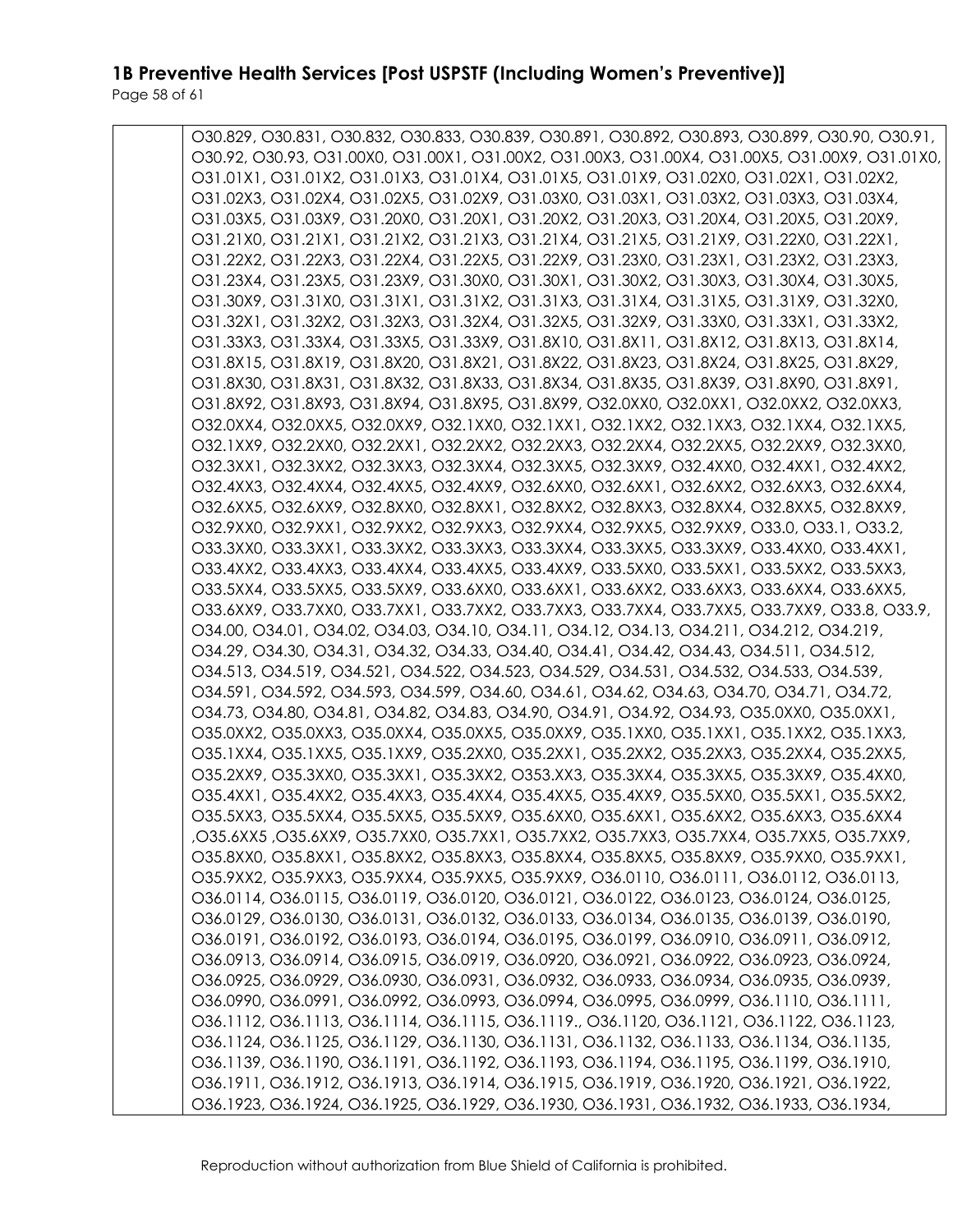Page 59 of 61

| O36.1935, O36.1939, O36.1990, O36.1991, O36.1992, O36.1993, O36.1994, O36.1995, O36.1999, |
|-------------------------------------------------------------------------------------------|
| O36.20X0, O36.20X1, O36.20X2, O36.20X3, O36.20X4, O36.20X5, O36.20X9, O36.21X0, O36.21X1, |
| O36.21X2, O36.21X3, O36.21X4, O36.21X5, O36.21X9, O36.22X0, O36.22X1, O36.22X2, O36.22X3, |
| O36.22X4, O36.22X5, O36.22X9, O36.23X0, O36.23X1, O36.23X2, O36.23X3, O36.23X4, O36.23X5, |
| O36.23X9, O36.4XX0, O36.4XX1, O36.4XX2, O36.4XX3, O36.4XX4, O36.4XX5, O36.4XX9, O36.5110, |
| 036.5111, 036.5112, 036.5113, 036.5114, 036.5115, 036.5119, 036.5120, 036.5121, 036.5122, |
| O36.5123, O36.5124, O36.5125, O36.5129, O36.5130, O36.5131, O36.5132, O36.5133, O36.5134, |
| O36.5135, O36.5139, O36.5190, O36.5191, O36.5192, O36.5193, O36.5194, O36.5195, O36.5199, |
| O36.5910, O36.5911, O36.5912, O36.5913, O36.5914, O36.5915, O36.5919, O36.5920, O36.5921, |
| O36.5922, O36.5923, O36.5924, O36.5925, O36.5929, O36.5930, O36.5931, O36.5932, O36.5933, |
| O36.5934, O36.5935, O36.5939, O36.5990, O36.5991, O36.5992, O36.5993, O36.5994, O36.5995, |
| O36.5999, O36.60X0, O36.60X1, O36.60X2, O36.60X3, O36.60X4, O36.60X5, O36.60X9, O36.61X0, |
|                                                                                           |
| O36.61X1, O36.61X2, O36.61X3, O36.61X4, O36.61X5, O36.61X9, O36.62X0, O36.62X1, O36.62X2, |
| O36.62X3, O36.62X4, O36.62X5, O36.62X9, O36.63X0, O36.63X1, O36.63X2, O36.63X3, O36.63X4, |
| O36.63X5, O36.63X9, O36.70X0, O36.70X1, O36.70X2, O3.670X3, O36.70X4, O36.70X5, O36.70X9, |
| O36.71X0, O36.71X1, O36.71X2, O36.71X3, O36.71X4, O36.71X5, O36.71X9, O36.72X0, O36.72X1, |
| O36.72X2, O36.72X3, O36.72X4, O36.72X5, O36.72X9, O36.73X0, O36.73X1, O36.73X2, O36.73X3, |
| O36.73X4, O36.73X5, O36.73X9, O36.80X0, O36.80X1, O36.80X2, O36.80X3, O36.80X4, O36.80X5, |
| O36.80X9, O36.8120, O36.8121, O36.8122, O36.8123, O36.8124, O36.8125, O36.8129, O36.8130, |
| 036.8131, 036.8132, 036.8133, 036.8134, 036.8135, 036.8139, 036.8190, 036.8191, 036.8192, |
| O36.8193, O36.8194, O36.8195, O36.8199, O36.8210. O36.8211, O36.8212, O36.8213, O36.8214, |
| O36.8215, O36.8219, O36.8220, O36.8221, O36.8222, O36.8223, O36.8224, O36.8225, O36.8229, |
| O36.8230, O36.8231, O36.8232, O36.8233, O36.8234, O36.8235, O36.8239, O36.8290, O36.8291, |
| O36.8292, O36.8293, O36.8294, O36.8295, O36.8299, O36.8310, O36.8311, O36.8312, O36.8313, |
| O36.8314, O36.8315, O36.8319, O36.8320, O36.8321, O36.8322, O36.8323, O36.8324, O36.8325, |
| O36.8329, O36.8330, O36.8331, O36.8332, O36.8333, O36.8334, O36.8335, O36.8339, O36.8390, |
| O36.8391, O36.8392, O36.8393, O36.8394, O36.8395, O36.8399, O36.8910, O36.8911, O36.8912, |
| O36.8913, O36.8914, O36.8915, O36.8919, O36.8920, O36.8921, O36.8922, O36.8923, O36.8924, |
| O36.8925, O36.8929, O36.8930, O36.8931, O36.8932, O36.8933, O36.8934, O36.8935, O36.8939, |
| O36.8990, O36.8991, O36.8992, O36.8993, O36.8994, O36.8995, O36.8999, O36.90X0, O36.90X1, |
| O36.90X2, O36.90X3, O36.90X4, O36.90X5, O36.90X9, O36.91X0, O36.91X1, O36.91X2, O36.91X3, |
| O36.91X4, O36.91X5, O36.91X9, O36.92X0, O36.92X1, O36.92X2, O36.92X3, O36.92X4, O36.92X5, |
| O36.92X9, O36.93X0, O36.93X1, O36.93X2, O36.93X3, O36.93X4, O36.93X5, O36.93X9, O40.1XX0, |
| O40.1XX1, O40.1XX2, O40.1XX3, O40.1XX4, O40.1XX5, O40.1XX9, O40.2XX0, O40.2XX1, O40.2XX2, |
| O40.2XX3, O40.2XX4, O40.2XX5, O40.2XX9, O40.3XX0, O40.3XX1, O40.3XX2, O40.3XX3, O40.3XX4, |
| O40.3XX5, O40.3XX9, O40.9XX0, O40.9XX1, O40.9XX2, O40.9XX3, O40.9XX4, O40.9XX5, O40.9XX9, |
| O41.00X0, O41.00X1, O41.00X2, O41.00X3, O41.00X4, O41.00X5, O41.00X9, O41.01X0, O41.01X1, |
| O41.01X2, O41.01X3, O41.01X4, O41.01X5, O41.01X9, O41.02X0, O41.02X1, O41.02X2, O41.02X3, |
| O41.02X4, O41.02X5, O41.02X9, O41.03X0, O41.03X1, O41.03X2, O41.03X3, O41.03X4, O41.03X5, |
| O41.03X9, O41.1010, O41.1011, O41.1012, O41.1013, O41.1014, O41.1015, O41.1019, O41.1020, |
| O41.1021, O41.1022, O41.1023, O41.1024, O41.1025, O41.1029, O41.1030, O41.1031, O41.1032, |
|                                                                                           |
| O41.1033, O41.1034, O41.1035, O41.1039, O41.1090, O41.1091, O41.1092, O41.1093, O41.1094, |
| O41.1095, O41.1099, O41.1210, O41.1211, O41.1212, O41.1213, O41.1214, O41.1215, O41.1219, |
| O41.1220, O41.1221, O41.1222, O41.1223, O41.1224, O41.1225, O41.1229, O41.1230, O41.1231, |
| O41.1232, O41.1233, O41.1234, O41.1235, O41.1239, O41.1290, O41.1291, O41.1292, O41.1293, |
| O41.1294, O41.1295, O41.1299, O41.1410, O41.1411, O41.1412, O41.1413, O41.1414, O41.1415, |
| O41.1419, O41.1420, O41.1421, O41.1422, O41.1423, O41.1424, O41.1425, O41.1429, O41.1430, |
| O41.1431, O41.1432, O41.1433, O41.1434, O41.1435, O41.1439, O41.1490, O41.1491, O41.1492, |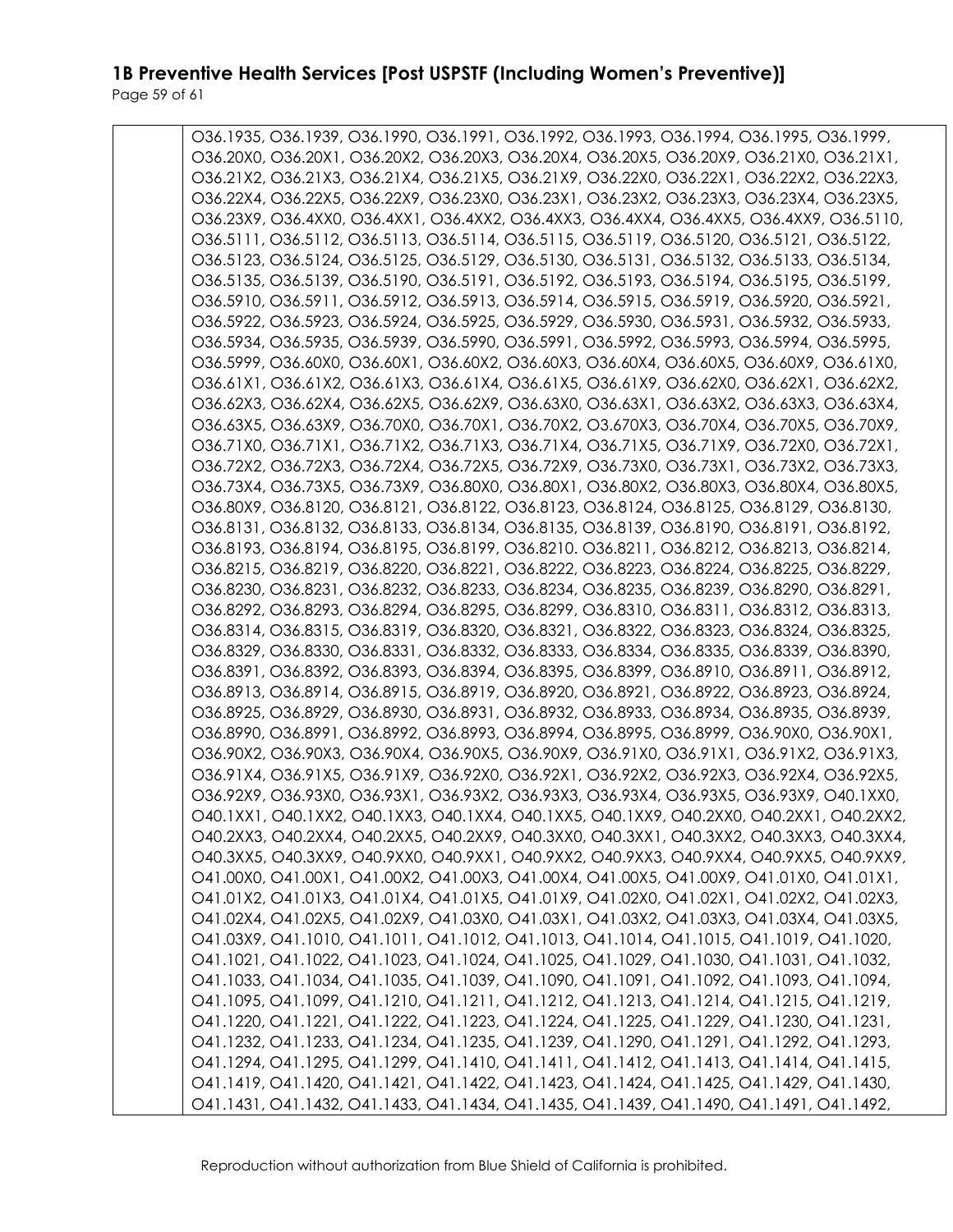O41.1493, O41.1494, O41.1495, O41.1499, O41.8X10, O41.8X11, O41.8X12, O41.8X13, O41.8X14, O41.8X15, O41.8X19, O41.8X20, O41.8X21, O41.8X22, O41.8X23, O41.8X24, O41.8X25, O41.8X29, O41.8X30, O41.8X31, O41.8X32, O41.8X33, O41.8X34, O41.8X35, O41.8X39, O41.8X90, O41.8X91, O41.8X92, O41.8X93, O41.8X94, O41.8X95, O41.8X99, O41.90X0, O41.90X1, O41.90X2, O41.90X3, O41.90X4, O41.90X5, O41.90X9, O41.91X0, O41.91X1, O41.91X2, O41.91X3, O41.91X4, O41.91X5, O41.91X9, O41.92X0, O41.92X1, O41.92X2, O41.92X3, O41.92X4, O41.92X5, O41.92X9, O41.93X0, O41.93X1, O41.93X2, O41.93X3, O41.93X4, O41.93X5, O41.93X9, O42.00, O42.011, O42.012, O42.013, O42.019, O42.02, O42.10, O42.111, O42.112, O42.113, O42.119, O42.12, O42.90, O42.911, O42.912, O42.913, O42.919, O42.92, O43.011, O43.012, O43.013, O43.019, O43.021, O43.022, O43.023, O43.029, O43.101, O43.102, O43.103, O43.109, O43.111, O43.112, O43.113, O43.119, O43.121, O43.122, O43.123, O43.129, O43.191, O43.192, O43.193, O43.199, O43.211, O43.212, O43.213, O43.219, O43.221, O43.222, O43.223, O43.229, O43.231, O43.232, O43.233, O43.239, O43.811, O43.812, O43.813, O43.819, O43.891, O43.892, O43.893, O43.899, O43.90, O43.91, O43.92, O43.93, O44.00, O44.01, O44.02, O44.03, O44.10, O44.11, O44.12, O44.13, O44.20, O44.21, O44.22, O44.23, O44.30, O44.31, O44.32, O44.33, O44.40, O44.41, O44.42, O44.43, O44.50, O44.51, O44.52, O44.53, O45.001, O45.002, O45.003, O45.009, O45.011, O45.012, O45.013, O45.019, O45.021, O45.022, O45.023, O45.029, O45.091, O45.092, O45.093, O45.099, O45.8X1, O45.8X2, O45.8X3, O45.8X9, O45.90, O45.91, O45.92, O45.93, O46.001, O46.002, O46.003, O46.009, O46.011, O46.012, O46.013, O46.019, O46.021, O46.022, O46.023, O46.029, O46.091, O46.092, O46.093, O46.099, O46.8X1, O46.8X2, O46.8X3, O46.8X9, O46.90, O46.91, O46.92, O46.93, O47.00, O47.02, O47.03, O47.1, O47.9, O48.0, O48.1, O60.00, O60.02, O60.03, O88.011, O88.012, O88.013, O88.019, O88.111, O88.112, O88.113, O88.119, O88.211, O88.212, O88.213, O88.219, O88.311, O88.312, O88.313, O88.319, O88.32, O88.33, O88.811, O88.812, O88.813, O88.819, O90.3, O90.6, O90.9, O91.011, O91.012, O91.013, O91.019, O91.111, O91.112, O91.113, O91.119, O91.211, O91.212, O91.213, O91.219, O92.011, O92.012, O92.013, O92.019, O92.111, O92.112, O92.113, O92.119, O92.20, O92.29, O98.011, O98.012, O98.013, O98.019, , O98.111, O98.112, O98.113, O98.119, O98.211, O98.212, O98.213, O98.219, O98.311, O98.312, O98.313, O98.319, , O98.411, O98.412, O98.413, O98.419, O98.511, O98.512, O98.513, O98.519, , O98.611, O98.612, O98.613, O98.619, O98.711, O98.712, O98.713, O98.719, O98.811, O98.812, O98.813, O98.819, O98.911, O98.912, O98.913, O98.919, O99.011, O99.012, O99.013, O99.019, O99.111, O99.112, O99.113, O99.119, O99.210, O99.211, O99.212, O99.213, O99.280, O99.281, O99.282, O99.283, O99.310, O99.311, O99.312, O99.313, O99.320, O99.321, O99.322, O99.323, O99.330, O99.331, O99.332, O99.333, O99.340, O99.341, O99.342, O99.343, O99.350, O99.351, O99.352, O99.353, O99.411, O99.412, O99.413, O99.419, O99.511, O99.512, O99.513, O99.519, O99.611, O99.612, O99.613, O99.619, O99.711, O99.712, O99.713, O99.719, O99.810, O99.820, O99.830, O99.840, O99.841, O99.842, O99.843, , O9A.111, O9A.112, O9A.113, O9A.119, O9A.211, O9A.212, O9A.213, O9A.219, O9A.311, O9A.312, O9A.313, O9A.319, O9A.411, O9A.412, O9A.413, O9A.419, O9A.511, O9A.512, O9A.513, O9A.519, Z03.79, Z13.32, Z33.1, Z33.3, Z34.00, Z34.01, Z34.02, Z34.03, Z34.80, Z34.81, Z34.82, Z34.83, Z34.90, Z34.91, Z34.92, Z34.93, Z36.89, Z36.9, Z39.0, Z39.1, Z39.2, Z64.0, Z86.32

### **Definitions**

**Asymptomatic**: Having no symptoms.